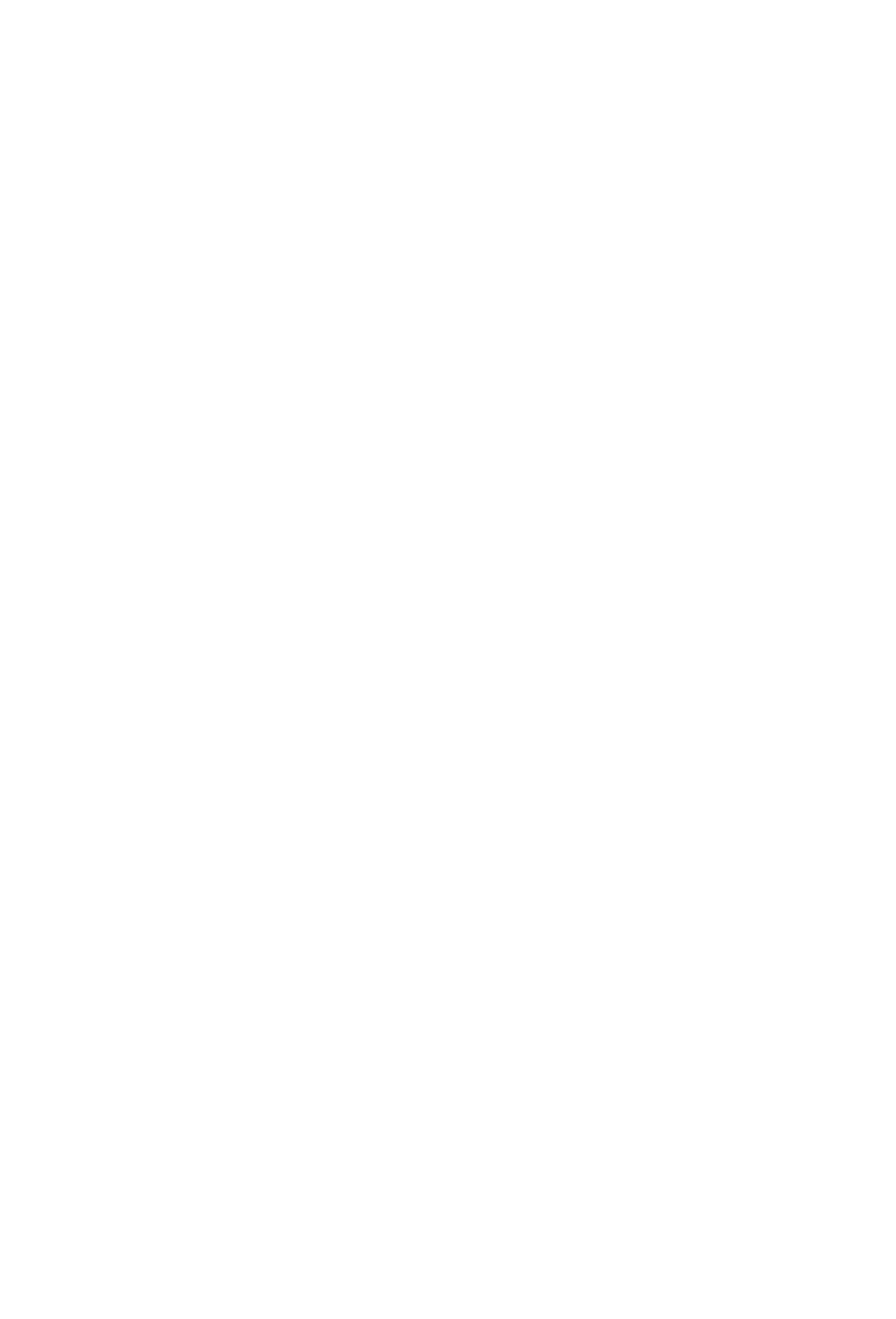# **Modernization and Regional Cooperation in Central Asia: A New Spring?**

**Svante E. Cornell** 

**S. Frederick Starr**

**© Central Asia-Caucasus Institute & Silk Road Studies Program –** A Joint Transatlantic Research and Policy Center American Foreign Policy Council, 509 C St NE, Washington D.C. Institute for Security and Development Policy, V. Finnbodavägen 2, Stockholm-Nacka, Sweden www.silkroadstudies.org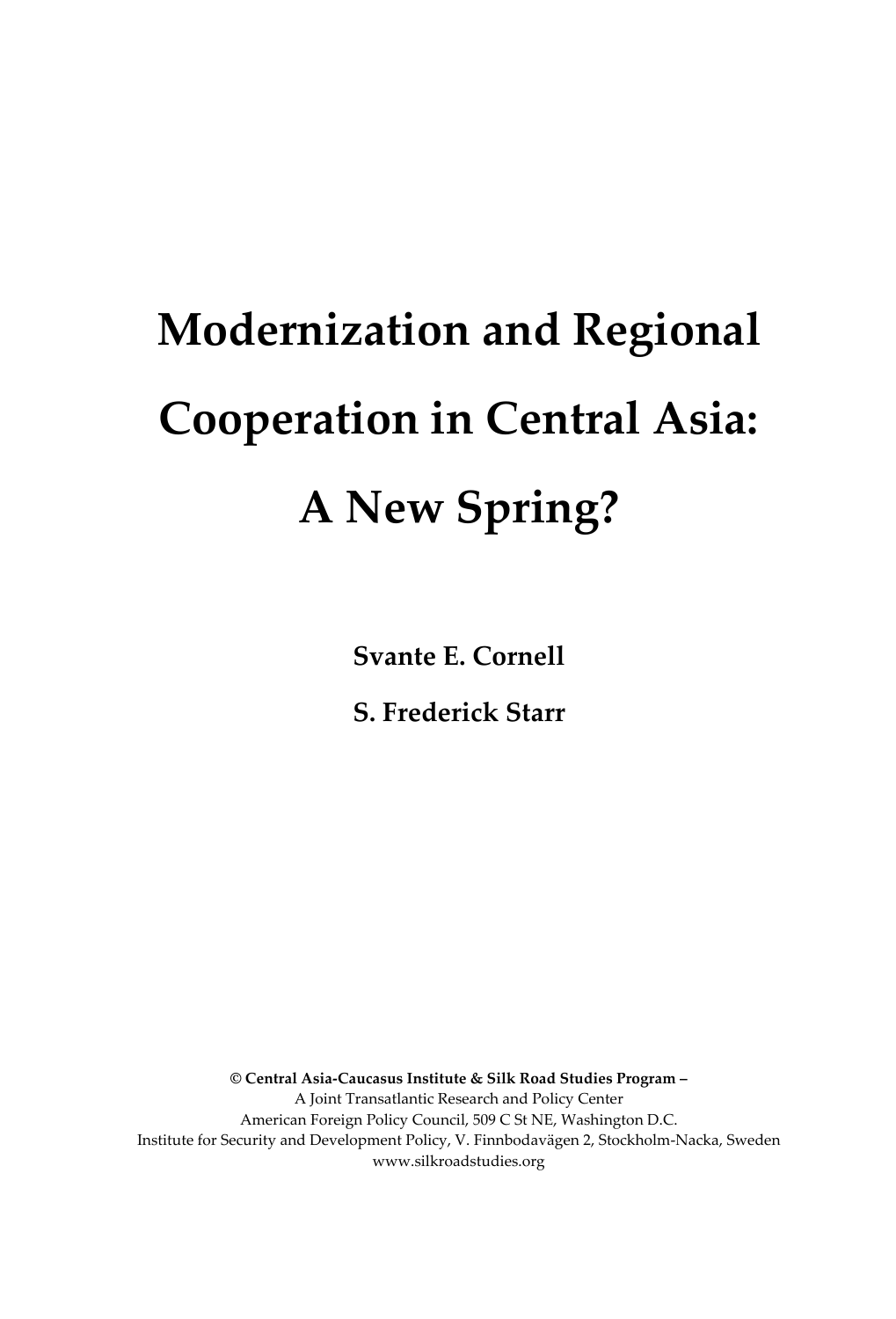"**Modernization and Regional Cooperation in Central Asia: A New Spring?**" is a *Silk Road Paper* published by the Central Asia-Caucasus Institute and Silk Road Studies Program, Joint Center. The Silk Road Papers Series is the Occasional Paper series of the Joint Center, and addresses topical and timely subjects. The Joint Center is a transatlantic independent and non-profit research and policy center. It has offices in Washington and Stockholm and is affiliated with the American Foreign Policy Council and the Institute for Security and Development Policy. It is the first institution of its kind in Europe and North America, and is firmly established as a leading research and policy center, serving a large and diverse community of analysts, scholars, policy-watchers, business leaders, and journalists. The Joint Center is at the forefront of research on issues of conflict, security, and development in the region. Through its applied research, publications, research cooperation, public lectures, and seminars, it functions as a focal point for academic, policy, and public discussion regarding the region.

Research for this publication was made possible through the core funding of the Joint Center's institutional sponsors, as well as project support from the Embassy of Kazakhstan in Sweden. The opinions and conclusions expressed in this study are those of the authors only, and do not necessarily reflect those of the Joint Center or its sponsors.

**© Central Asia-Caucasus Institute and Silk Road Studies Program, 2018** ISBN: 978-91-88551-12-2 Printed in Lithuania

Distributed in North America by: Central Asia-Caucasus Institute American Foreign Policy Council 509 C St NE, Washington DC 20002 E-mail: info@silkroadstudies.org

Distributed in Europe by: The Silk Road Studies Program Institute for Security and Development Policy Västra Finnbodavägen 2, SE-13130 Stockholm-Nacka E-mail: info@silkroadstudies.org

Editorial correspondence should be addressed to the European offices of the Joint Center (preferably by e-mail.)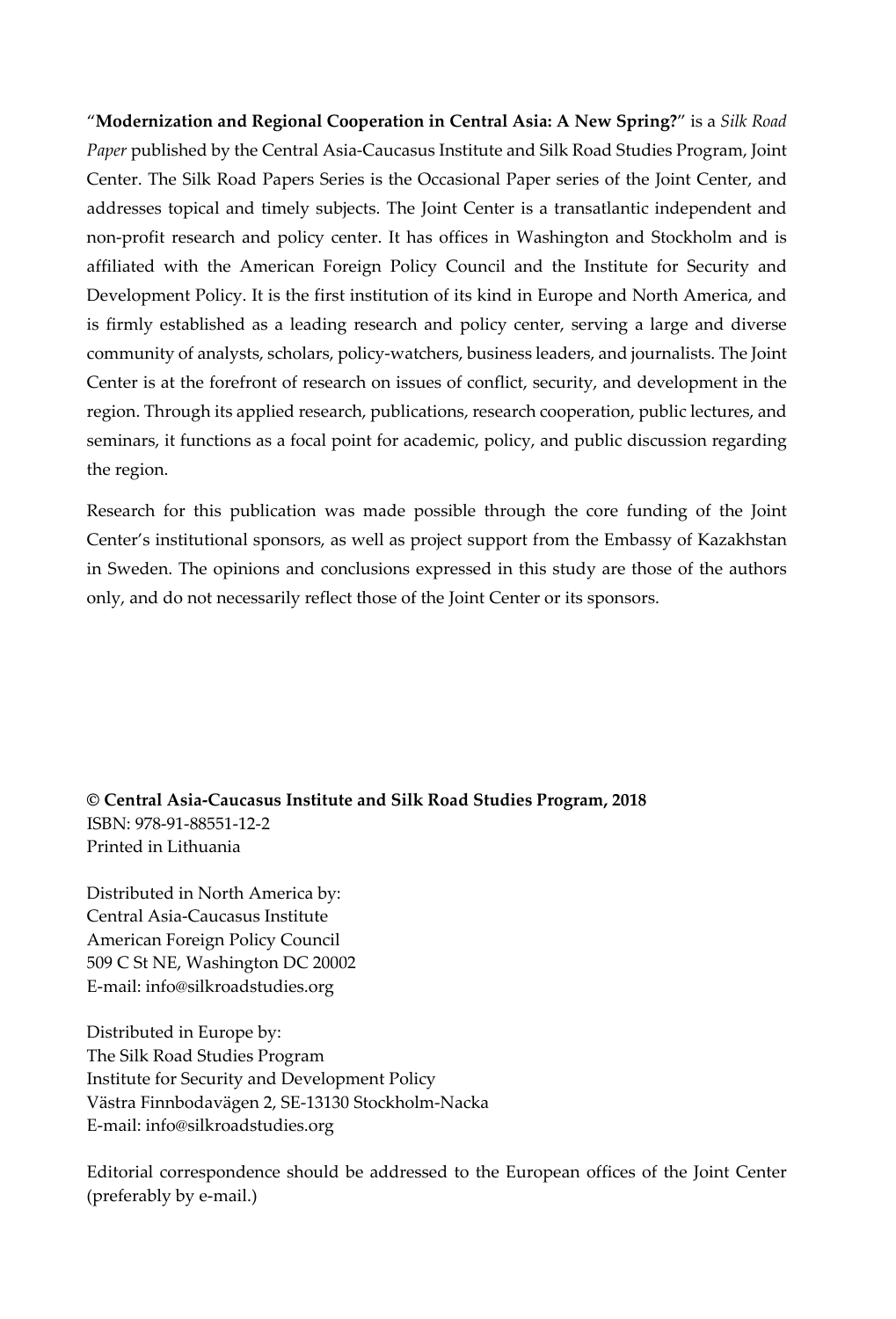# **Contents**

| Introduction: Regionalism, Central Asia, and Why It Matters 11 |  |
|----------------------------------------------------------------|--|
|                                                                |  |
|                                                                |  |
|                                                                |  |
|                                                                |  |
| A New Wave of Reform and the Rebirth of Regionalism  32        |  |
|                                                                |  |
| Prospects for Regionalism in Central Asia's Smaller States 36  |  |
|                                                                |  |
|                                                                |  |
|                                                                |  |
| The Association of Southeast Asian Nations (ASEAN) 42          |  |
|                                                                |  |
|                                                                |  |
|                                                                |  |
|                                                                |  |
|                                                                |  |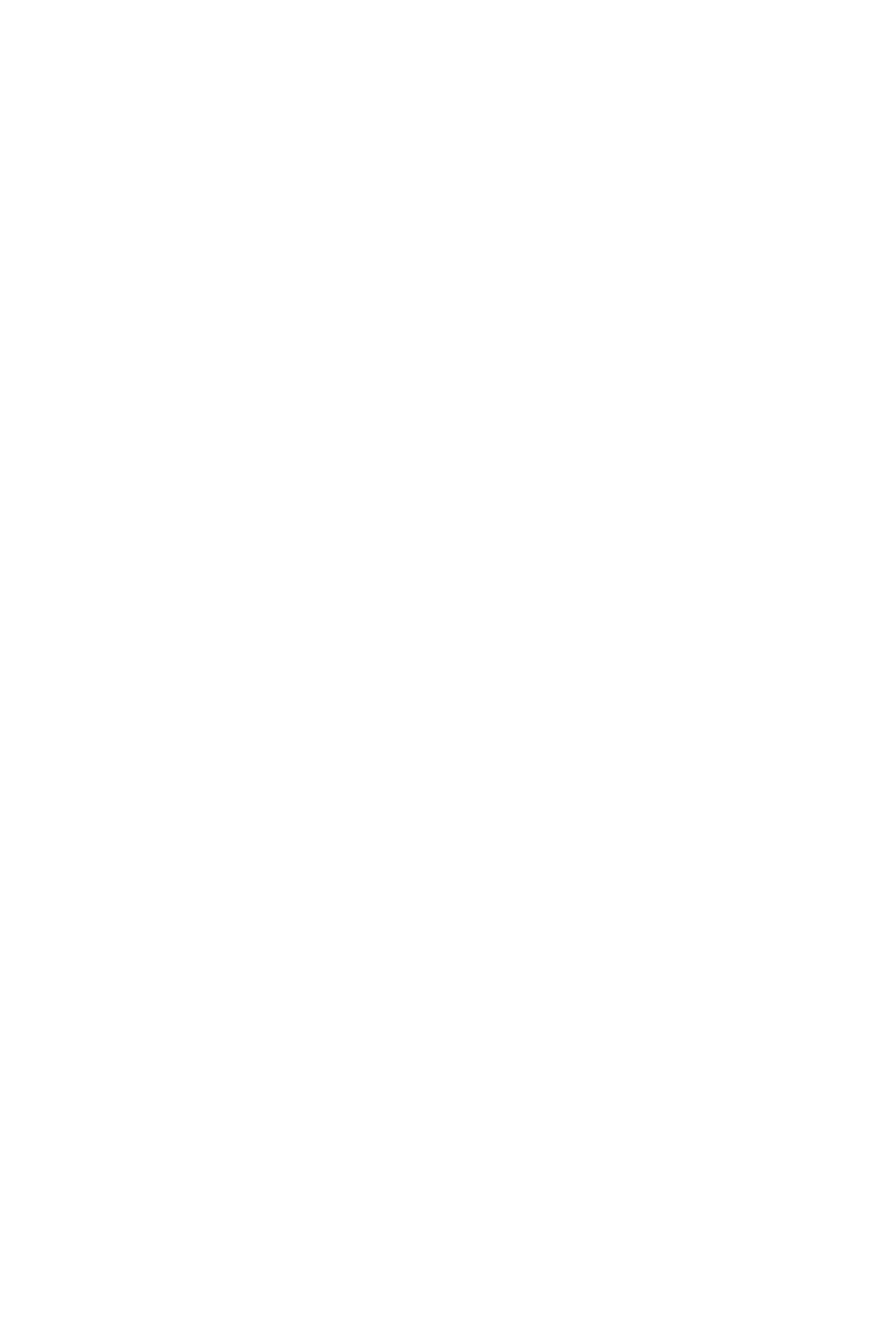## <span id="page-6-0"></span>**Preface**

In the past two years, a new wind of regionalism has swept across Central Asia. This encouraging development follows years in which Central Asia, in part due to the paucity of regionalism among the region's states, was viewed mainly as an arena of competition among great powers. Too often, outsiders, including Westerners, have had a tendency to talk about Central Asia with others rather than to promote the agency of the region itself.

That, however, is about to change. Central Asian leaders are coordinating policies more frequently, in more areas than ever, and are currently seeking ways to structure more developed forms of regional cooperation.

In the past year, the Central Asia-Caucasus Institute & Silk Road Studies Program released two volumes on regional affairs, published in the American Foreign Policy Council's series with Rowman & Littlefield, publishers. *Long Game on the Silk Road*, released in spring 2018, summed up the lessons of two decades of western policy toward Central Asia and the Caucasus, and provided recommendations for more effective American and European policies. *Uzbekistan's New Face*, released in fall 2018, brought together a half-dozen experts to document the process of transformation under way in Uzbekistan. In a sense, this study should be seen as a complement to these two volumes.

In so doing, our purpose is twofold. First, we hope to support and inform the process of developing structures of regional cooperation, not least by our analysis of the lessons of past initiatives in the region, as well as the experience of cooperative structures in other world regions. Second, we hope to shed light on the new regionalism in Central Asia, and point out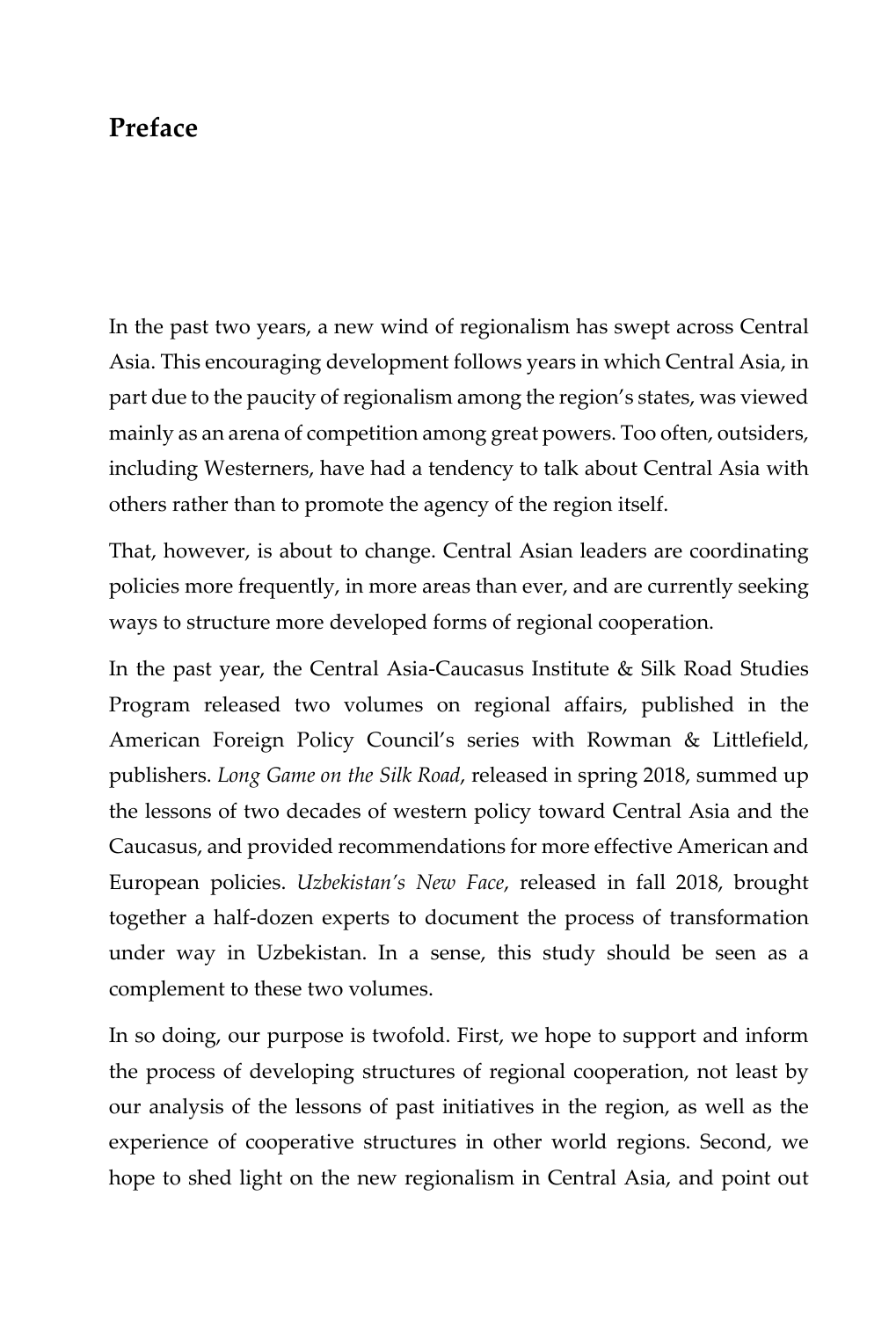that it includes Afghanistan in a way that has not been the case previously. As such, this process should be of considerable interest to Western states that have spent considerable blood and treasure in that country in the past two decades.

The emergence of regionalism in Central Asia has the potential to make the region a truly self-governing one where problems are resolved by Central Asians; where foreign powers can cooperate, but not engage in destructive rivalries. This process is worthy of support and encouragement, as well as whatever concrete assistance Central Asian states may seek as they go forward.

The authors to this paper would like to acknowledge the useful research provided by Hayden Gilmore, particularly concerning models of regional cooperation in other world regions.

S. Frederick Starr Chairman, CACI & SRSP Joint Center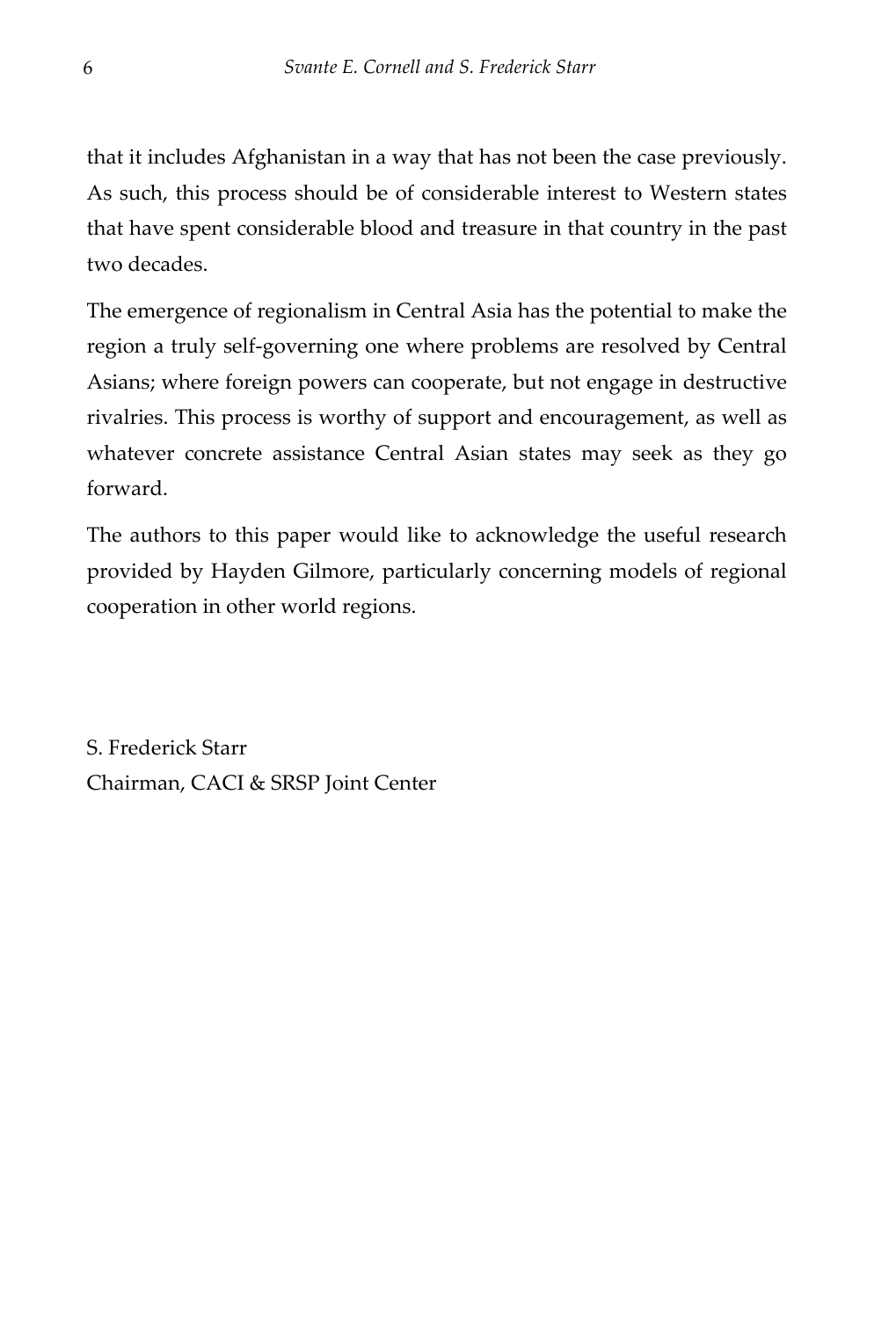## <span id="page-8-0"></span>**Executive Summary**

Until recently, regional cooperation among Central Asian states has left much to be desired. While a number of initiatives have been launched over the past quarter-century, there is no functioning mechanism for coordination among the region's states, and by early 2018, a decade had passed since Central Asian leaders met without the presence of foreign powers. Little wonder, then, that despite the close cultural and historical connections linking Central Asians together, the very existence of a Central Asian region has come to be questioned.

In the past two years, there are important indications that this gloomy picture is rapidly changing. The pace of interaction among regional states has grown considerably. Controversies over border delimitation and water use have been largely resolved. In March 2018, leaders of five Central Asian states met in Astana at the invitation of the President of Kazakhstan, but at the initiative of the President of Uzbekistan. In June that year, the United Nations General Assembly passed a resolution, submitted by Central Asian states, that supported the strengthening of regional cooperation in Central Asia. Preparations are underway for a second summit of Central Asian leaders in March 2019. What are the prospects of such cooperation?

An overview of Central Asian regional cooperation to date shows that the roots of regional coordination lie in the late Soviet period. Central Asian leaders of the Brezhnev era worked together to coordinate their responses to Moscow's demands, and built a united front to maximize their freedom of maneuver. When independence was thrust upon the region, the leaders of the five republics took steps to continue this practice, and even to deepen it through common institutions. This, however, turned out to be premature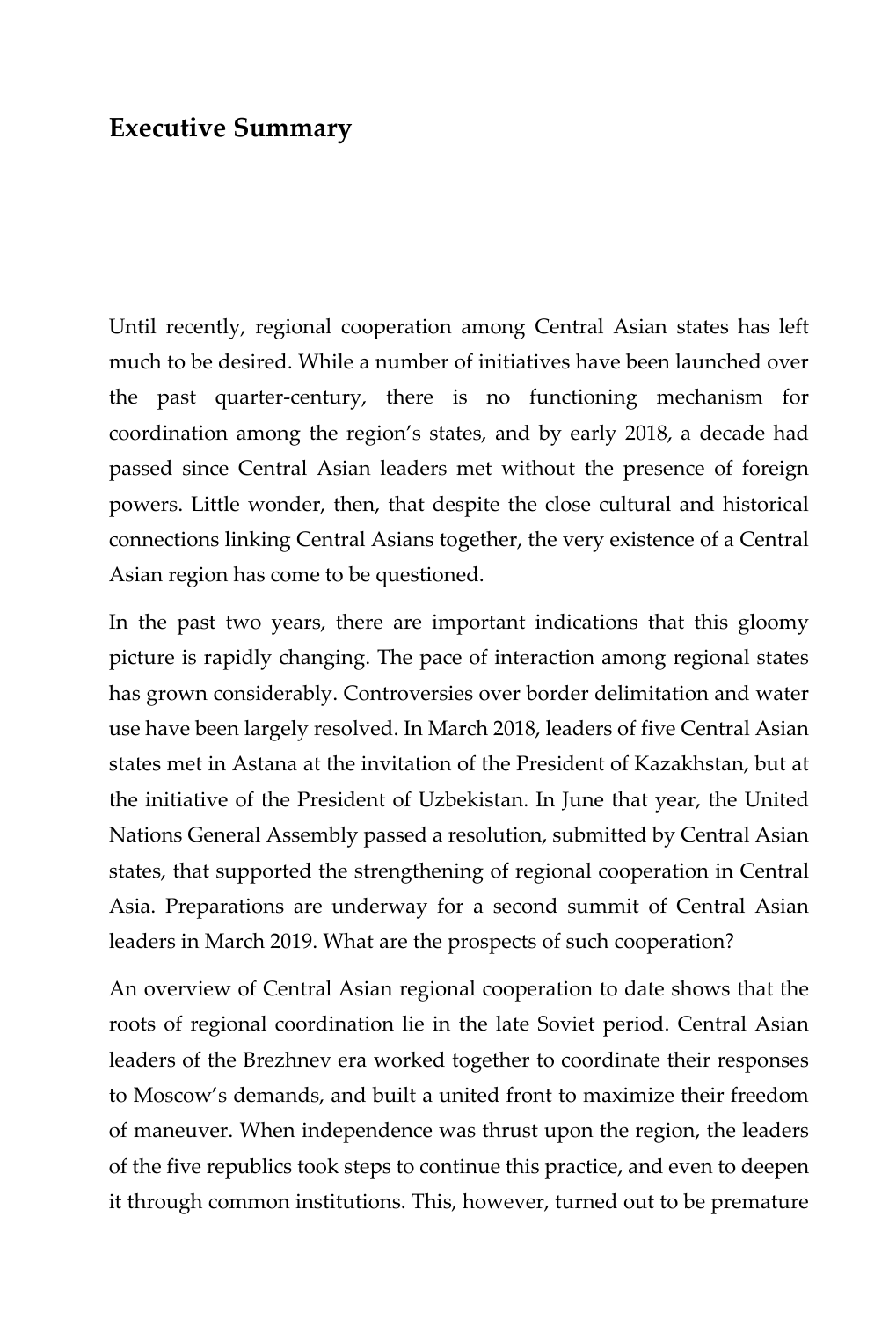for two main reasons. First and foremost, the new states had enormous domestic challenges, and needed to focus their energies on the building of state institutions, often from scratch. This condition, common to postcolonial situations, preoccupied them for the better part of two decades. Today, however, Central Asian states are considerably more consolidated, meaning they are able and willing to look beyond their borders to seek regional solutions.

Second, there was, and remains, a rival to Central Asian cooperation: that of Eurasian integration, led by Moscow. Because of their economic and security dependence on Moscow, regional states sought simultaneously to deepen regional cooperation in Central Asia, while also engaging in Eurasia-wide integration structures. This appeared to work until geopolitical competition in Eurasia accelerated between 2001 and 2005. Central Asian states had set up an increasingly successful structure for regional cooperation; but this came to an end after Russia first joined the organization, and subsequently engineered its merger into Eurasia-wide integration structures in 2005.

What, then, is different today? Three main factors provide an impetus for the rebirth of regional cooperation in Central Asia. The first is that the prospect of continental trade linking Europe and Asia across the region is no longer an illusion, but rapidly becoming reality. To reap the full benefit of this process, Central Asian states must develop their coordination of policies in economic and customs matters, among other. The second is that while high commodity prices generated a certain level of complacency for a number of years, this changed with the drop in oil prices in late 2014. Beginning in 2015, a serious effort at political and economic reform began in Kazakhstan. In 2016, the power transition in Uzbekistan led to the rise to power of Shavkat Mirziyoyev, who embarked on an ambitious program of reform of state institutions in every sector. These reform initiatives in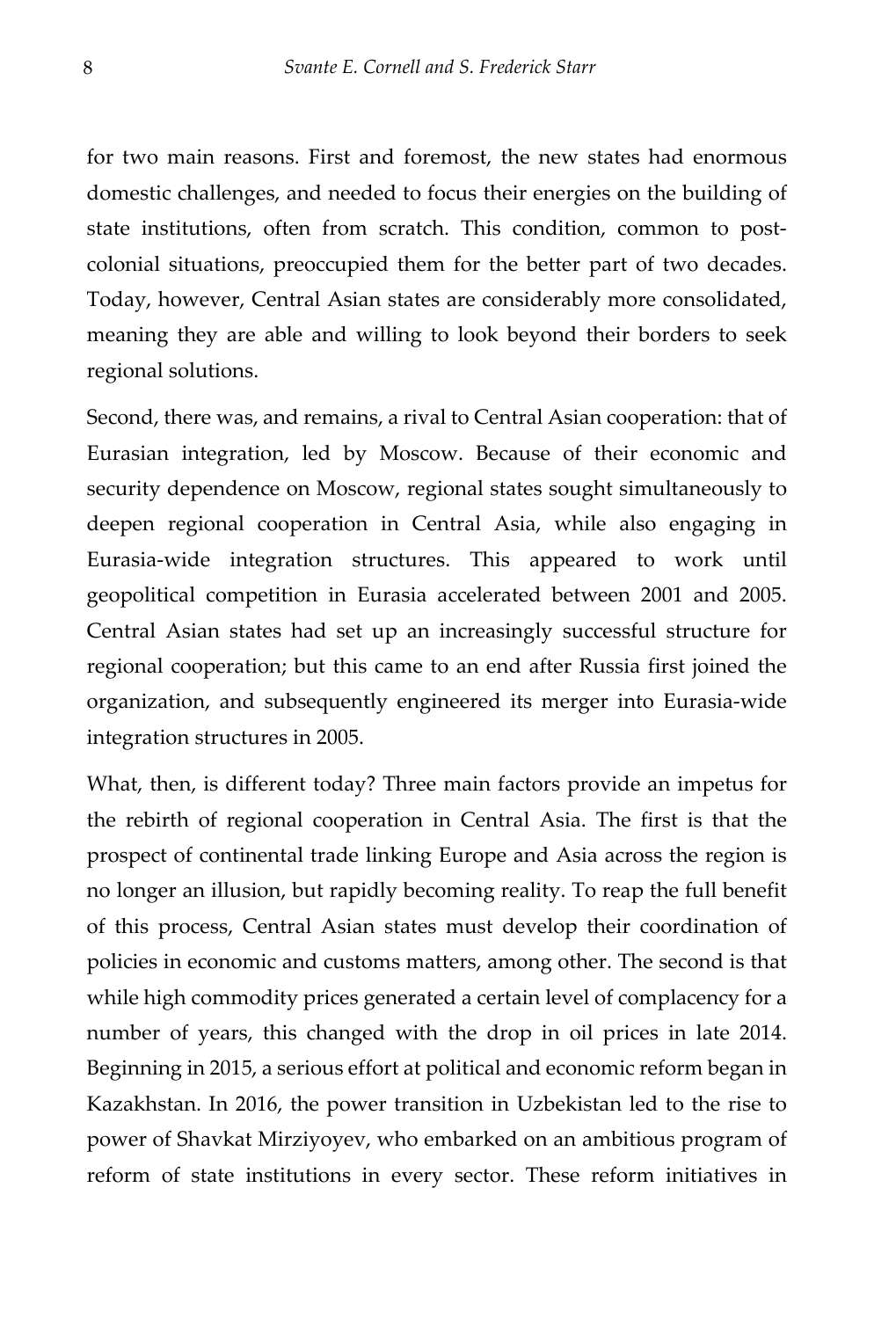Central Asia's largest states weakened forces that benefited from the status quo, and required a greater level of regional cooperation to achieve economic modernization and development. Third, the role of Afghanistan is different today than in the 1990s. While it was only seen as a source of trouble at the time, Central Asians presently understand that Afghanistan is a Central Asian country that holds the key to their linkages to the south, and have increasingly engaged to help resolve Afghanistan's problems.

As Central Asians seek to design structures of cooperation that fit their needs, they should certainly build on the achievements of the late 1990s. But an overview of other global efforts at regional cooperation is also instructive. An overview of several such initiatives suggests that two in particular hold relevance for Central Asia: ASEAN and the Nordic Council.

ASEAN emerged at a time of severe geopolitical tension in Southeast Asia, and succeeded in forming a consensus among regional states to prevent efforts of great powers to pit one regional state against another. From the early 1970s, ASEAN developed mechanisms that secured unity among regional states, and helped them approach foreign powers as a unit rather than separately. Moreover, ASEAN focused considerable energies on the economic front, and helped Southeast Asia develop into a growth engine in the global economy.

The Nordic Council has more limited ambitions than ASEAN, but is relevant because it shows that regional cooperation can succeed even in a situation where member states have divergent approaches to continentwide integration structures. Much like Central Asia, the Nordic countries share close cultural and linguistic linkages, but have different patterns of membership in cooperative structures like the EU and NATO. That has put some limits on their regional cooperation, but it has not hindered them from entering into far-reaching agreements, such as the free movement of people and labor decades before the EU Schengen agreement.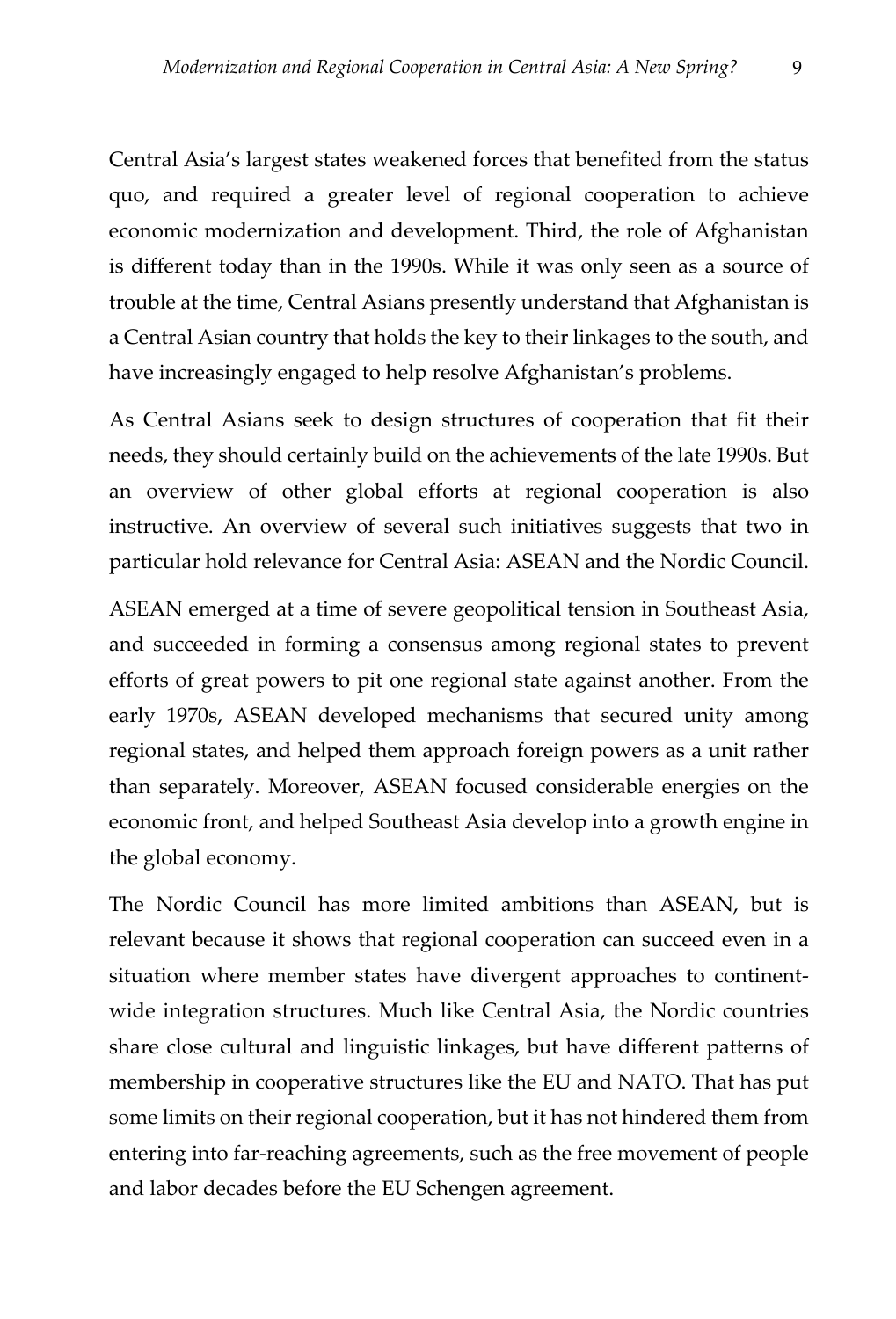A comparative examination of the structures for regional cooperation in the Nordic Council, ASEAN, Mercosur and the Visegrád Group leads to a very specific and highly significant conclusion, namely, that institutions matter*.*  The relative weakness and ineffectiveness of Mercosur and the Visegrád group is a direct consequence of their weak institutional structures. ASEAN and the Nordic Council, by contrast, derive their effectiveness from the fact that over more than half a century they have focused serious attention on strengthening their institutional structures.

The coherence and rigor of Central Asia's future institutional structures will determine their effectiveness. This, rather than high-flown rhetoric about regional cooperation or highly publicized one-time meetings and conferences, will shape the future Central Asia. Similarly, one must also caution against too forceful and fast-paced efforts, advocating instead a gradual, step-by-step and flexible approach that will make sure all participants are fully content with the way their interests are protected and secured.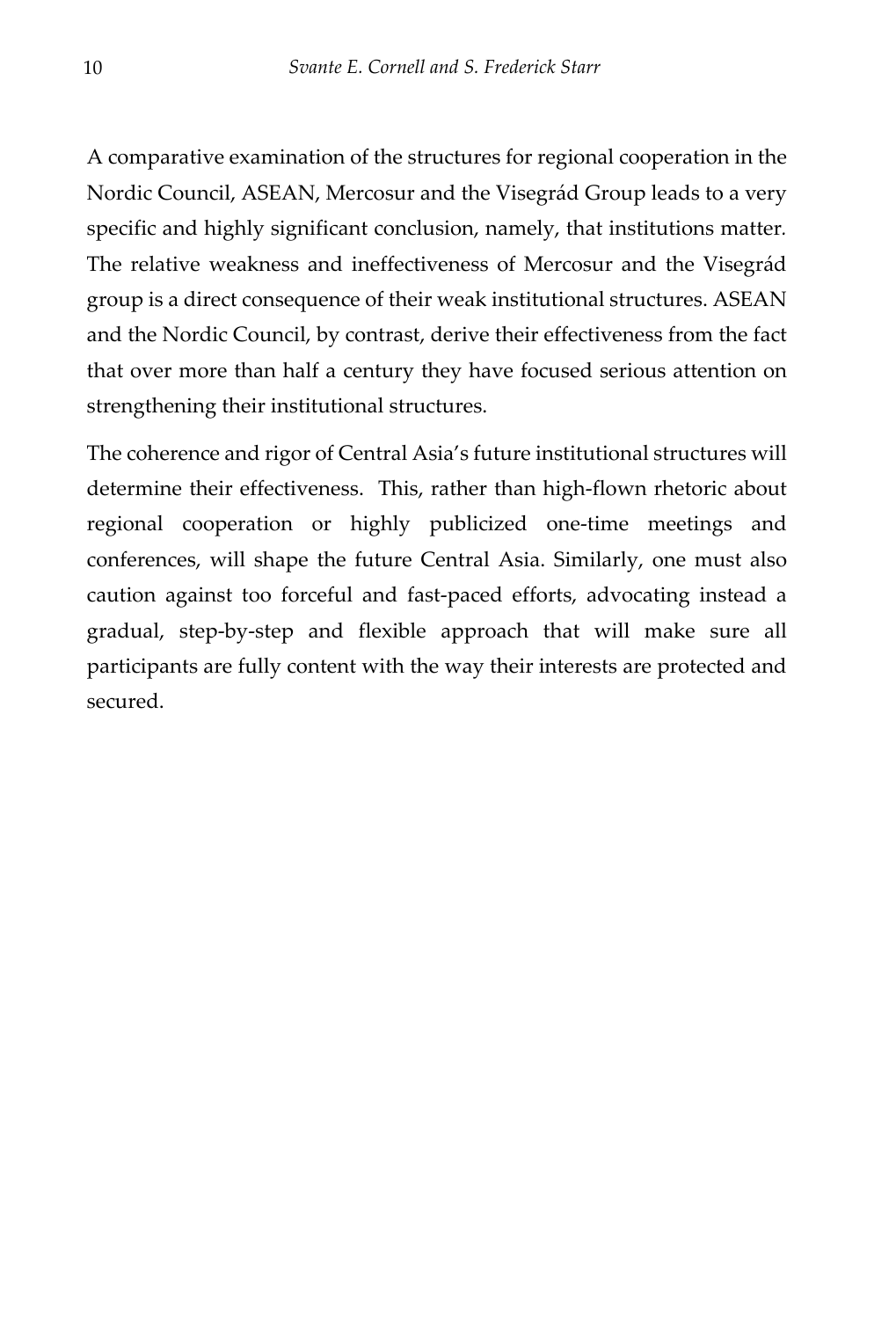# <span id="page-12-0"></span>**Introduction: Regionalism, Central Asia, and Why It Matters**

Many observers both within the region and abroad have expressed surprise at the emergence of a renewed spirit of regionalism in Central Asia, manifested most overtly in a summit of Central Asian leaders in Astana in March 2018, and the passage of a United Nations General Assembly resolution on the Central Asian region in June of the same year. Only recently, it is observed, leaders of regional states had vociferously proclaimed their uniqueness and stressed all that differentiated them from their neighbors. Now suddenly everything seemed to change.

But did it? The burst of nationalism following the collapse of the USSR was the normal and healthy response of post-colonial states to independence. It was essential as the freshly established states struggled to embrace and preserve their new sovereignty. As they succeeded in this existential task they continued to value and preserve this new sense of identity. But at the same time, they began once more to reach out to neighbors with whom they had closely interacted over the centuries. The new regionalism was the natural product borne of the new countries' success, not frustration or failure. It should not have come as a surprise to anyone.

What is regionalism, what is the Central Asian region, and why does it matter? By its very nature, Central Asia is not neatly delimited by oceans. Where does it begin, and where does it end? In the past quarter-century, the answer would seem obvious: Most national bureaucracies and international organizations have accepted a definition of Central Asia as consisting of the five former Soviet republics ending in "stan." However, this definition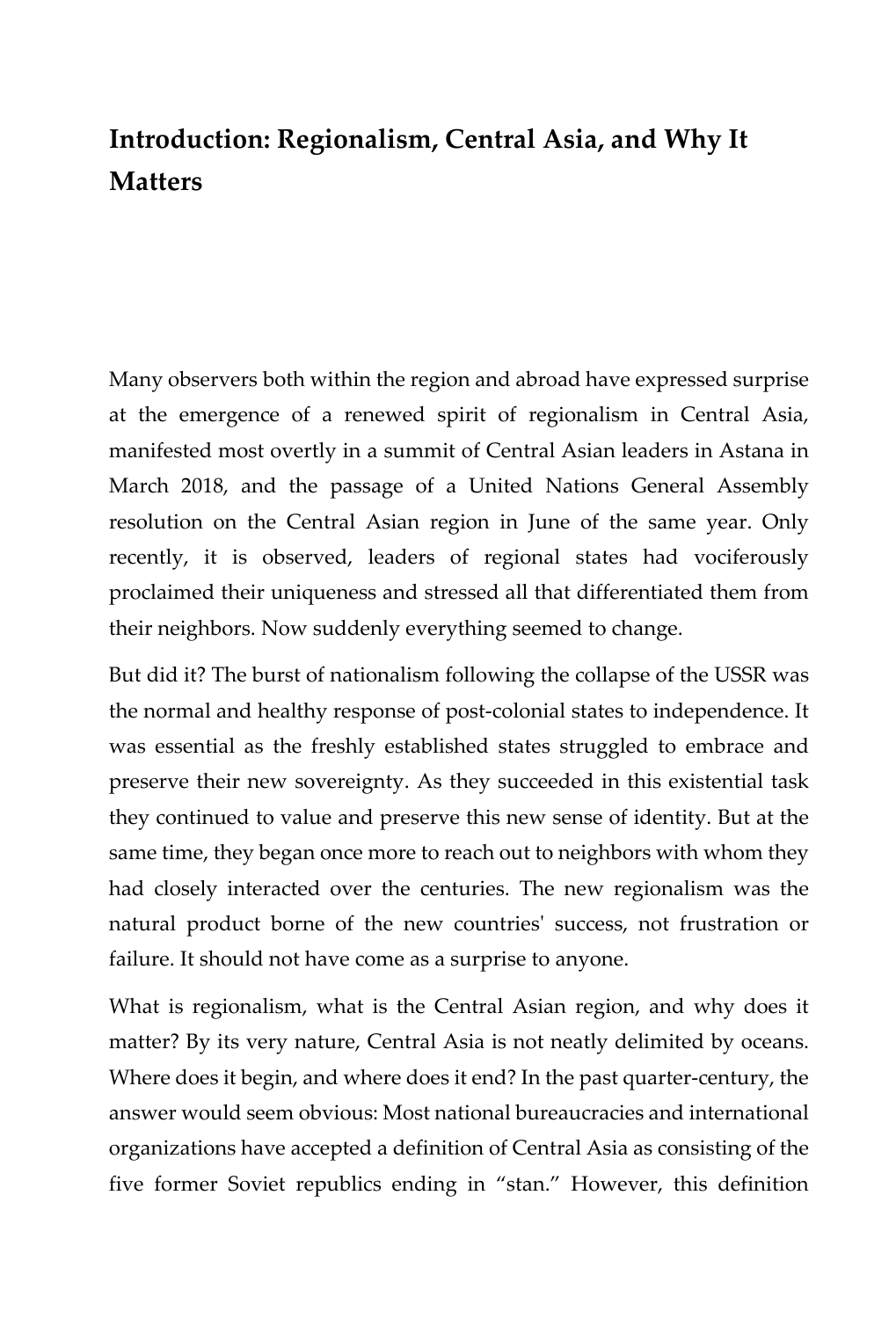reflects merely the political realities of the late Czarist and Soviet periods. It ignores the geographic, cultural, linguistic, and economic ties that existed before Czarist Russia colonized parts of Central Asia. Accepting it risks the peril of perpetuating the new divisions that it created.

In fact, Central Asia could be both smaller and larger than this definition. The Soviet Union used the term *Srednaya Aziya*, Middle Asia, for its four southernmost republics: Kyrgyzstan, Tajikistan, Turkmenistan and Uzbekistan. Kazakhstan was for practical purposes often treated jointly with these republics, but this region was also known in Soviet parlance as "Middle Asia and Kazakhstan." Conversely, many pre-Soviet scholars who were asked about "Central Asia" would perhaps think first of Kashgar and the Taklamakan desert, both of which now fall within China's Xinjiang-Uighur Autonomous Region. That was the definition adopted by Ferdinand von Richthofen in 1877, who, by terming the Pamir mountains Central Asia's western boundary excluded from the region almost all of what we presently term Central Asia. Aside from Xinjiang, Mongolia, too, has often been seen as a part of Central Asia. Most important, over many centuries Afghanistan was considered the very heart of the region.

The reasons for this are clear. Any definition that takes linguistic or ethnographic criteria into account will need to acknowledge the close ties between populations in what was once Soviet Central Asia with those in northern Afghanistan and western China. This is an ethnographic and cultural reality, not a political claim. Those who focus on economic potential will similarly observe that former Soviet Central Asia's main trade partners were not territories north of it, but those to its east and *particularly* to their south.

The term "Central Asia" is relatively new: it gained currency only when the Prussian explorer Alexander von Humboldt published, in Paris in 1843, his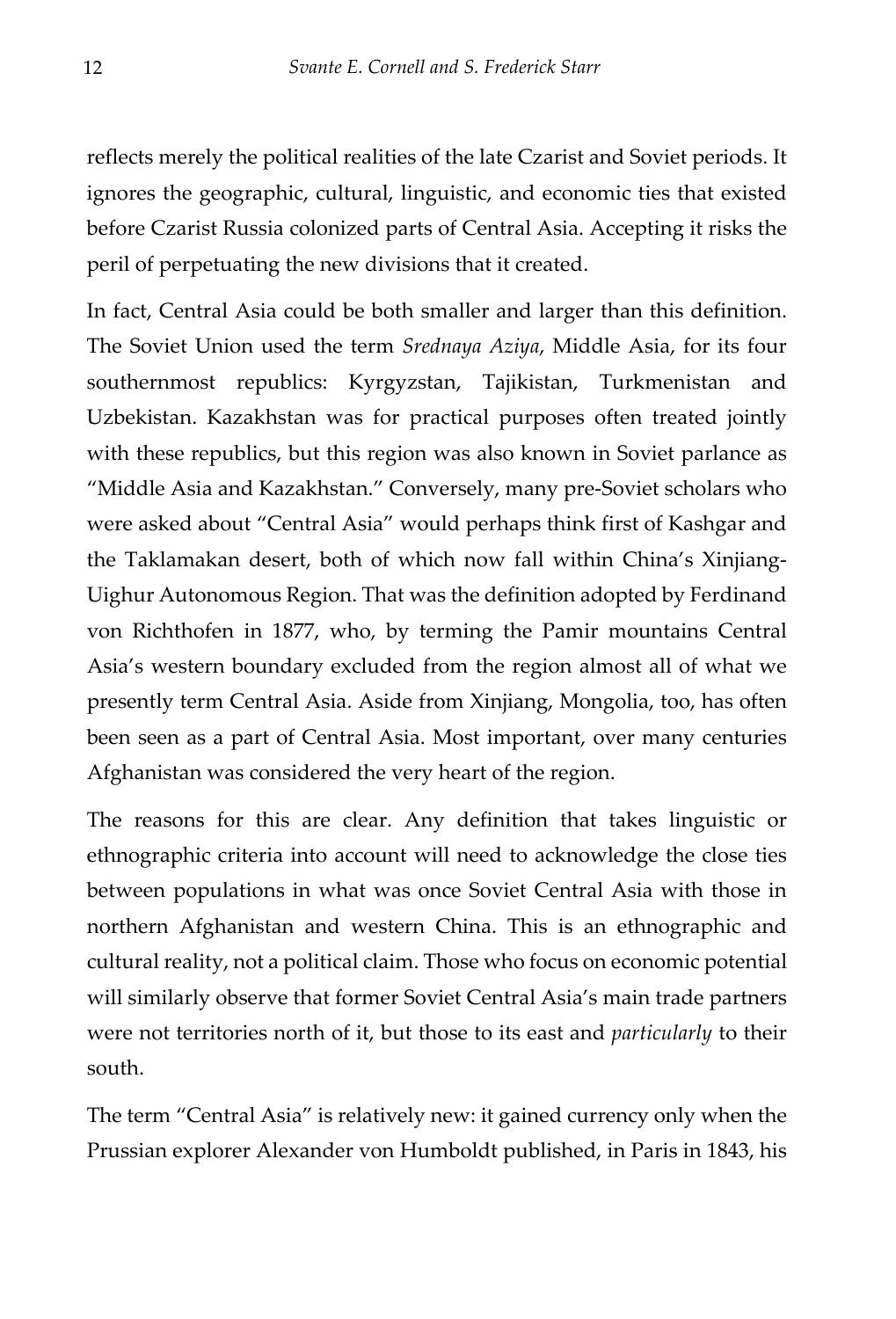600-page opus *Asie Centrale*.[1](#page-14-0) Previously, and subsequently as well, the region or parts of it had been known among other as "Inner Asia" or "High Asia." The Greeks referred to it as "Transoxania," while Arab invaders called it Mavarounnahr, meaning the land on the other side of the river. Persian speakers, following Firdousi, referred to it as "Turan," while Russian colonizers had called much of it "Turkestan." Tellingly, Russian scholars who used the term "Middle Asia" synonymously with Turkestan used "Central Asia" largely to refer to areas *outside* Russian control, including Afghanistan and "East Turkestan." Humboldt defined Central Asia relatively narrowly, but Russian explorer Nikolay Khanykov, in 1862, proposed a hydrological criterion to define the region: the absence of the flow of water to the open sea. Part of eastern Iran, western Afghanistan, and what is now Turkmenistan had long been known to Persianate peoples as Khurasan. Following his hydrological definition, Khanykov included all Khurasan as part of the region. Other luminaries would propose their own definitions. The point here is to underscore the inadequacy of any definition of Central Asia that is limited to Soviet boundaries. It should be noted that as early as 1978 UNESCO brushed aside the Soviet definition of the region and instead defined Central Asia as the area covering "territories lying at present within the boundaries of Afghanistan, the western part of China, northern India, north-eastern Iran, Mongolia, Pakistan and the Central Asian Republics of the USSR".[2](#page-14-1)

It is inevitable that regionalism has an important political component. This is because the active pursuit of regionalism is above all the work of nationstates, though they by no means hold a monopoly on regional cooperation. Since this study's primary purpose is to shed light on regional cooperation among Central Asian *states*, it need not resolve the debate on the exact

 $\overline{a}$ 

<span id="page-14-0"></span><sup>1</sup> Alexander von Humboldt, *Asie Centrale: Recherches sur les Chaines de Montagnes et la Climatologie Comparée*, Paris: Gide, 1843.

<span id="page-14-1"></span><sup>2</sup> A. H. Dani, *History of Civilizations of Central Asia,* New Delhi: Motilal Banarsidass, 1996, p. 480.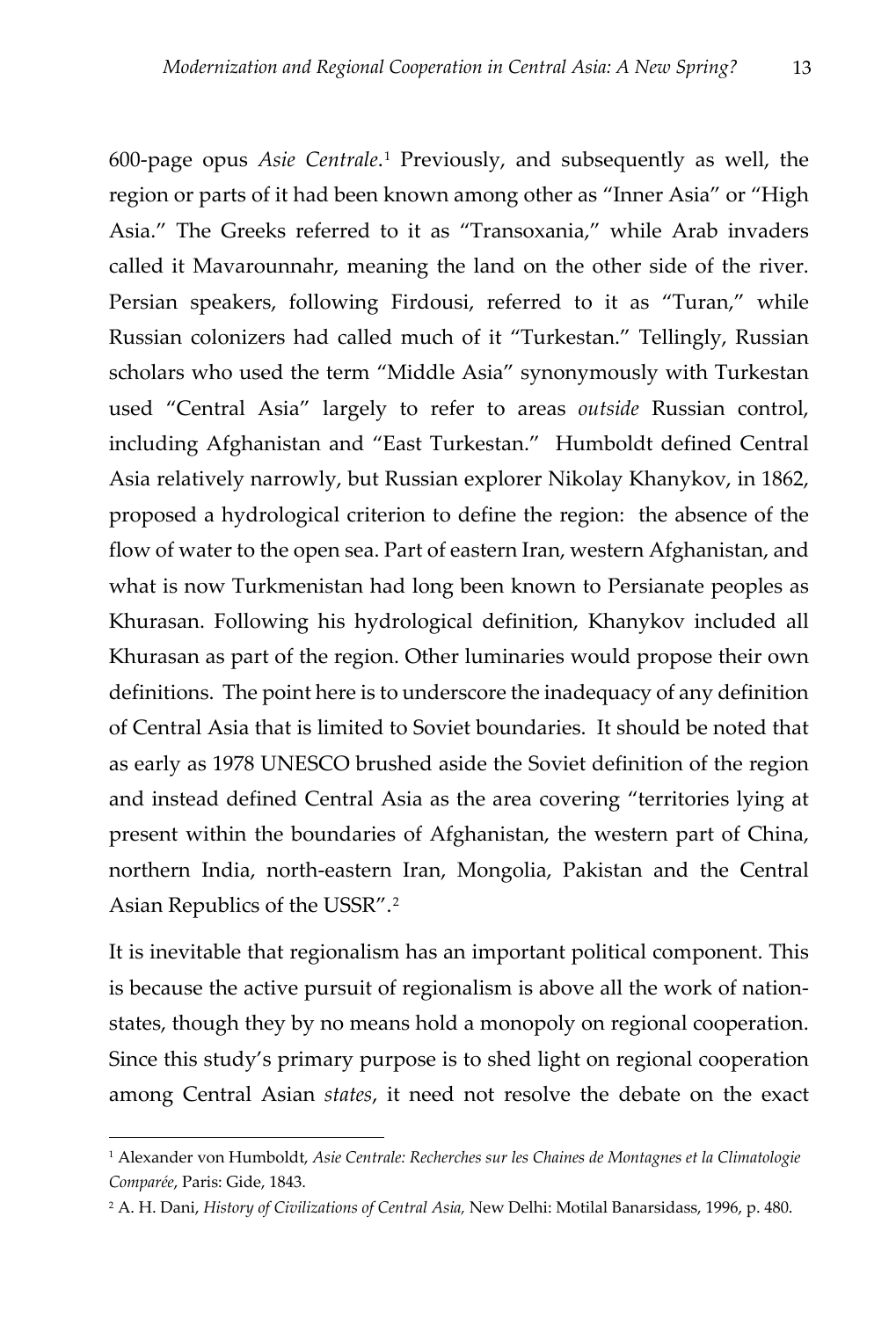boundaries of Central Asia. It will note, however, that the quarter-century since the collapse of the Soviet Union – a very short period in historical terms – has already seen the start of a process by which those parts of Central Asia that were part of the Soviet Union seek reconnections with those that were not. On that basis we are justified to identify the five post-Soviet states of Central Asia as the main drivers of regional cooperation in Central Asia. At the same time, we must also note that Afghanistan considers itself an essential part of the region, and that this view is now increasingly shared by governments of the five former Soviet states. Let us also note the close relatedness of western China, which through the millennia has been linked by language, culture, and religion with the other centers of Central Asian culture and life. However, given that the region which China calls "Xinjiang", or "the new territory," lacks political sovereignty, the extent to which it will partake in Central Asian regional cooperation will depend on decisions taken in Beijing.

Why does regionalism in Central Asia matter? To Central Asians, the answer is simple: the degree of regionalism will have an important impact on their lives. Central Asians are citizens of countries with small or middling populations encircled by some of the world's largest powers. The fate of their nations, and particularly of their security and economic prospects, will either be determined by themselves or by outsiders. And as Afghanistan's tragic experience in the past thirty years suggests (not to mention the Czarist and Soviet experiences), outsiders are likely to fail in any effort to impose security from without. If Central Asians do not themselves determine the fate of their region, the region will almost by definition be a zone of competition among foreign powers, including not just Russia and China but also India, Japan, Iran, Turkey, Europe and America. If, however, Central Asians succeed in establishing a common understanding on their region's interests and best directions for development, they will have a better chance of ensuring that theirs is a region where foreign powers can engage in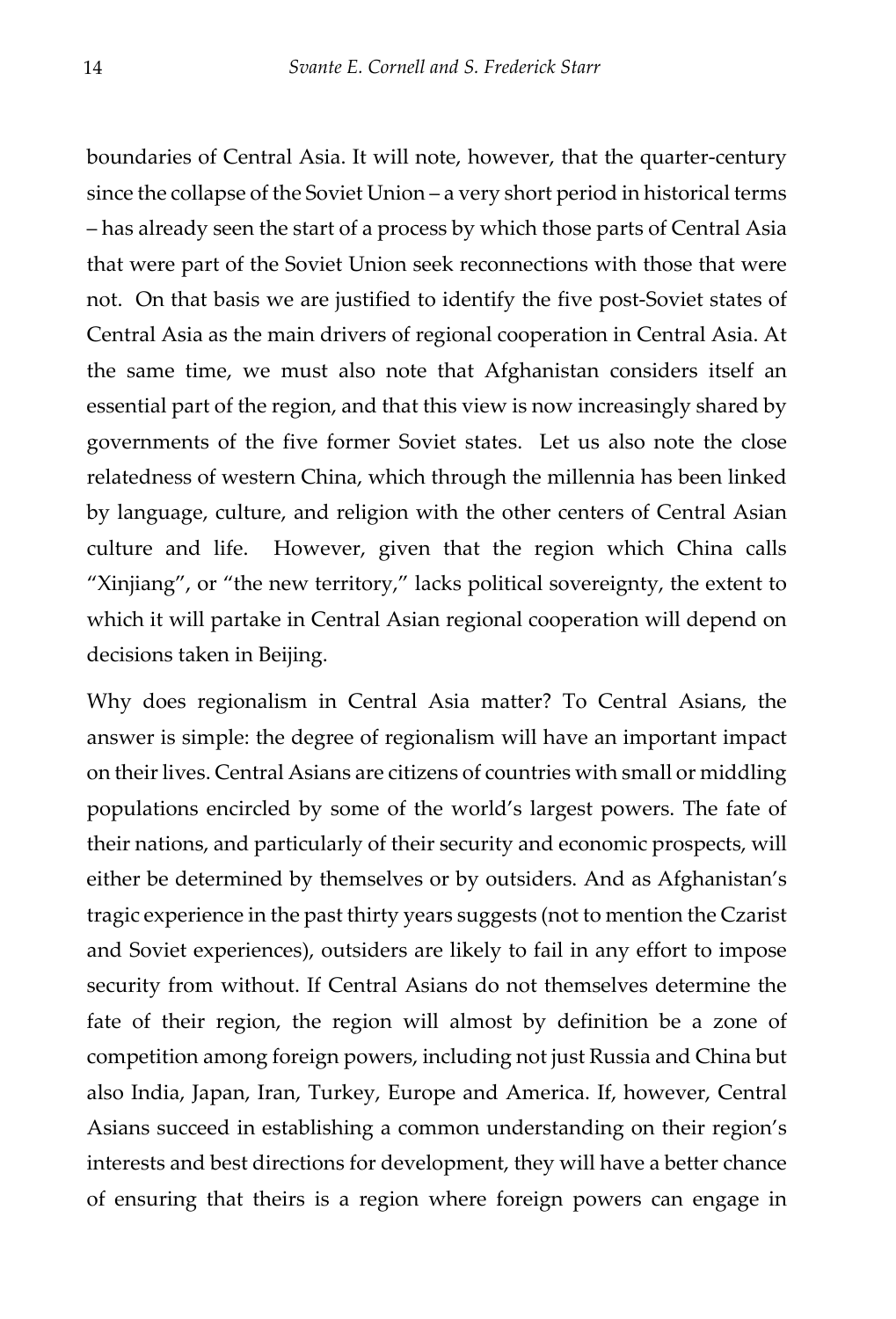cooperative ventures but will have neither the urge nor the ability to divide and rule.

Precisely for this reason, the future of Central Asian regionalism should matter also to the United States and Europe. If Central Asia is internally divided, with outside powers clamoring for influence, then stability and development will continue to elude it. That would be detrimental not least to Afghanistan, where western states have sacrificed thousands of lives and trillions of financial resources in the past two decades – but also to the evolution of the former Soviet Central Asian states. It would also vastly complicate the advancement of those goals that western states have set for their interaction with the region: advancing human rights, developing market economies, spreading participatory government, and turning the region into a hub for continental trade linking Europe with Asia. If, by contrast, regionalism takes deeper root, it would boost the economic development while also improving security across the region. Neighboring Russia and China would both benefit from this development, since both currently identify the reduction of instability arising from drug trafficking and religious extremism as their major strategic concern in Central Asia. If the Central Asian states take the lead in building security there, these and other outside powers will finally have reason to abandon the use of "divide and rule" strategies with respect to Central Asia. A more secure and economically developed Central Asia would also be more likely to apply principles of open governance and the rule of law championed by western governments. Going further, a successful trajectory for Central Asia – the world's largest concentration of secular states in Muslim societies – would also play an important role on a global level, as it would offer a fruitful example of governance for other parts of the Muslim world today.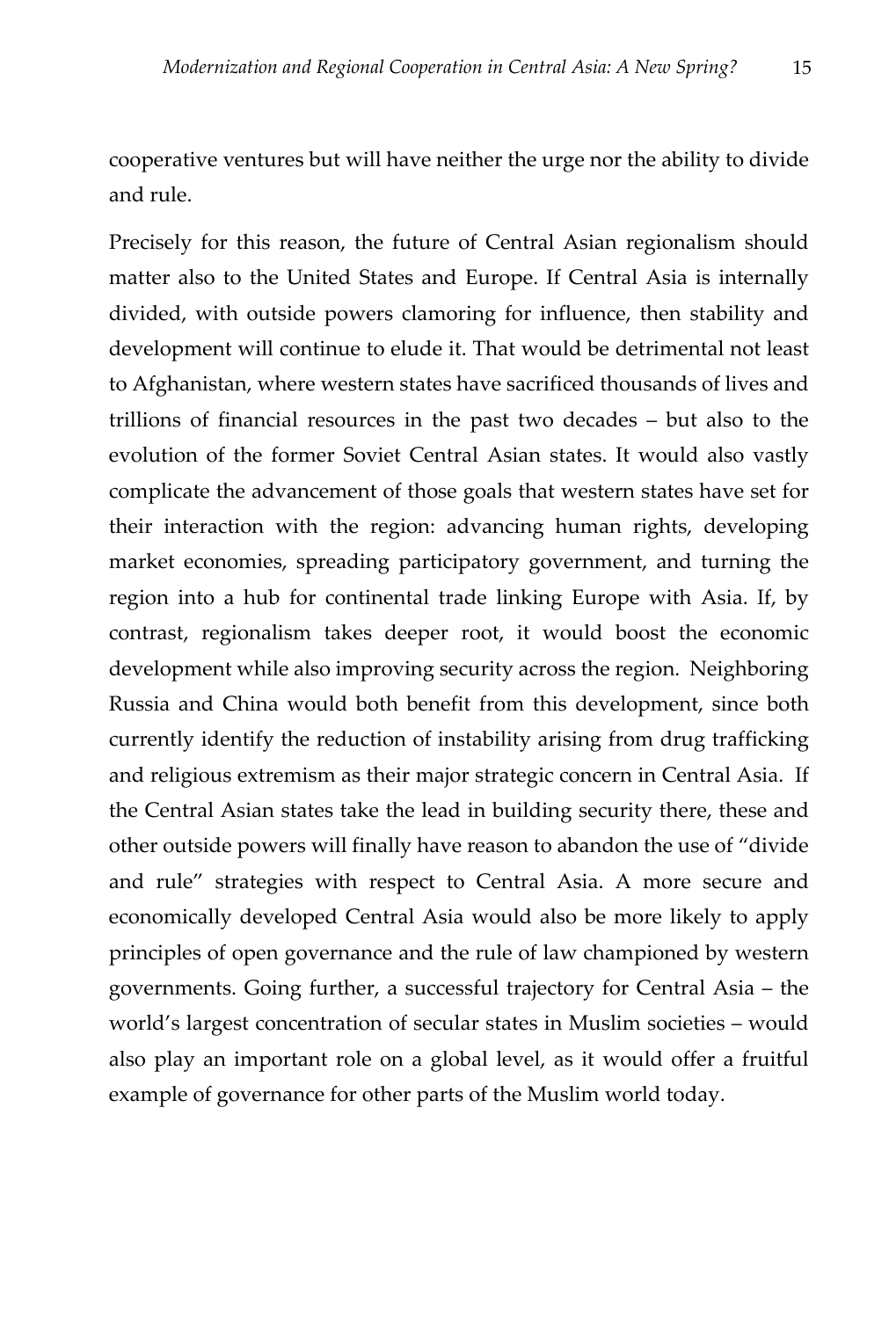## <span id="page-17-0"></span>**Origins of Central Asian Regionalism**

The prospects of regionalism in Central Asia raises the question of how the peoples of the region have traditionally related to one another – before and during Soviet rule, as well as after independence. Are there living historical roots for closer relationships among the diverse peoples of the region? Were their interactions over the centuries conflictual or were they conducive to the kinds of cooperation and interaction that is emerging today among the states of Central Asia?

#### <span id="page-17-1"></span>**Before Soviet Rule**

Two different forms of divisions have existed in the region since time immemorial: settled versus nomad, and Persianate versus Turkic. A third potential source of division – religious differences – has been muted, since the overwhelming majority of the regional populace is comprised of Sunni Muslims of the Hanafi school of law. However, one must acknowledge that the fate of "Twelver" Shiites in Afghanistan and Uzbekistan, and of Ismaili Shiites in Tajikistan and Afghanistan, has not always been easy. However, the fact that the former comprise only 15 percent of the Afghan population and the latter only 3 percent of the Tajik populace minimizes the impact of their sometimes difficult fate on the region as a whole. Finally, we should note the continuing influence of nomad faiths, generally referred to as Tengrianism. However, for a millennium the interaction of Tengrianism and Islam has been pacific and often resulted in mutually enriching influences.

The mutual relationship of settled, urbanized peoples and nomads is easily misunderstood. Thus, it is true that the former (primarily Uzbeks and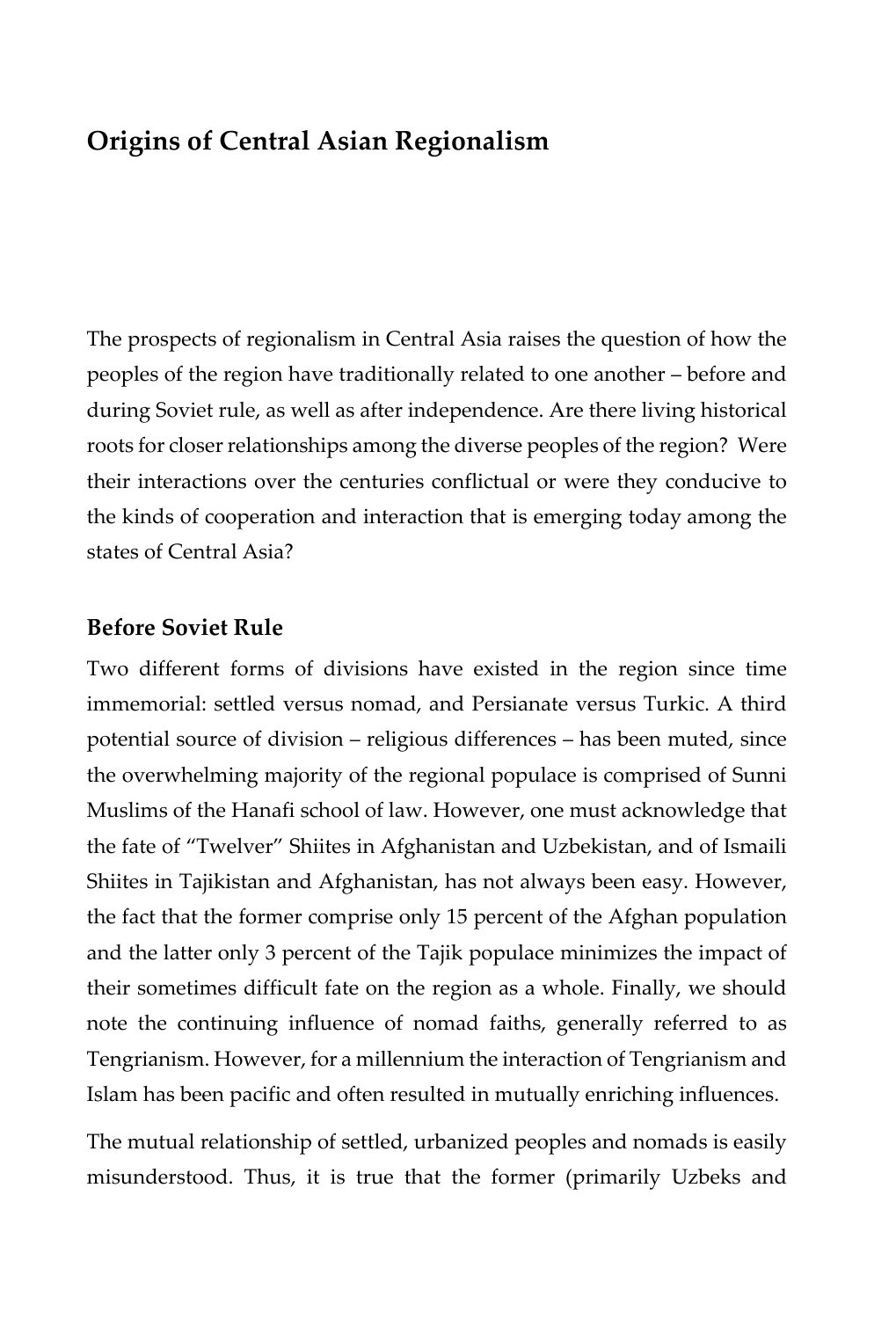Tajiks) favor vertical forms of organization on account of the need over the millennia to maintain highly complex irrigation systems, while the latter (Kazakhs, Karakalpaks, Kyrgyz, and Turkmen) favor more horizontal structures that correspond to their geographically more fluid nomadic life style. It is true, too, that beginning two millennia ago Turkic forces overran many urban settlements and established themselves as nominal overlords. But the duties they imposed were not excessive and the two peoples avoided overt conflict. Indeed, the basic relationship between nomadic and settled folk was one of mutual dependence, in which each required goods and services produced by the other in order to survive. Moreover, Turkic control of the countryside meant that it was they who kept open the caravan routes that enriched the cities, which in turn provided essential goods to the nomads and markets for their products. Thus, the deeper urban-nomad relationship was for the most part reciprocal and amicable.

This said, periods of conflict must be acknowledged. Tensions rose each time a new nomadic group moved into the region. Some, like the Karakhanids and Uzbeks, initially fought but then settled into an urban life based on reciprocal relations with surrounding nomads. The rise of khanates in urban Bukhara, Khiva, and Kokand also gave rise to conflicts with nomads, especially in the case of urban Bukharans and Khivans versus nomadic Turkmen and, later, of urbanized Kokand versus nomadic Kazakhs and Kyrgyz. But these conflicts always coexisted with the mutual dependence that was essential to the survival of both groups.

Some historians have stressed cultural tensions over the centuries between Persianate and Turkic peoples. The Germano-Russian scholar Vasilii Bartold saw these as the juxtaposition of a sophisticated high culture (Tajiks) to simple folk cultures (Uzbeks, Kazakhs, etc.). Other, including the Frenchman Rene Grousset, stressed instead the subtle skills, especially in governance, of the nomadic peoples. Either way, these analysts have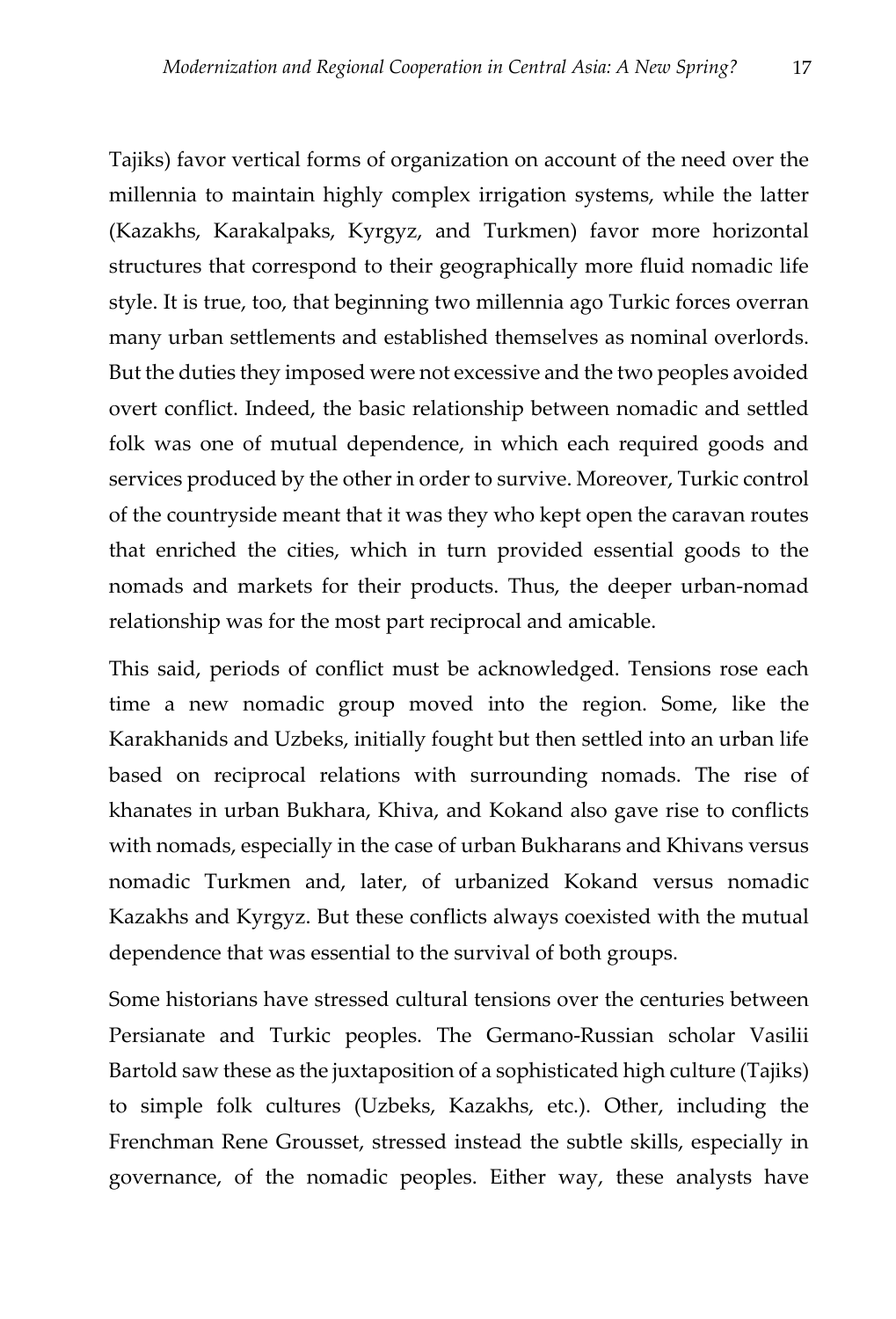stressed differences rather than commonalities. Where they failed was to ignore the important instances of newly arrived Turkic invaders assimilating the urbanized culture of the Persianate folk they had just conquered. An early example of this were the Karakhanids, who conquered most of the cities between Bukhara and the Chinese border and then settled down in those centers, while the heirs of Timur (Tamerlane) did much the same in Samarkand and Herat.

Finally, lest we exaggerate the differences of ethnicity within Central Asia, it is important to note over the centuries some of the sharpest confrontations occurred between peoples of the same general Turkic ethnicity as, for instance, Bukharan Uzbeks and Turkmen, or Kokand and Kyrgyz. In every case these were due to the same passion for control that motivated the various groups in early modern Europe who lived near one another.

Commonalities among the peoples of Central Asia tended to disappear from sight when outside powers began playing them off against one another. The Arab conquerors in the seventh and eight centuries were masters at this, as was the Turkic strongman Mahmud of Ghazni. Later, when Russia aspired to bring the region under its colonial rule, it played urban versus nomad, Turkic versus Persian, and various Turkic peoples against each other.

The paradox is that this approach often generated strong feelings of solidarity among the victims. Thus, when early Russian colonial rulers claimed land from one local group, neighboring groups would join in the protest. This led to the massive revolt of 1916, in which Turkic and Persianate folks, urban dwellers and nomads, all joined forces to oppose the military conscription imposed by the tsarist government.

#### <span id="page-19-0"></span>**Soviet Rule**

No subject is more sensitive to Central Asians than the process by which their early Soviet rulers divided the vast region into five nominally national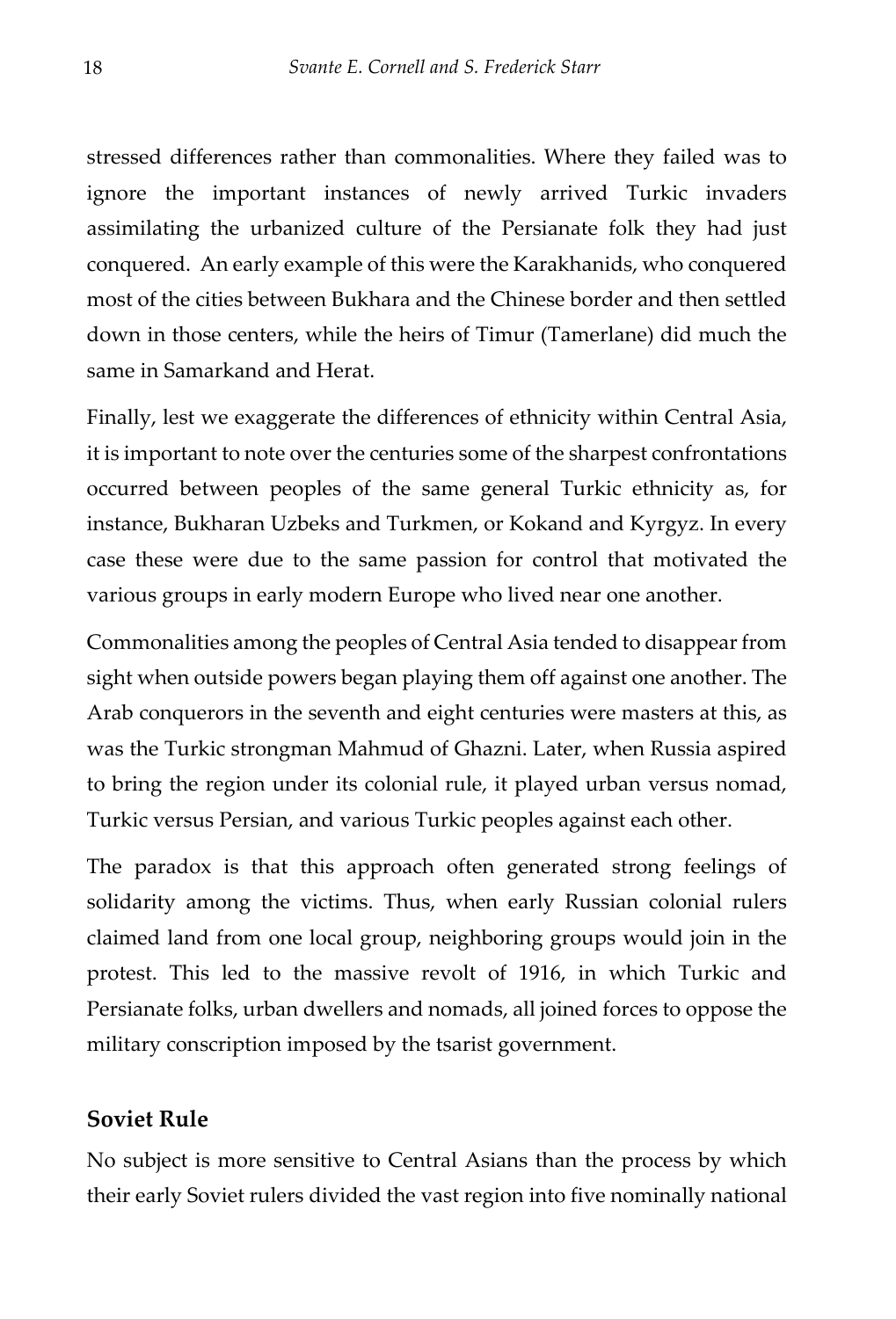republics of the USSR. While the five states that resulted seem natural today, this was not the case in 1924. The Soviet nationality policy called for the creation of nation-states within the USSR defined on the basis of ethnicity. This flew in the face of the criteria that traditionally defined both statehood and identity in Central Asia: states had never been defined on the basis of their subjects' identity, and these identities were in any case not primarily ethnic. Instead, depending on whether they were nomadic or settled, Central Asians defined themselves by the tribe, sub-tribe, oasis, or city they belonged to. Furthermore, in the settled agricultural areas, the distinction between Turkic Uzbeks and Persianate Tajiks was fluid indeed. Intermarriage was common, bilingualism was the norm. Indeed, there were examples of Persian-speakers defining themselves as Uzbeks, as well as Turkic-speakers calling themselves Tajik.<sup>[3](#page-20-0)</sup>

In such a context, the delineation of republics on the basis of nationality became an artificial and even capricious endeavor. The boundaries that resulted from the heavily top-down process reflected both detailed study and utter caprice, high-minded ethnographic research and the most cynical manipulation of whole peoples who had no say in the matter. Thus, for example, Soviet leaders rewarded the Uzbeks, with the result that Uzbekistan dominated the major historical political and economic centers of the region. By contrast, the process punished the Tajiks, who initially received only a subordinate status, that of an autonomous republic within Uzbekistan. Only when it appeared possible that Tajiks might be attracted to a booming Iran after World War I did Moscow "pay them off" with their own republic. Then, having defined republics mainly on the basis of ethnicity, Soviet rulers proceeded to weaken the resulting republics by assuring that nearly all of them contained substantial numbers of alien and unassimilated peoples. Through all these complex maneuvers, the Soviet

 $\overline{a}$ 

<span id="page-20-0"></span><sup>3</sup> Paul Bergne, *The Birth of Tajikistan*, London: IB Tauris, 2007, pp. 30-38.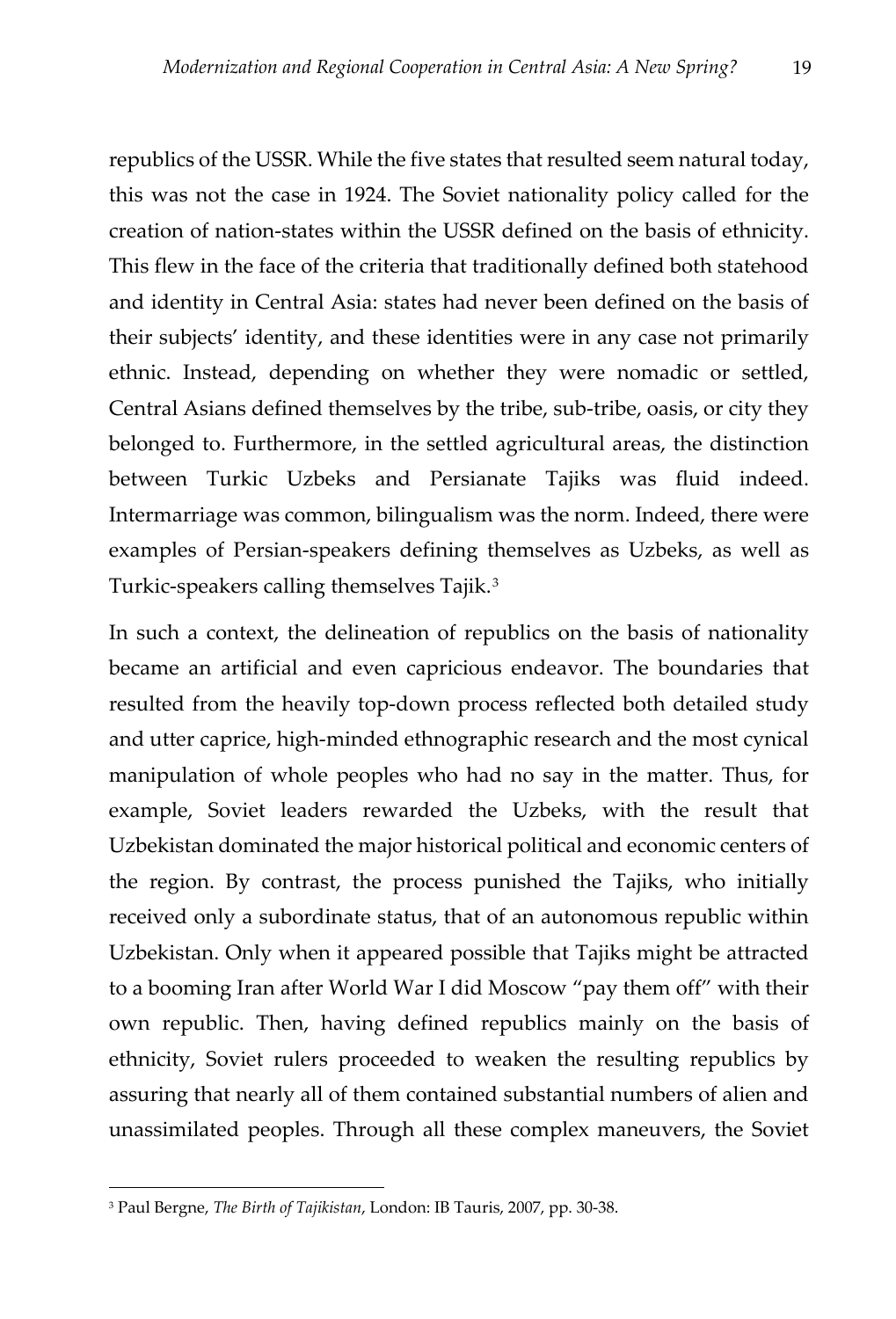rulers' main concern was to play everyone against their neighbors in such a way as to prevent any regional feelings from arising among the peoples of Soviet Central Asia.

To some extent, this succeeded. Dictionaries, histories, and other publications extolled the separate identities of the region's five Soviet republics. Ethnographic research was conducted mainly on the basis of the nationalities imposed by Moscow. Afghanistan, which had for three thousand years been considered an essential part of Central Asia, lay beyond the Soviet border and was therefore treated as a hopelessly backward land of hollow traditions and ignorance. Under the late Soviet campaign to bring about the "merging of nations" (*sliianie narodov*) every effort was made to merge all Central Asians into a single USSR-wide nationality and to suppress all lesser regional or blood-based identities. Enforced through the educational system and mass media, this initiative brought many superficial successes. Yet these transformations proved to be only skin deep.

To cite just one instance of opposition, adroit Central Asian leaders proved more capable in many respects than the Communist Party officials in Moscow to whom they reported. Each republic was under the control of the First Secretary of its Communist Party, who in turn reported to the USSRwide Party leaders in Moscow. As the Soviet economy began to falter in the 1960s, the Soviet rulers placed ever heavier demands on the fifteen republics, including the Central Asians. From the latter they demanded cotton, vegetables, uranium, meat, small airplanes, and electronic equipment. Under pressure from the higher Party bosses, the Central Asian First Secretaries began to consult with one other on how best to respond to these incessant claims on their resources.

Sharaf Rashidov, Uzbekistan' long serving First Secretary, coordinated these consultations, which soon became a confidential forum for discussing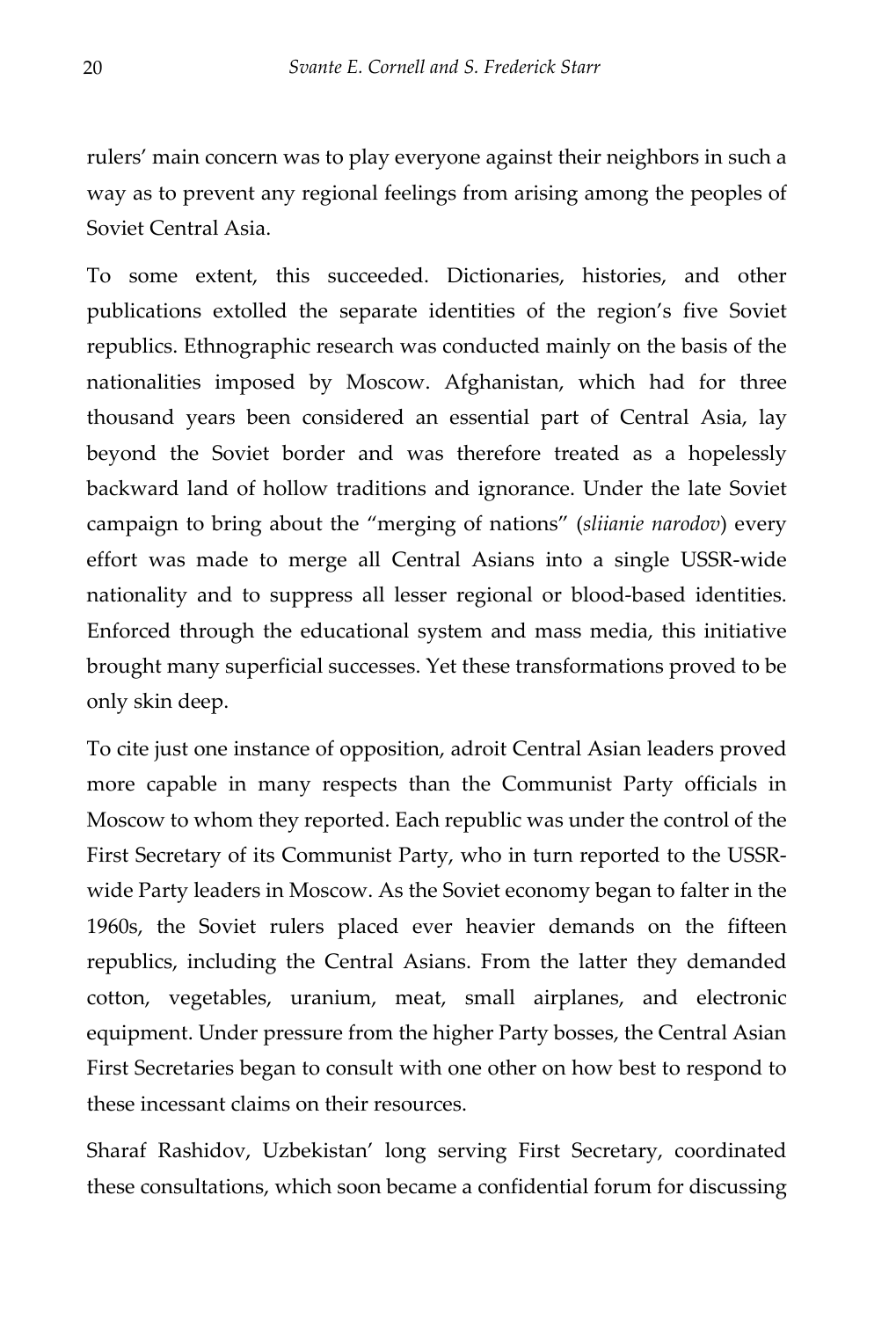region-wide issues pertaining to Central Asia as a whole. After the collapse of the USSR, Turdakun Usubaliev, Rashidov's counterpart in Kyrgyzstan, spoke and wrote of these discussions. Through such consultations, the First Secretaries decided to provide Moscow with what was demanded of them, but to resist further claims. Furthermore, they made it a condition of their cooperation with the imperial center that officials in the Soviet capital would otherwise stay out of their hair. In short, they made the reciprocal demand that Moscow Party leaders and bureaucrats would leave local leaders to run their republics and the region as a whole as they wished. Indeed, as Mr. Usubaliev later told one of the authors of this study, "Moscow had no choice in the matter."

Those who dismiss the new regionalism arising in Central Asia today as an upstart with no historical roots would do well to study closely the interactions coordinated by Rashidov and described by Usubaliev. They indicate that Central Asian self-government (at least in domestic matters) advanced so far under Brezhnev, Andropov and Chernenko, as to constitute a kind of quasi-independence at the regional level. In short, the present drive towards regionalism has roots deep in the Soviet era.

### <span id="page-22-0"></span>**Independence**

If Central Asia's pre-Soviet and late Soviet past both made it ripe for regionalism, why then has the record in the first quarter century of independence been so poor? Of the many factors contributing to this, three stand out: first, the focus on national consolidation; second, the turbulent regional environment; and, third, the prominent role of external powers.

The rise of new sovereignties after 1991 shifted the focus of regional attention to the nation states. Central Asian republics had enjoyed a degree of self-rule in the Soviet era, but they lacked many institutions of statehood, while their economies remained deeply entangled in the Soviet command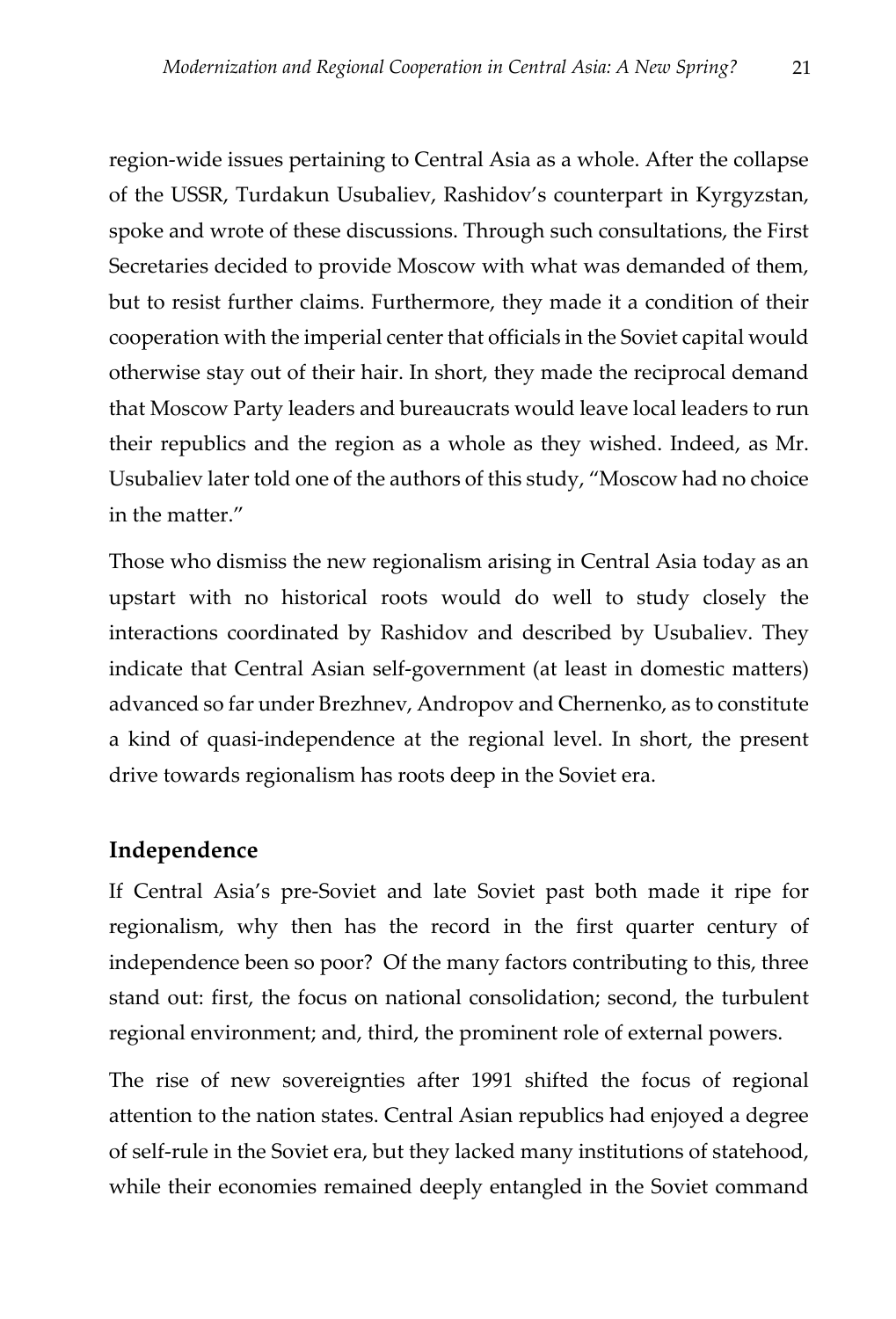economy, in which they were mainly suppliers of raw material. In this sense, in December 1991, they resembled post-colonial countries elsewhere in the world, which are compelled at independence to focus on building their own institutions. Central Asian states had no sovereign laws or institutions of self-government; they lacked military forces of their own; many of their mutual boundaries were not demarcated; they were landlocked and had little infrastructure connecting them to the rest of the world; they had no national currencies or banks; nor had they had the chance to prepare for being thrust onto the international scene.<sup>[4](#page-23-0)</sup>

Leaders in all five states well understood the precariousness both of their own positions and that of the republics they headed. They could not take for granted either the internal or external legitimacy of their new statehood. National identities had been slowly advanced during the Soviet period, but were far from consolidated. Would they withstand the challenges of alternative identities, particularly the Islamic extremist ideologies that were on display in Afghanistan and elsewhere in the Muslim world? And would the world, especially larger powers, respect their sovereignty and independence?

These fears proved to be more than mere speculation. Soon after independence, Tajikistan descended into a vicious civil war, with the parties defined both by regional and ideological divisions. The Uzbek sector of the Ferghana valley saw the rise of extremists committed to the violent promotion of an Islamic state, while smaller groups of like-minded people appeared elsewhere.

In response, Central Asian governments prioritized building their own institutions and their own nations. Governments conjured up national cults dedicated to local heroes such as Manas in Kyrgyzstan, Timur (Tamerlane)

-

<span id="page-23-0"></span><sup>4</sup> S. Frederick Starr and Svante E. Cornell, *Long Game on the Silk Road*, Lanham, MD: Rowman & Littlefield, 2018, pp. 15-38.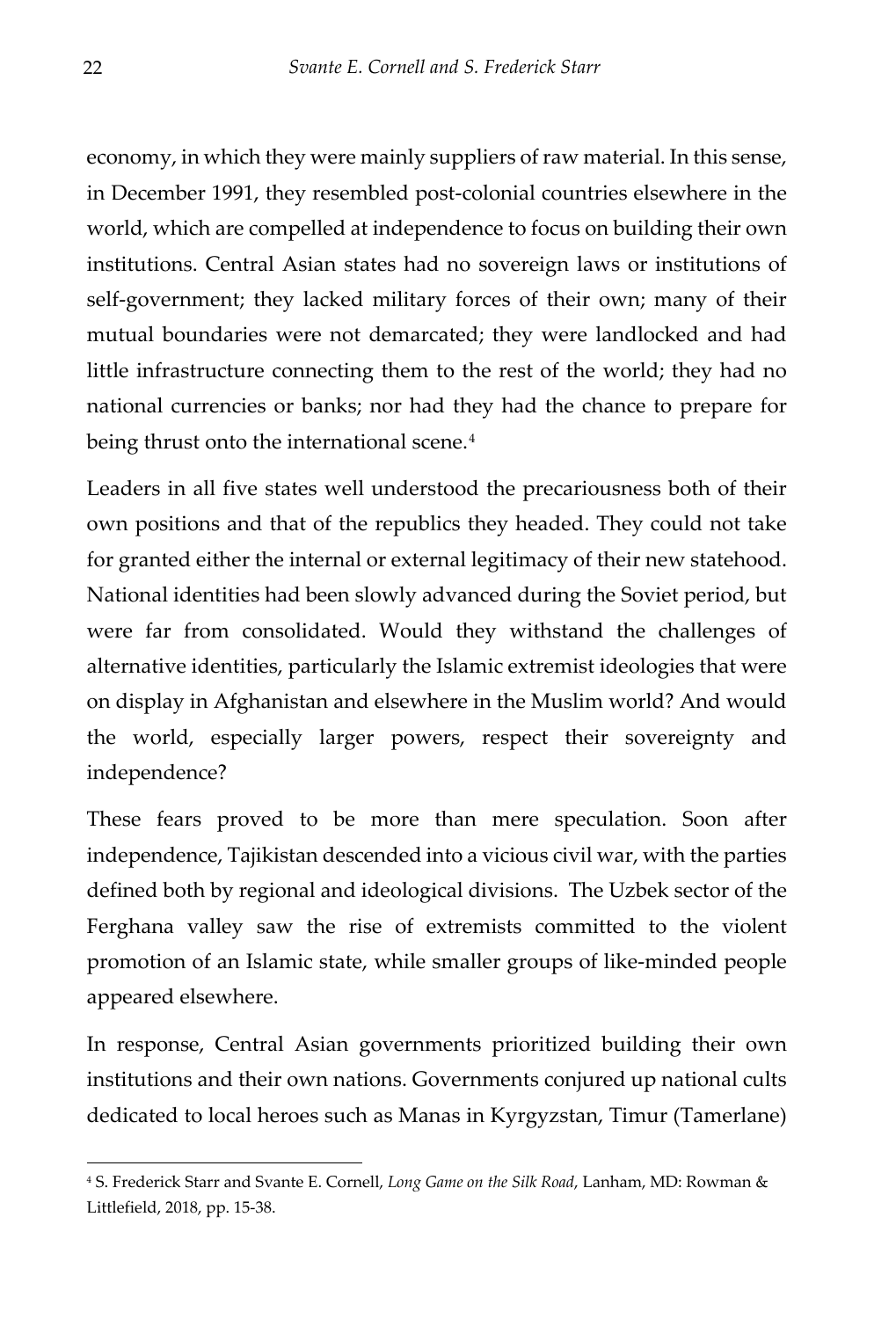in Uzbekistan, and Ismail Somoni in Tajikistan. National constitutions were drafted, national institutions established, national languages began to revive, and national customs were reclaimed. This massive effort temporarily pushed more regional concerns into the background.

Independence accentuated the differing realities faced by Central Asian states. Kazakhstan, which had the most advantageous economic situation, faced serious demographic issues: at independence, ethnic Kazakhs – up to 40 percent of whom had perished in the politically induced famines of the 1920s – constituted a mere 39 percent of the republic's population, and were outnumbered by Slavic speakers. This, and a 4,000-mile border with Russia, made the management of the country's relationship with Moscow the leadership's top priority. Kyrgyzstan and Tajikistan were the smallest and poorest of Central Asia's new states, having long depended on subsidies from Moscow for roughly a quarter of their GDP. They also faced deep internal challenges: both had serious divides between northern and southern provinces, and Tajikistan in addition faced the challenge of a long and porous border with war-torn Afghanistan. Uzbekistan and Turkmenistan had perhaps the best conditions for independent statehood. Uzbekistan had a relatively varied economy that included a substantial industrial sector, a considerable internal market, and a strong sense of its identity. But it also faced a serious threat from extremists. While Tajikistan's civil war ended in 1997, exiled Uzbek Islamists joined Al Qaeda and the Taliban the next year, and soon began mounting incursions into Central Asia that took advantage of the weak border controls and state institutions in Tajikistan and Kyrgyzstan.[5](#page-24-0) This in turn caused Uzbekistan to react defensively by erecting hard borders with its two poorer neighbors. Turkmenistan had been largely neglected in the Soviet period, and was less

 $\overline{a}$ 

<span id="page-24-0"></span><sup>5</sup> Svante E. Cornell, ["Narcotics, Radicalism, and Armed Conflict in Central Asia: the](https://www.tandfonline.com/doi/abs/10.1080/095465591009395) Islamic movement of [Uzbekistan"](https://www.tandfonline.com/doi/abs/10.1080/095465591009395), *Terrorism and Political Violence*, vol. 17 no. 4, 2005, pp. 619-639.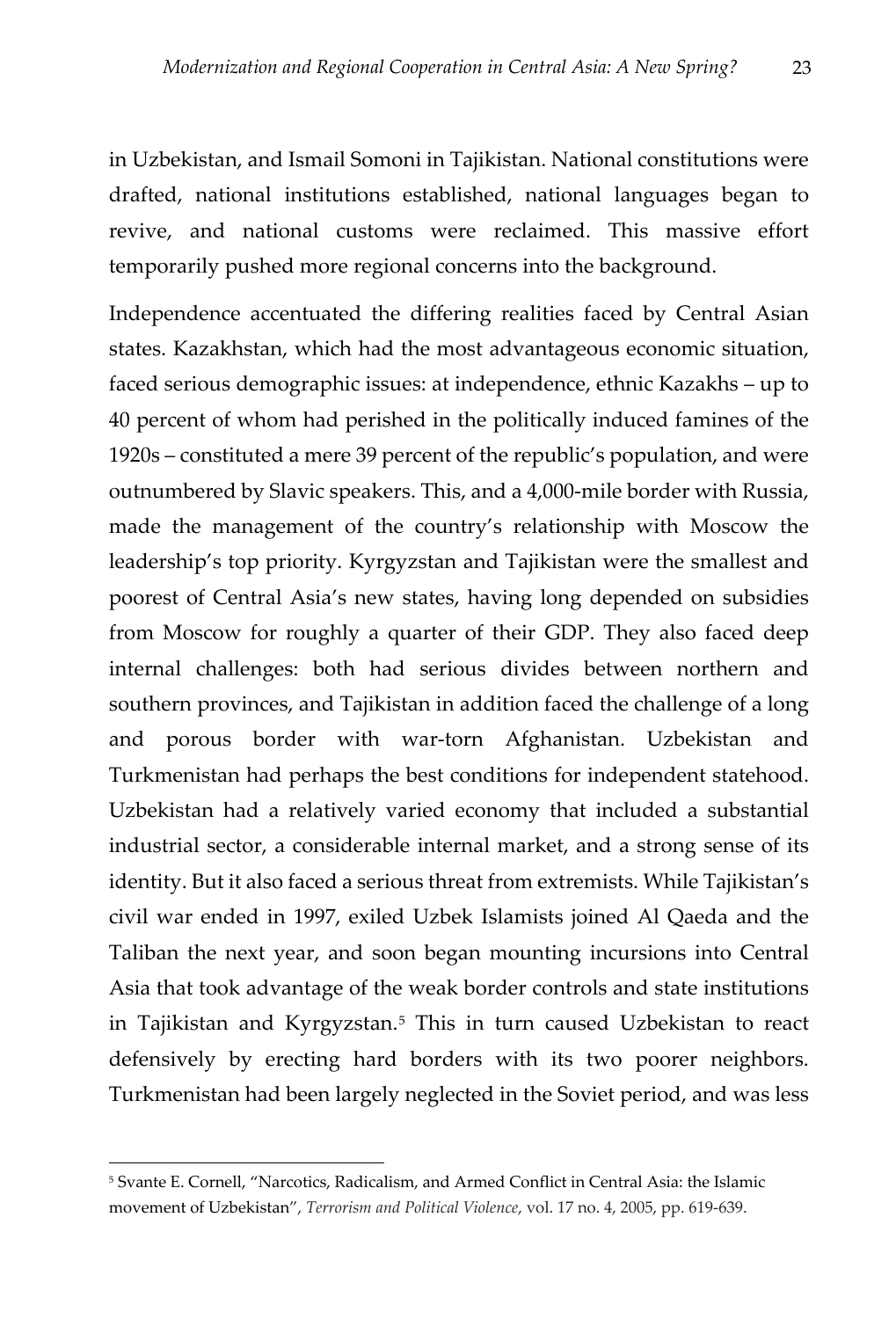developed institutionally than its neighbors. Its potential advantage was that it possessed huge natural gas resources. For the time being, though, it was entirely dependent on Russia for the export of its gas abroad, and Russia exercised its monopoly by drastically underpaying Ashgabat for gas that it then re-exported to Europe at world prices, pocketing the difference. Fragile but potentially rich, Turkmenistan adopted a policy of neutrality and self-isolation.

The focus on state-building did not mean that the new governments lost sight of the regional dimension. Shortly after independence, the new presidents met in Tashkent and declared that the region, with Kazakhstan as an integral part of it, should henceforth be known not as "Middle Asia" (*Srednaia Aziia*) but as "Central Asia."[6](#page-25-0) At first it was unclear to what it was central to. But shortly after independence both the European Union, through its TRACECA project, and China, through what a generation later became its Belt and Road Initiative (BRI), indicated that they wanted to open new transport routes across the newly independent states. If actually constructed, such roads and railroads, following the shortest route between Europe and China, would make the region truly "Central."[7](#page-25-1)

In the spirit of the earlier weekly consultations among First Secretaries, the new presidents also called for the creation of a regional organization consisting of the five former Soviet republics.

Already at this stage, it was clear that the relationship between Central Asia's two largest states – Uzbekistan and Kazakhstan – was key to any

-

<span id="page-25-0"></span><sup>6</sup> Martha Brill Olcott, "The Myth of 'Tsentral'naia Aziia'" *Orbis*[, Vol. 38 no. 4,](https://www.sciencedirect.com/science/journal/00304387/38/4) Autumn 1994, Pp. 549-565.

<span id="page-25-1"></span><sup>7</sup> S. Frederick Starr, Svante E. Cornell and Nicklas Norling, *The EU, Central Asia, and the Development of Continental Transport and Trade*, Silk Road Paper, Central Asia-Caucasus Institute & Silk Road Studies Program, December 2015. (https://www.silkroadstudies.org/resources/2015 starr-cornell-norling-eu-central-asia-continental-transport-and-trade.pdf)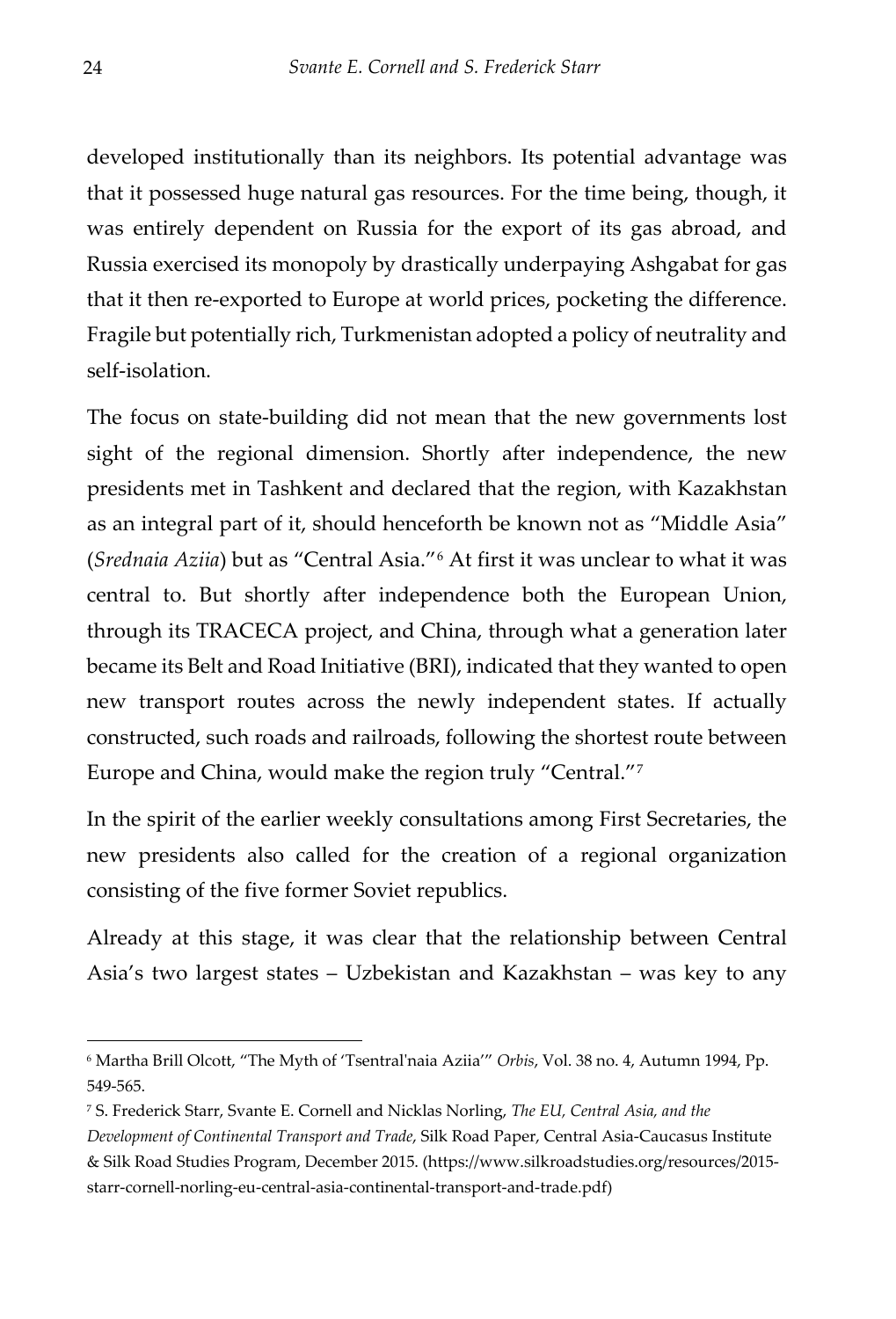regional cooperation. The impetus for the creation of a regional structure came when Kazakhstan and Uzbekistan, in 1994, signed a treaty creating a single economic space between the two countries.<sup>[8](#page-26-0)</sup> Kyrgyzstan immediately expressed its interest in joining, leading to the creation of the Central Asian Union that same year. Tajikistan also sought to join, and was admitted in 1998. Turkmenistan declined outright, citing its self-declared neutrality. This cooperative entity was to adopt several different names. It was renamed the Central Asian Economic Union in 1998, and in 2001 turned into the Central Asian Cooperation Organization (CACO), a name it kept until it was closed down in 2005. But it constituted a single and increasingly regionwide platform.

This Central Asia Union (CAU) was an immediate success, fostering mutual engagement in many areas including security. A joint Council of Defense Ministers was created in 1995 to coordinate security issues. An important achievement in the military sphere was the creation of a joint peacekeeping battalion, Centrasbat, within the context of NATO's Partnership for Peace. This engagement played an important role in fostering modern-type military reforms and the discussion of common equipment beyond what had been inherited from the Soviet Union. While it provided a basis for joint exercises with NATO forces,<sup>9</sup> it also fostered interaction among the region's nascent militaries.

The CAU leaders were optimistic from the start: by late 1995, they expressed their recognition of an "objective" need to cooperate to foster "growth,

 $\overline{a}$ 

<span id="page-26-0"></span><sup>&</sup>lt;sup>8</sup> Mirzohid Rahimov, "Internal and External Dynamics of Regional Cooperation in Central Asia," *Journal of Eurasian Studies*, vol. 1 no 1, 2010, p. 96; Damian Rosset and David Svarin, "The

Constraints of the Past and the Failure of Central Asian Regionalism," *Regional Studies of Russia, Eastern Europe and Central Asia*, vol. 3, 2014, pp. 245-266.

<span id="page-26-1"></span><sup>9</sup> Gareth Winrow, "Turkey and Central Asia," in Roy Allison and Lena Jonson, eds., *Central Asian Security: The New International Context,* London/Washington, 2001, p. 216.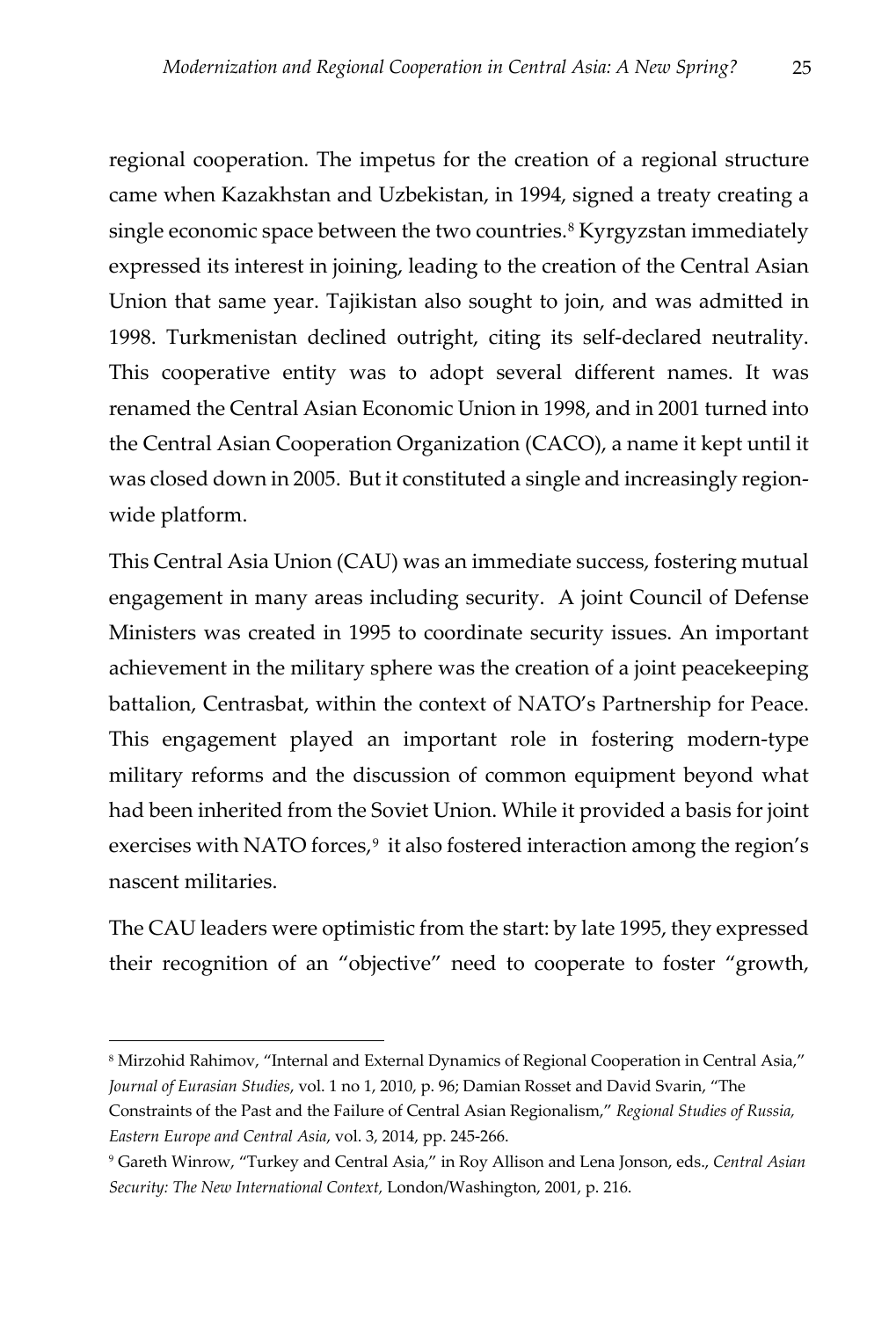security and political stability."<sup>[10](#page-27-0)</sup> They also announced that membership would be open to Tajikistan and Turkmenistan, as well as to Azerbaijan. After the U.S.-led coalition's removal of the Taliban regime in Afghanistan in 2001, CACO invited Afghanistan to join as an observer.<sup>11</sup> This provided an early indication of Central Asians' recognition of that country as an integral part of their region.

Why did this promising Central Asian cooperative structure not endure and thrive? In retrospect it is clear that it fell victim to the growing geopolitical competition in the larger region and to the competing efforts by neighboring great powers to draw the entire region into their own orbits. In fact, from the outset a key issue concerning regional cooperation was to define the region. Kazakhstan from the outset supported *both* Central Asian and Eurasian cooperation, the latter involving cooperation among the successor states of the Soviet Union under Russia's leadership.[12](#page-27-2) While Kazakhstan was an enthusiastic supporter of the CAU, President Nursultan Nazarbayev also proposed the idea of a Eurasian Union in 1994. This idea was not yet popular in Moscow, where Russia's leaders were still focusing their energies on the re-integration of wayward republics *within* the Russian Federation itself. Because of this, the idea of reintegrating the former Soviet space under Russia's leadership did not yet command a consensus in Moscow. But reintegrationist impulses were soon to become dominant, particularly after Vladimir Putin gained power in late 1999 and after the United States became a player in Central Asia after September 11, 2001. Uzbekistan, in sharp contrast to Kazakhstan, was skeptical about all talk of "pan-Eurasian"

-

<span id="page-27-0"></span><sup>10</sup> Paul Kubicek, "Regionalism, Nationalism and Realpolitik in Central Asia," *Europe-Asia* Studies, vol. 49 no. 4, 1997, p. 642.

<span id="page-27-1"></span><sup>&</sup>lt;sup>11</sup> Roy Allison, "Regionalism, Regional Structures and Security Management in Central Asia," *International Affairs*, vol. 80 no. 3, 2004, p. 474.

<span id="page-27-2"></span><sup>12</sup> Eg. Rosset and Svarin, p. 256.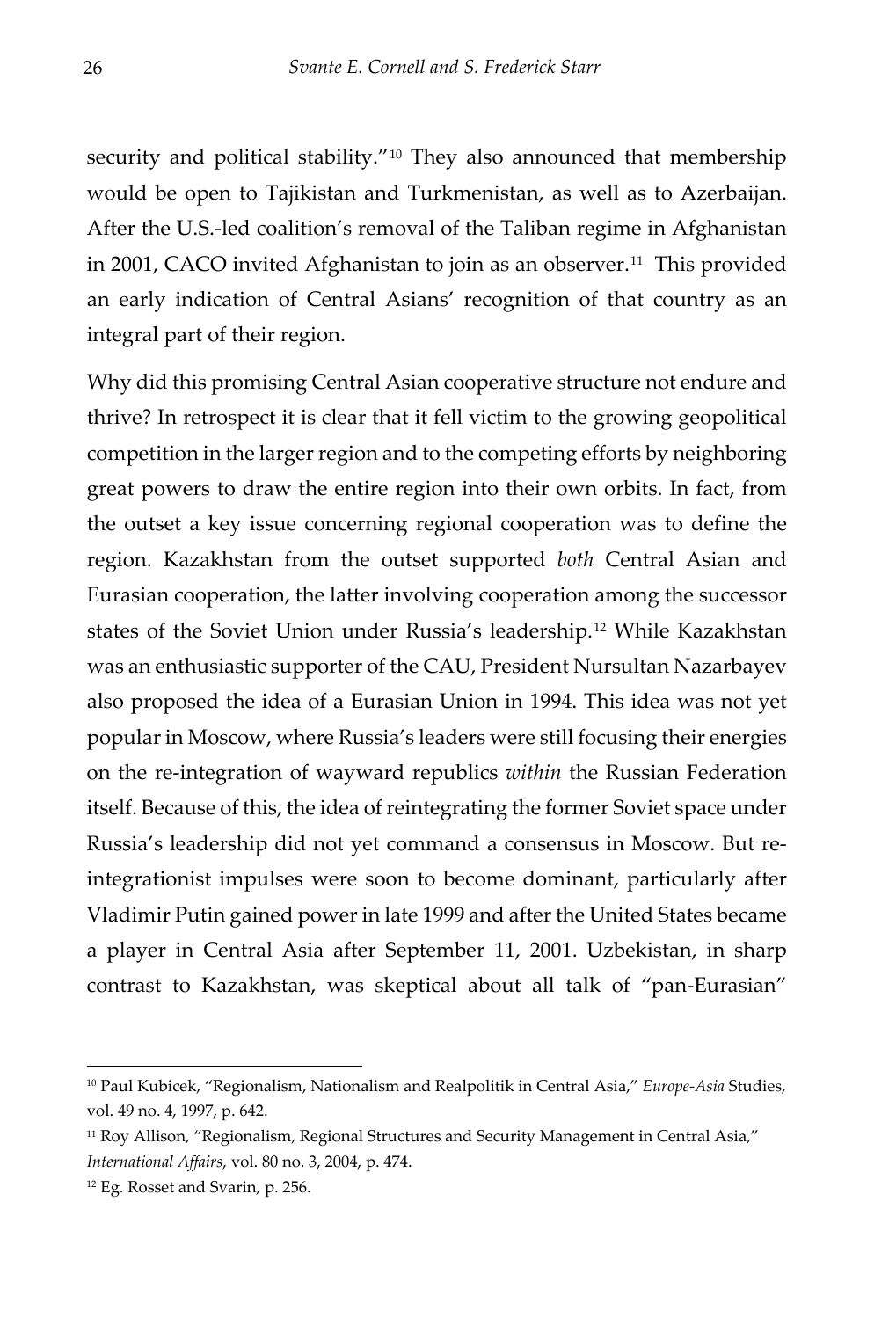cooperation, which it saw as a mask behind which Moscow sought to reassert its former authority.[13](#page-28-0) 

Meanwhile, the year 1999 saw the beginnings of security troubles within Central Asia itself. Following an attempt on the life of President Karimov in Tashkent, the Islamic Movement of Uzbekistan (IMU) staged armed incursions into Kyrgyzstan's sector of the Ferghana valley that summer and repeated them a year later, adding an incursion into Uzbekistan as well. All three attacks had Tashkent as their objective. These armed attacks caught the security structures of the region unprepared, particularly in the case of Kyrgyzstan. That in turn led to a hardening of borders between all the Central Asian republics. It also brought into the open disagreements over how to react to security threats posed by extremist groups that were deeply connected to the narcotics industry emanating from Afghanistan. Having failed to elicit serious interest from the West, Uzbekistan instead joined the Shanghai five, a grouping of Russia, China, Kazakhstan, Kyrgyzstan and Tajikistan that proposed to address regional security issues. This entity soon evolved into the Shanghai Cooperation Organization.

The 9/11 attacks on New York and Washington by Salafi-Jihadi extremists, mainly Saudi Arabian nationals, fundamentally affected the geopolitics of Central Asia, as NATO and the United States rapidly, but briefly, took a lead in regional security efforts through bases in Uzbekistan and Kyrgyzstan. This triggered a vigorous response by Moscow to assert its interests in the region. It did so by expanding both its bilateral security relations with Central Asian states and its multilateral initiatives, and by Putin himself warning Central Asian leaders not to enter into agreements with Washington without first consulting him, Putin. In 2002 Moscow

 $\overline{a}$ 

<span id="page-28-0"></span><sup>13</sup> Svante E. Cornell, "The Center of Central Asia: Uzbekistan in Regional and International Politics," in See S. Frederick Starr and Svante E. Cornell, eds., *Uzbekistan's New Face*, Lanham, MD: Rowman & Littlefield, 2018, pp. 5-17.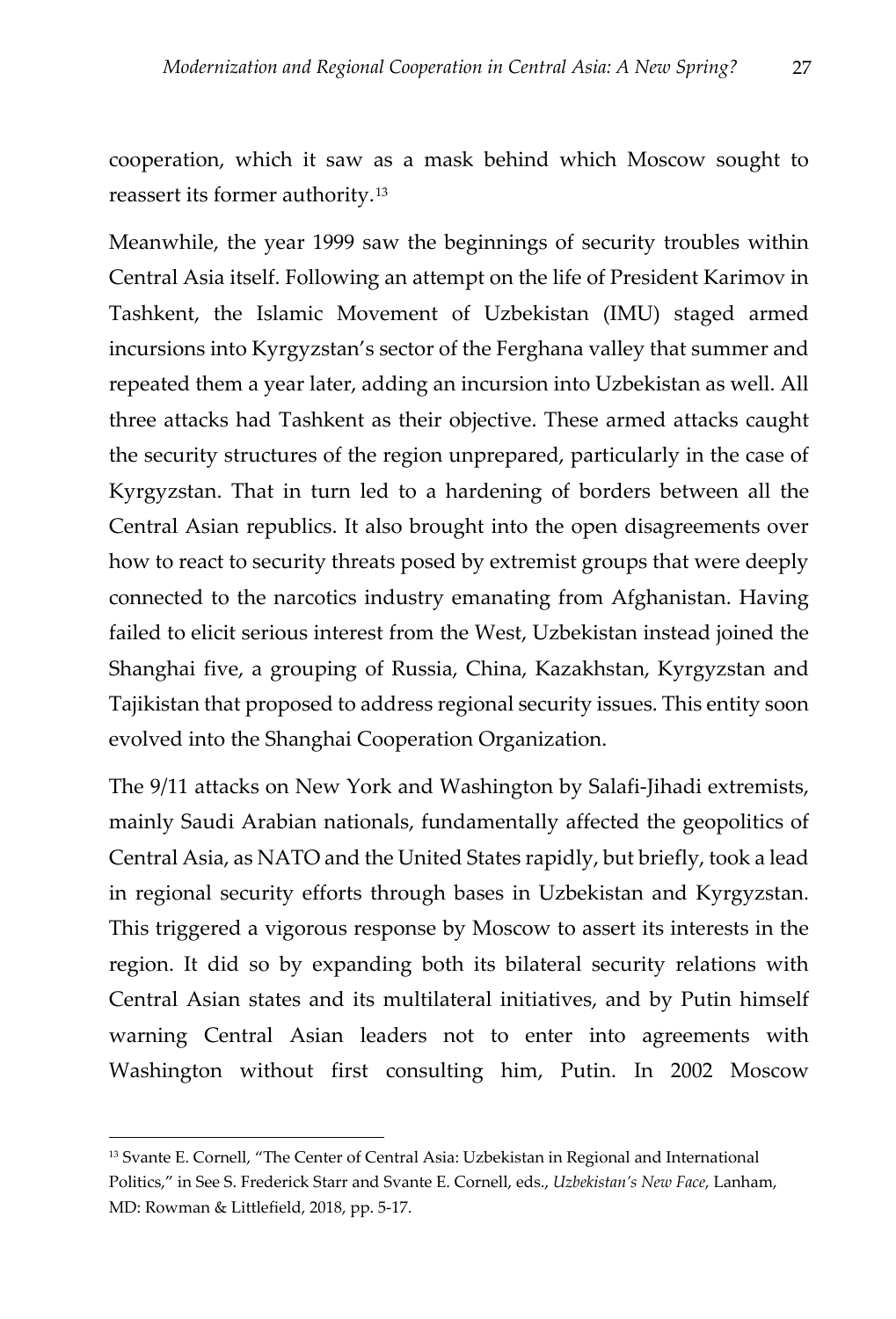transformed the lagging multilateral Collective Security Treaty into a multilateral organization, the Collective Security Treaty Organization (CSTO), and in the following year it created a military base of its own in Kyrgyzstan. This growth of geopolitical competition in the region posed a significant challenge to the idea of cooperation within Central Asia. Uzbekistan elected not to renew its adherence to the CST in 1999. But by playing regional governments off against Tashkent, Moscow succeeded in 2002 in enlisting Kazakhstan, Kyrgyzstan, and Tajikistan as founding members of the CSTO. Tashkent's resistance to Putin's aspiration weakened temporarily following the U.S. support for "color revolutions" in Georgia, Ukraine and Kyrgyzstan in 2003-05. Meanwhile, Moscow developed its Customs Union with Belarus and Kazakhstan, to which Kyrgyzstan and Tajikistan had already adhered in the late 1990s. In 2000, Moscow institutionalized this as the Eurasian Economic Community (EurasEC). At the time, Uzbekistan abstained from joining. Except for the absence of Uzbekistan, membership of these new economic and security organizations included members of the Central Asian Union. But there was one very significant difference: in both cases Moscow not only founded the new entity but participated in it as the dominant voice. By these steps and others Russia effectively neutralized the impetus within Central Asia for regional institutions that would be exclusive and truly self-governing.

Thus, Moscow subsumed regional cooperation in Central Asia under new institutions that it both founded and controlled. Meanwhile, Russia had applied to join the Central Asia Cooperation Organization as an observer. The Central Asians, faced with a seemingly innocent request from their former overlord, had no choice but to accept. Then, in May 2004, Putin asked the group to admit Russia as a full member. Again, the Central Asians were in no position to say no. Then, finally, in September 2005, Putin proposed to merge CACO with EurasEC. With this final stroke Putin terminated the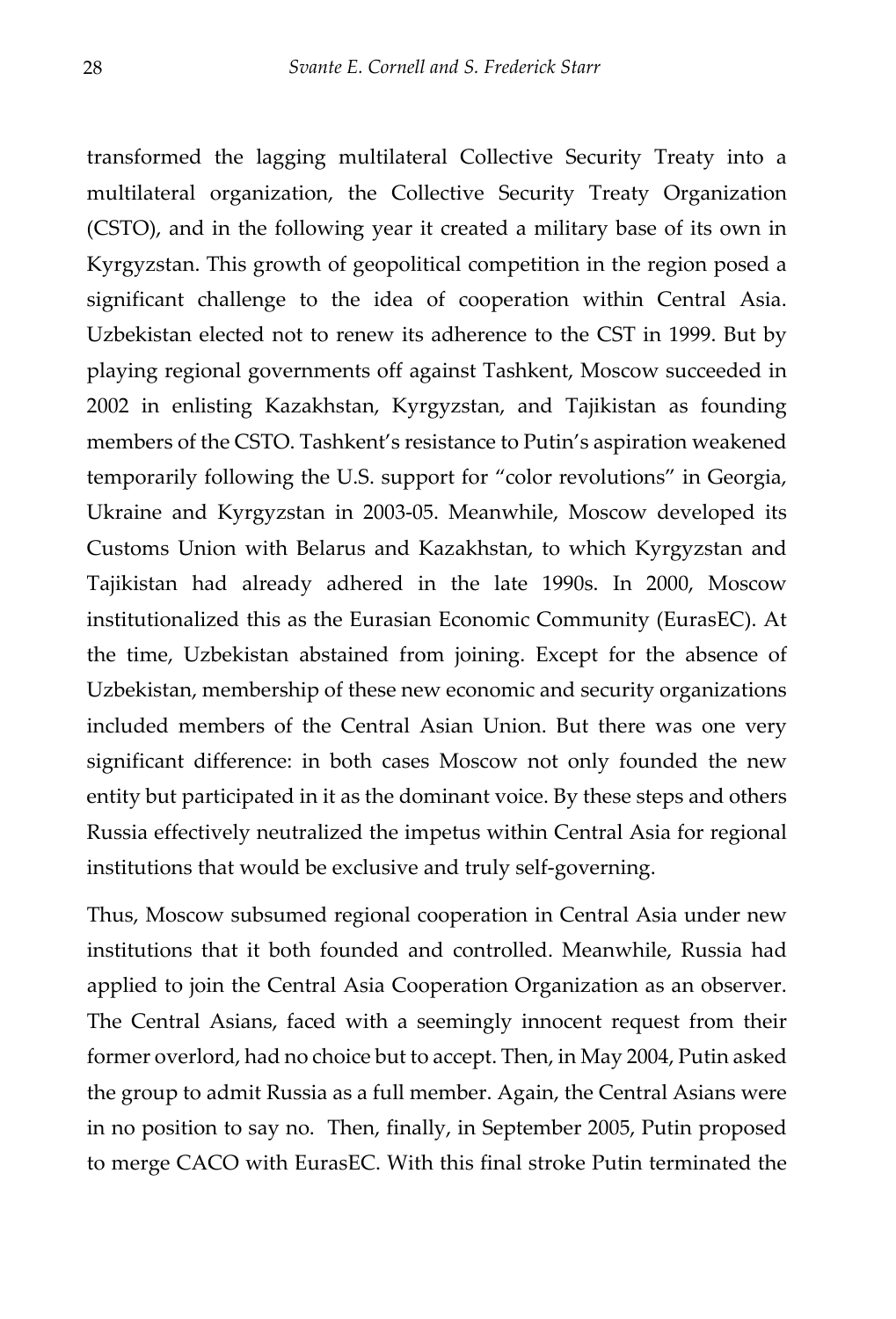last remaining Central Asian regional organization that did not include a powerful external power as a member and dominant participant.[14](#page-30-0)

While President Nazarbayev continued to support Eurasian integration, i.e., a large entity that would include Russia, he grew increasingly concerned with the manner in which Moscow was advancing it. In a significant step, he reacted to the growing Russian influence over the Central Asian region by proposing that the Central Asian Union be reinvigorated. Speaking in 2005, he emphasized that Central Asian states

> share economic interests, cultural heritage …face common external threats …we should direct our efforts towards closer economic integration, a common market, and a single currency.[15](#page-30-1)

Conditions within the region in 2005 prevented this expansive program from being realized. But the notion of Central Asian unity remained very much alive. Thwarted in their desire to form a purely regional union without outsiders, Central Asian leaders did not give up. Back in 1992, Mongolia had declared itself a nuclear-weapons free zone. The next year President Karimov of Uzbekistan proposed to the United Nations that all Central Asia become a nuclear weapon free zone (NWFZ). Then, after years of steady negotiations, following adoption of the Almaty Declaration on the creation of a NWFZ in 1997, the five former Soviet states of Central Asia agreed on a text for a treaty, which they signed in 2006 (the Semipalatinsk Treaty). In that same year the United Nations and International Atomic Energy Agency endorsed the concept that all Central Asia should become a nuclear weapons free zone.

The significance of this initiative can scarcely be overstated. The NWFZ was initiated and drafted solely by the regional states. Neither the U.S. nor any

 $\overline{a}$ 

<span id="page-30-0"></span><sup>&</sup>lt;sup>14</sup> Farkhad Tolipov, "CACO Merges with EEC: The Third Strike on Central Asia's Independence," *Central Asia-Caucasus Analyst*, October 19, 2005.

<sup>(</sup>https://www.cacianalyst.org/publications/analytical-articles/item/10376)

<span id="page-30-1"></span><sup>15</sup> Nursultan Nazarbayev, "Address to the People of Kazakhstan", February 18, 2015.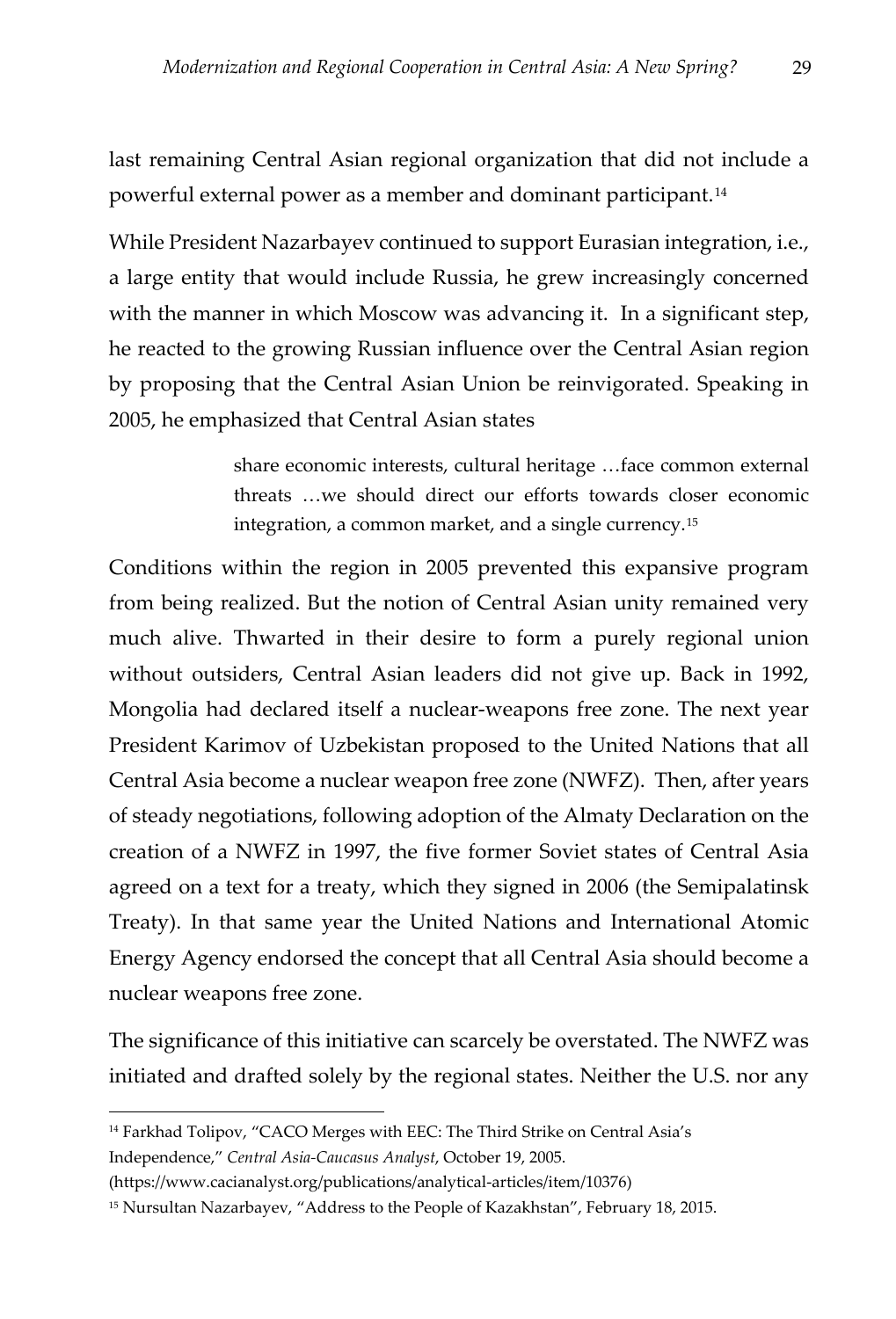of the nearby nuclear powers by which Central Asia was nearly surrounded—Russia, China, India, and Pakistan—played a part in it. Indeed, the Semipalatinsk Treaty excluded these same powers from using any Central Asian state for activities relating to nuclear weapons. And it closed the door to any outside power that wished to use the nuclear sphere to play the Central Asian countries off against one another. For the first time Central Asian countries stood together on the international stage.

In the period in which the NWFZ was being signed and ratified, external powers did play a role in fostering regionalism in Central Asia. In 2004, four of the five former Soviet states of Central Asia joined Japan in establishing an annual regional dialogue, "Central Asia Plus Japan." Turkmenistan, citing its status as a non-aligned state, participated too, but only as an observer. A year later, one of this study's authors published an article in *Foreign Affairs* proposing, first, that the United States should follow Japan in establishing a regional high-level dialogue with the Central Asian countries and, second, that Afghanistan should henceforth be considered a part of Central Asia or, more accurately, "Greater Central Asia."[16](#page-31-0) Abdulaziz Komilov, Uzbek ambassador to Washington and later Uzbekistan's foreign minister, worked to establish such a dialogue under a "Trade and Investment Framework Agreement" (TIFA) but the Obama administration took no interest in the issue. However, in 2014 the European Union set up a "High Level Political and Security Dialogue" with Central Asia, followed by a "EU-Central Asia Energy Commission" (including Azerbaijan) in 2017,

-

<span id="page-31-0"></span><sup>16</sup> S. Frederick Starr, "Partnership for Central Asia," *Foreign Affairs*, July-August, 2005.

https://www.foreignaffairs.com/articles/asia/2005-07-01/partnership-central-asia; "A 'Greater Central Asia Partnership' for Afghanistan and Its Neighbors," Central Asia-Caucasus Institute, Silk Road Paper, 2005.

<sup>(</sup>https://www.silkroadstudies.org/resources/pdf/SilkRoadPapers/2005\_starr\_a-greater-centralasia-partnership.pdf); also Starr, "In Defense of Greater Central Asia," Policy Paper, Central Asia-Caucasus Institute & Silk Road Studies Program, September 2008.

<sup>(</sup>https://www.silkroadstudies.org/resources/pdf/SilkRoadPapers/2008\_09\_PP\_Starr\_Greater-Central-Asia.pdf)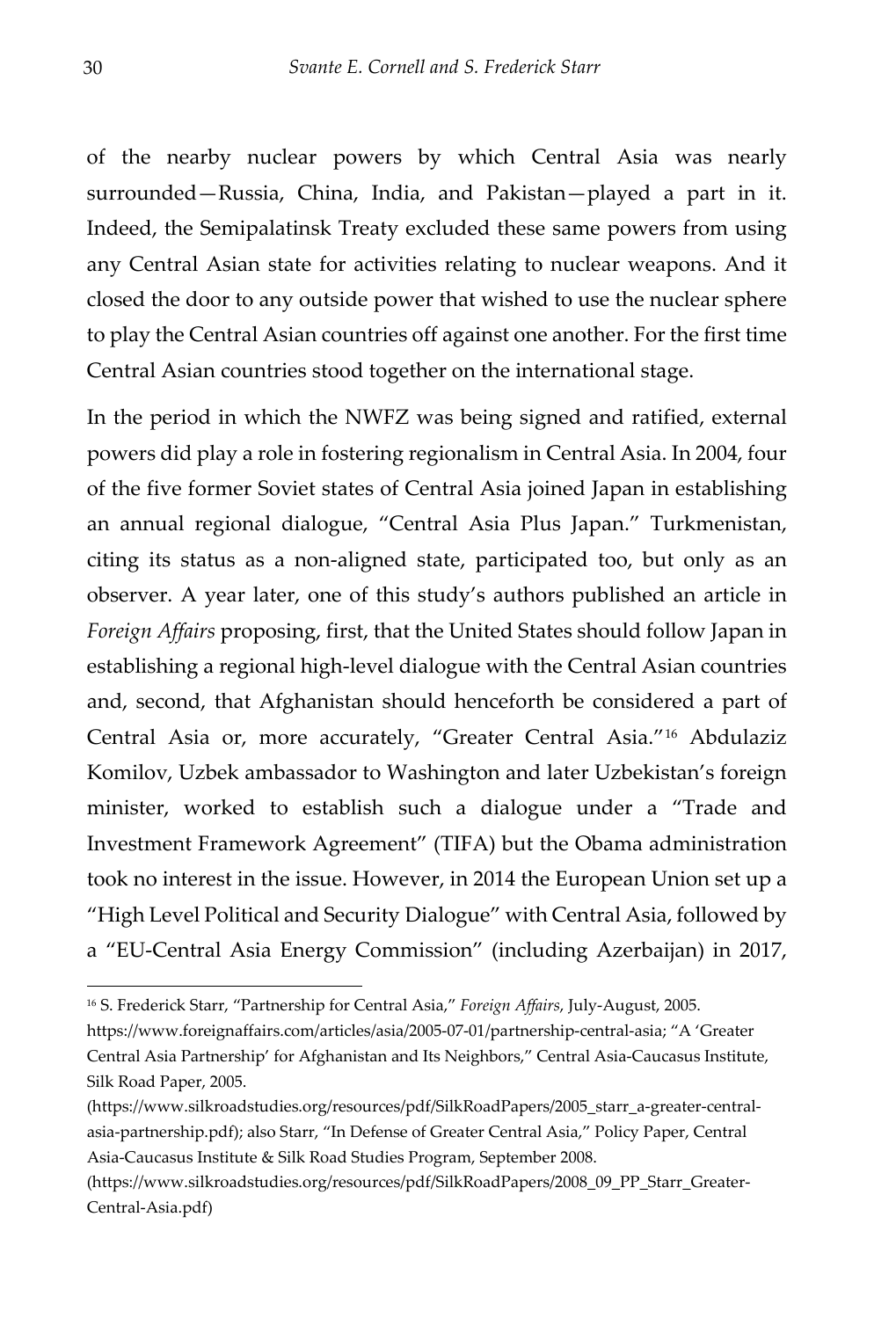and then a dialogue between Central Asia and Central Europe (2018). During 2018, it prepared a new European strategy for Central Asia that was region-wide in scope. The U.S. belatedly established an analogous mechanism as the C5+1 in 2015.

Throughout the Soviet period official Central Asians, following Moscow's lead, viewed Afghanistan as a desperately backward zone with little or nothing in common with their enlightened world. The events of September 11, 2001, fundamentally changed this. The collapse of the USSR and now the possibility of a new and better order in Afghanistan, caused Central Asian leaders to view their neighbor in a different light. Instead of viewing it as just a dangerous neighbor, they came increasingly to see it as a land of possibility, not only for their own investors but also as a potential transport corridor to the Indian sub-continent and Southeast Asia. Turkmenistan, for instance, had for a decade been promoting a gas pipeline to Pakistan and India via Afghanistan. As a result of this changed thinking and after reexamining their own history, the former Soviet states came to embrace Afghanistan as an integral part of Central Asia and its most populous country, and not merely as an inconvenient neighbor. This fundamental shift was not translated into policy until 2017, but it had been in the making for more than a decade.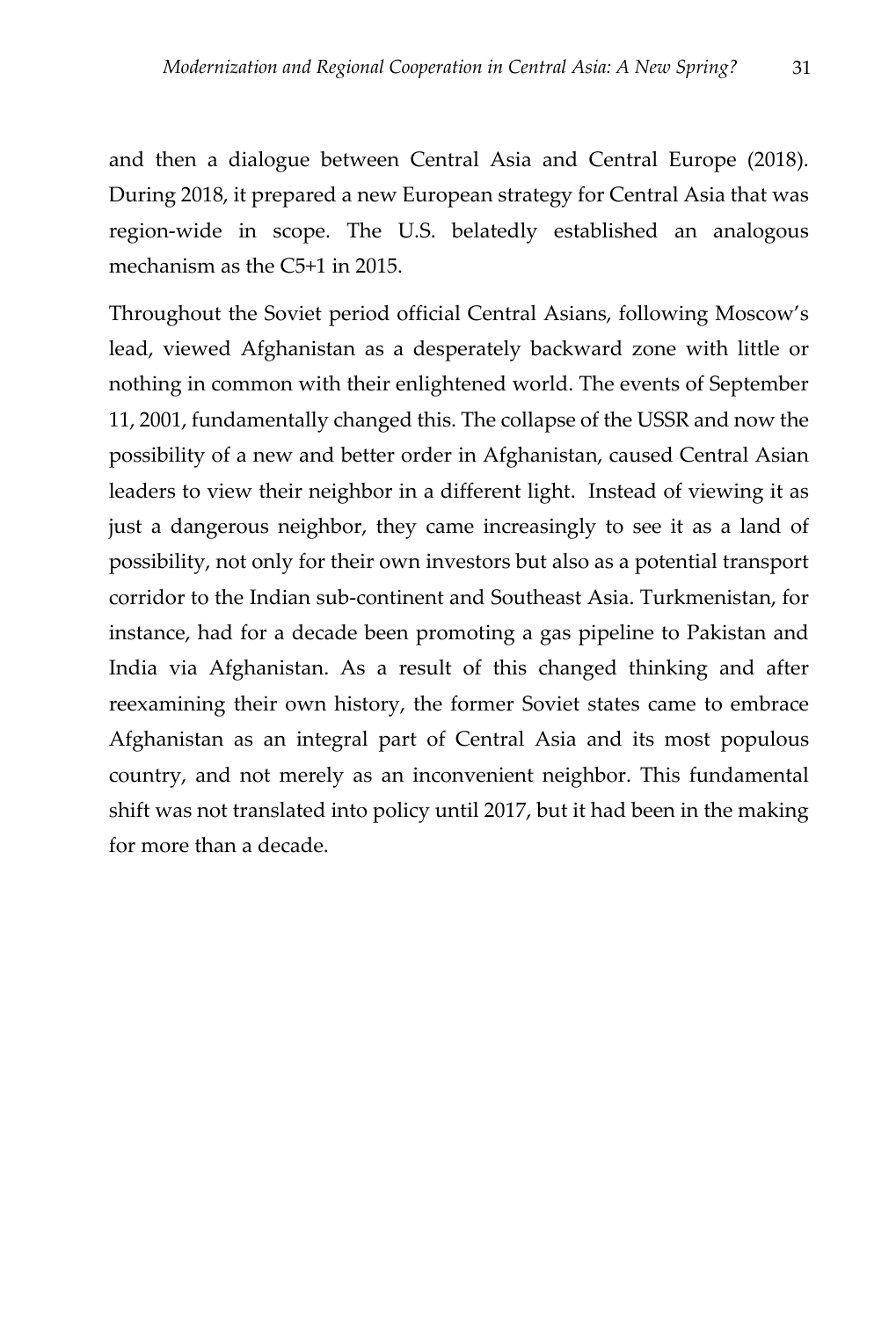## <span id="page-33-0"></span>**A New Wave of Reform and the Rebirth of Regionalism**

The stagnation of Central Asian regionalism after 2005 coincided with a certain level of stagnation in domestic political and economic development. For several years, Uzbekistan was reeling from its confrontation with the West following the May 2005 violence in Andijan, and adopted an increasingly defensive position both at home and abroad. Kazakhstan, which had engaged in substantial market reforms in the 1990s, now benefited from high global commodity prices, particularly for oil. As is welldocumented from world experience, high oil prices are not a stimulant for reforms, quite the contrary: while it can contribute to an ability to fund important infrastructural projects, it provides a strong disincentive for difficult reform processes, and tends to entrench vested interests that oppose reforms.[17](#page-33-2) This appears, to some extent, to have been the case in Kazakhstan as well. Meanwhile, Kyrgyzstan experienced two extra-legal power transitions, in 2005 and 2010, the latter accompanied by significant violence and followed by ethnic clashes in the country's south. While the country recuperated by opting for a parliamentary form of government that has, on balance, served it well, Central Asia's trajectory left much to be desired.

#### <span id="page-33-1"></span>**Reform in Kazakhstan and Uzbekistan**

-

From 2015 onward, however, the sense of complacency and stagnation that prevailed has been transformed into considerable dynamism. In retrospect,

<span id="page-33-2"></span><sup>17</sup> Michael L. Ross, *The Oil Curse: How Petroleum Wealth Shapes the Development of Nations*, Princeton, NJ: Princeton University Press, 2013.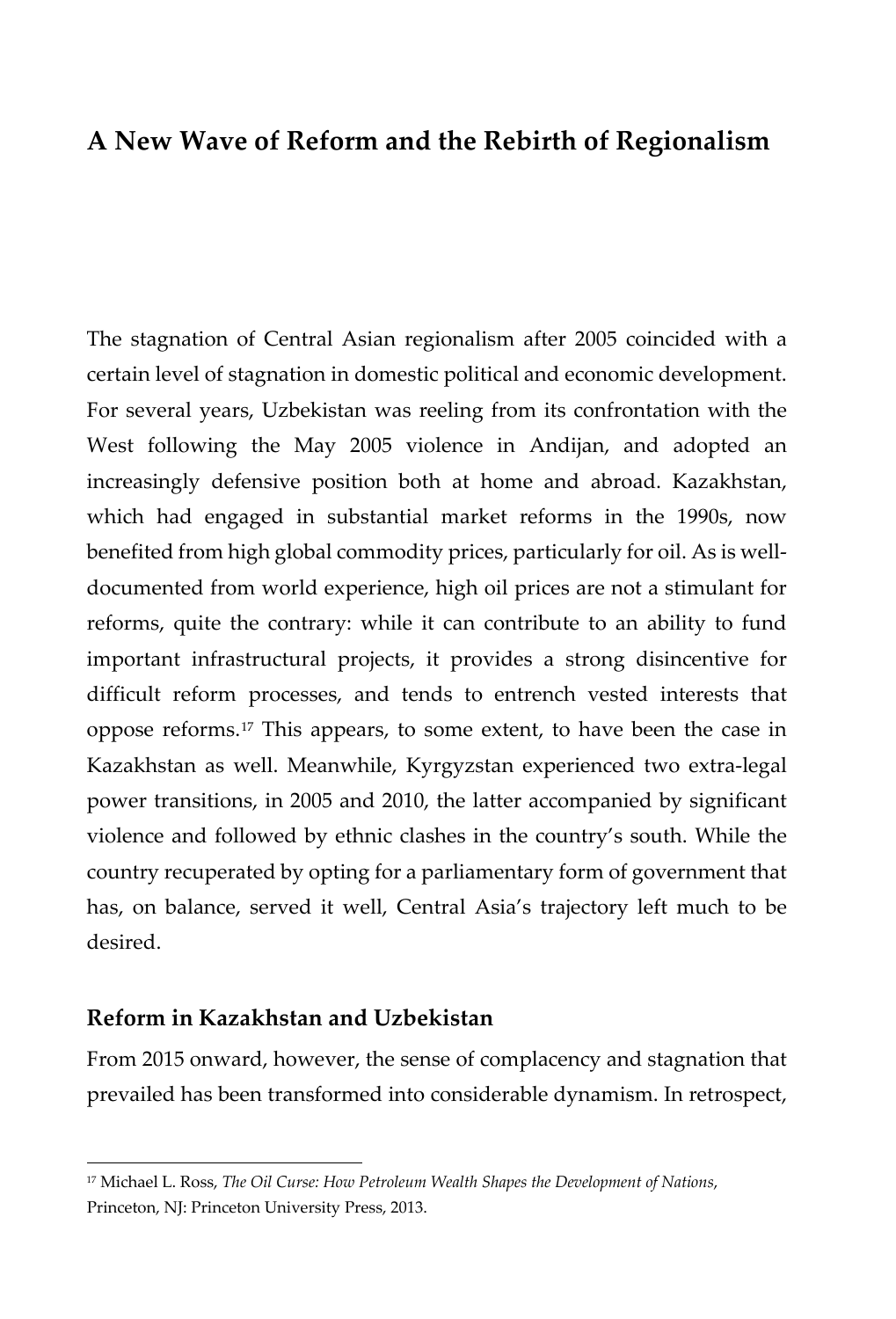the sharp decline in the oil price from late 2014 – which led to considerable short-term turmoil – may have been a boon, as it made it clear to leaders across the region that serious reform of both an economic and political nature would be needed for the region to maintain its development and stability. The significant steps toward reform have since then been centered in the two most significant countries of the region, Kazakhstan and Uzbekistan.[18](#page-34-0)

Kazakhstan had already in 2008 announced a state program for reform entitled "the Path to Europe." But reform efforts accelerated from 2015 on. That year, President Nazarbayev announced a 100-step reform program focusing on introducing greater transparency and an increase in institutional effectiveness. The Program aimed at five institutional reforms: first, the creation of a modern and professional civil service. Second, ensuring the rule of law. Third, industrialization and economic growth. Fourth, a unified nation for the future. Fifth, transparency and accountability of the state. The one hundred specific steps included in the program are too numerous to list, but would fit well with the recommendations of international organizations for institutional reform. The major challenge of this initiative obviously lays in the implementation, in particular the will and ability to overcome strong vested interests with stakes in preserving the status quo. But if even half of these ambitious steps

j

<span id="page-34-0"></span><sup>18</sup> On these reforms, see S. Frederick Starr, Johan Engvall, and Svante E. Cornell, *Kazakhstan 2041: The Next Twenty-Five Years*, Silk Road Paper, Central Asia-Caucasus Institute, October 2016 (https://silkroadstudies.org/publications/silkroad-papers-and-monographs/item/13228); See Svante E. Cornell and Johan Engvall, *Kazakhstan in Europe: Why Not?* Silk Road Paper, Central Asia-Caucasus Institute & Silk Road Studies Program, October 2017

<sup>(</sup>https://silkroadstudies.org/publications/silkroad-papers-and-monographs/item/13254); and S. Frederick Starr and Svante E. Cornell, eds., *Uzbekistan's New Face*, Lanham, MD: Rowman & Littlefield, 2018.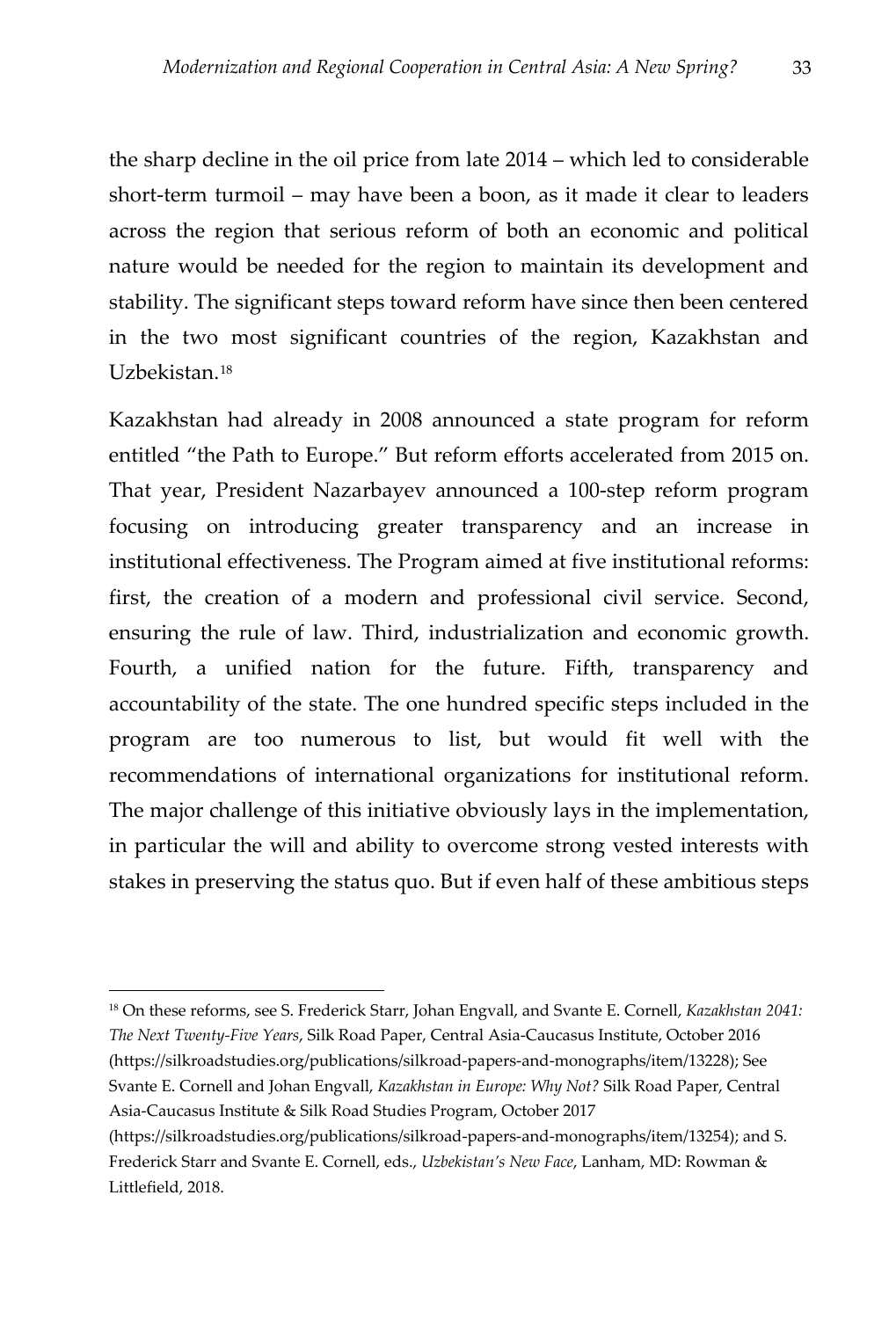are implemented, they would improve the quality of public administration and bring citizens closer to their government.

In the beginning of 2017, President Nazarbayev announced the presentation of a comprehensive constitutional reform package at the central level. The constitutional amendments, which were signed into law in March 2017 and received approval of the Council of Europe's Venice Commission, delegate a number of presidential functions to the parliament and the government.<sup>[19](#page-35-0)</sup> Presidential decrees will no longer have the force of law, and the role of the president will be restricted to focusing on steering the political course with regards to national security, foreign policy and long-term strategic planning.

It is worth noting that the constitutional reform course set out in Kazakhstan goes in the opposite direction to the global trend toward greater concentration of power in the executive and particularly in the hands of a single leader. Kazakhstan has set ambitious goals for its future development, announcing initiatives that amount to setting its sights on joining the world's most developed countries, including acceding to the OSCE, in the process holding itself to an entirely new set of benchmarks.

Following the holding of EXPO 2017 in Astana, the site of the Exposition is in the process of being transformed into the Astana Financial Center, providing international investors with access to adjudication under British common law, as in Dubai, Singapore or Hong Kong. The initiative is led by Kairat Kelimbetov, a highly competent chief executive and former central bank governor, assisted by a strong and qualified team. If successful, this ambitious initiative would remedy the lack of a credible platform for international financial dealings in the region.

-

<span id="page-35-0"></span><sup>19</sup> European Commission for Democracy through Law (Venice Commission), *Kazakhstan: Opinion on the Amendments to the Constitution*, March 10-11, 2017.

<sup>(</sup>http://www.venice.coe.int/webforms/documents/default.aspx?pdffile=CDLAD(2017)010-e.)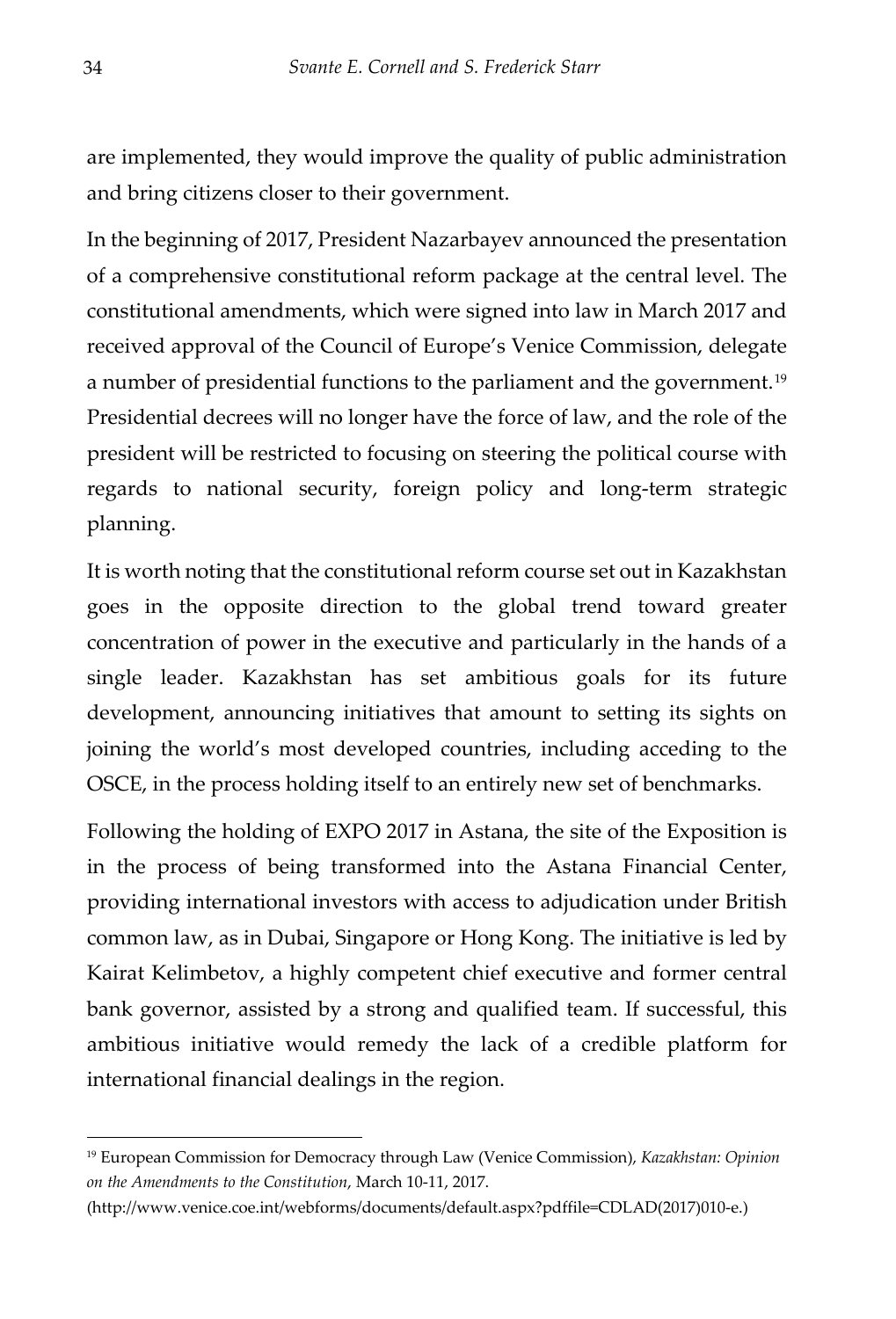Until 2016, at least on the surface, Kazakhstan's process stood in strong contrast to Uzbekistan. But even before the death of President Islam Karimov in August 2016, the basis for a gradual process of reform had been built within Uzbek government institutions. But the country's currency was still not convertible, its judicial sector rife with problems, and foreign investment limited. The economy's lack of international exposure had helped it weather a variety of global crises well, but was in dire need of reform to bring the country to a higher level of development. Most of all, the country's Ministry of National Security operated like a state within a state, stifling dissent and efforts to produce political or economic change. It was therefore a great surprise to many when former Prime Minister Shavkat Mirziyoyev, after being appointed Acting President, unleashed a thrust of reform already in his campaign for the presidency. He boldly announced that he would make the *som* fully convertible and that he would free Uzbek businessmen to enter into partnerships abroad and welcome international investors. He declared at the outset that "It is time to end the period when people worked for the government. Instead, the government must start working for the people!" He opened up a "virtual office" accessible to all citizens and demanded that all central and local senior officials do the same.

In February, 2017, Parliament promptly adopted Mirziyoyev's *2017-2021 National Development Strategy*, which identified key areas affecting the economy, including privatization and general liberalization, lightening the bureaucracy's hand in the economy, and greater competition to spur the modernization of Uzbek agriculture and industry. A significant shakeup took place at the Ministry of Finance, and measures were introduced to make the judiciary independent, increase the authority of the courts, and improve the judicial system on the basis of the best international practices, including a thorough restructuring of legal education. In January 2018, Mirziyoyev retired the long-serving Minister of National Security after publicly denouncing the agency's excesses, sending a shock wave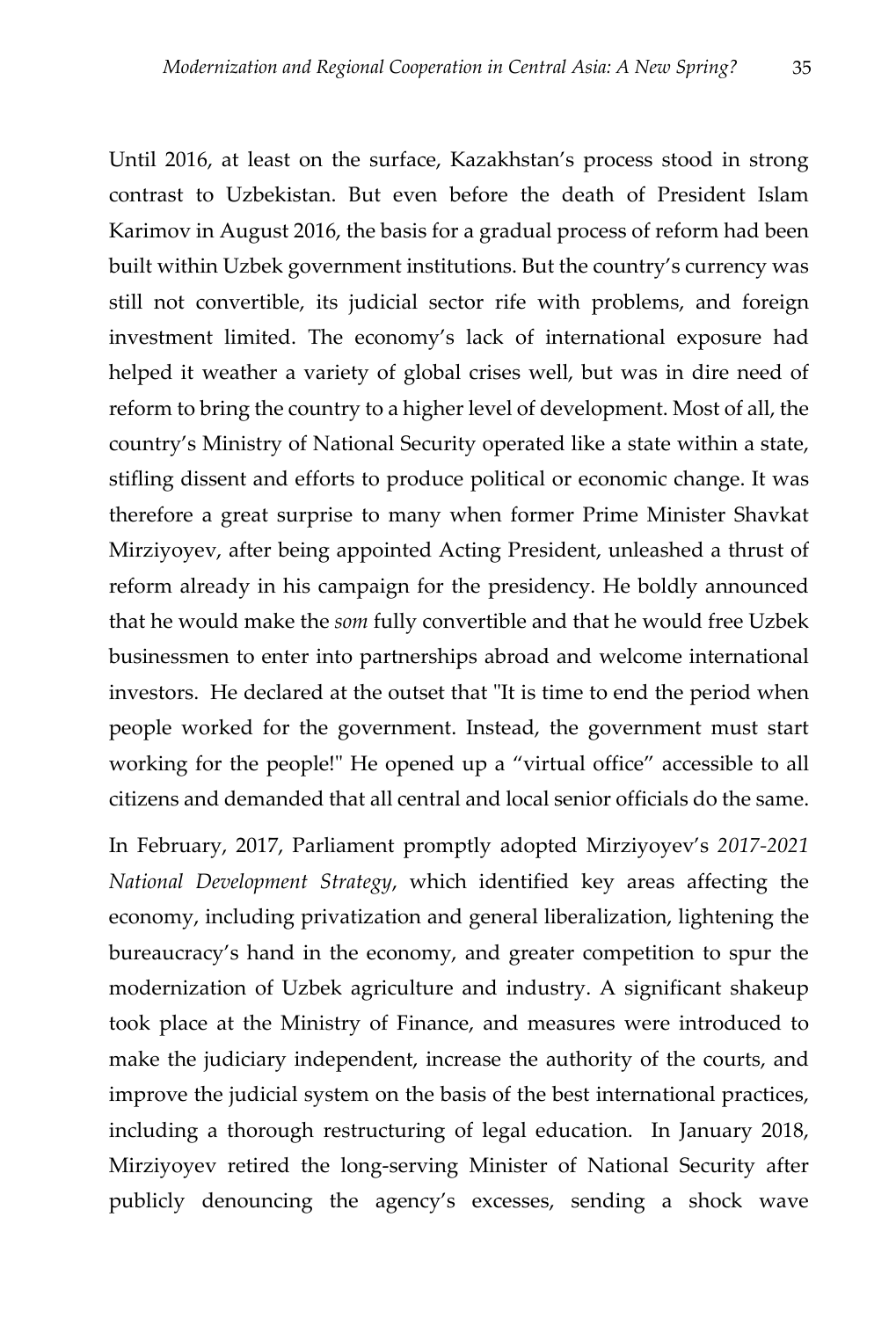throughout the society. He followed up by removing the similarly longserving General Prosecutor, and instituted changes at the Procuracy, Ministry of Internal Affairs, and Police Academy. Uzbekistan has also reaffirmed the secular model of governance in Uzbekistan, but focused less on defensive and more on positive steps. This has included liberalizing state policies toward religion, and launching a national idea of "Enlightened Islam," based on a fulsome embrace of the great Age of Enlightenment that flowered in Central Asia under Muslim rule between the eighth and twelfth centuries.

This wave of reform accorded high priority to foreign relations, and particularly to Uzbekistan's Central Asian neighbors. The new leadership moved to rapidly resolve disputes over water and border delimitation, and adopted an entirely more positive attitude to efforts at regional cooperation. This included hosting a large-scale international conference on security and development in Samarkand in November 2017, and a March 2018 Tashkent conference designed to support the peace process in Afghanistan. Most importantly, the close dialogue between Presidents Nazarbayev and Mirziyoyev led to the hosting in March 2018 by Kazakhstan, at Uzbekistan's initiative, a summit of Central Asian leaders. In June 2018, this was followed by the passage at the United Nations of a resolution on "Strengthening regional and international cooperation to ensure peace, stability and sustainable development in the Central Asian Region."<sup>[20](#page-37-1)</sup>

#### <span id="page-37-0"></span>**Prospects for Regionalism in Central Asia's Smaller States**

While there is no question that Kazakhstan and Uzbekistan form the dynamic duo that has been the driver behind recent moves toward regional cooperation, it is equally important to observe that this initiative has been

-

<span id="page-37-1"></span><sup>&</sup>lt;sup>20</sup> Batir Tursunov, "UNGA Adopts Resolution on Strengthening Cooperation in Central Asia," *Central Asia-Caucasus Analyst*, September 5, 2018. (http://cacianalyst.org/publications/analyticalarticles/item/13532)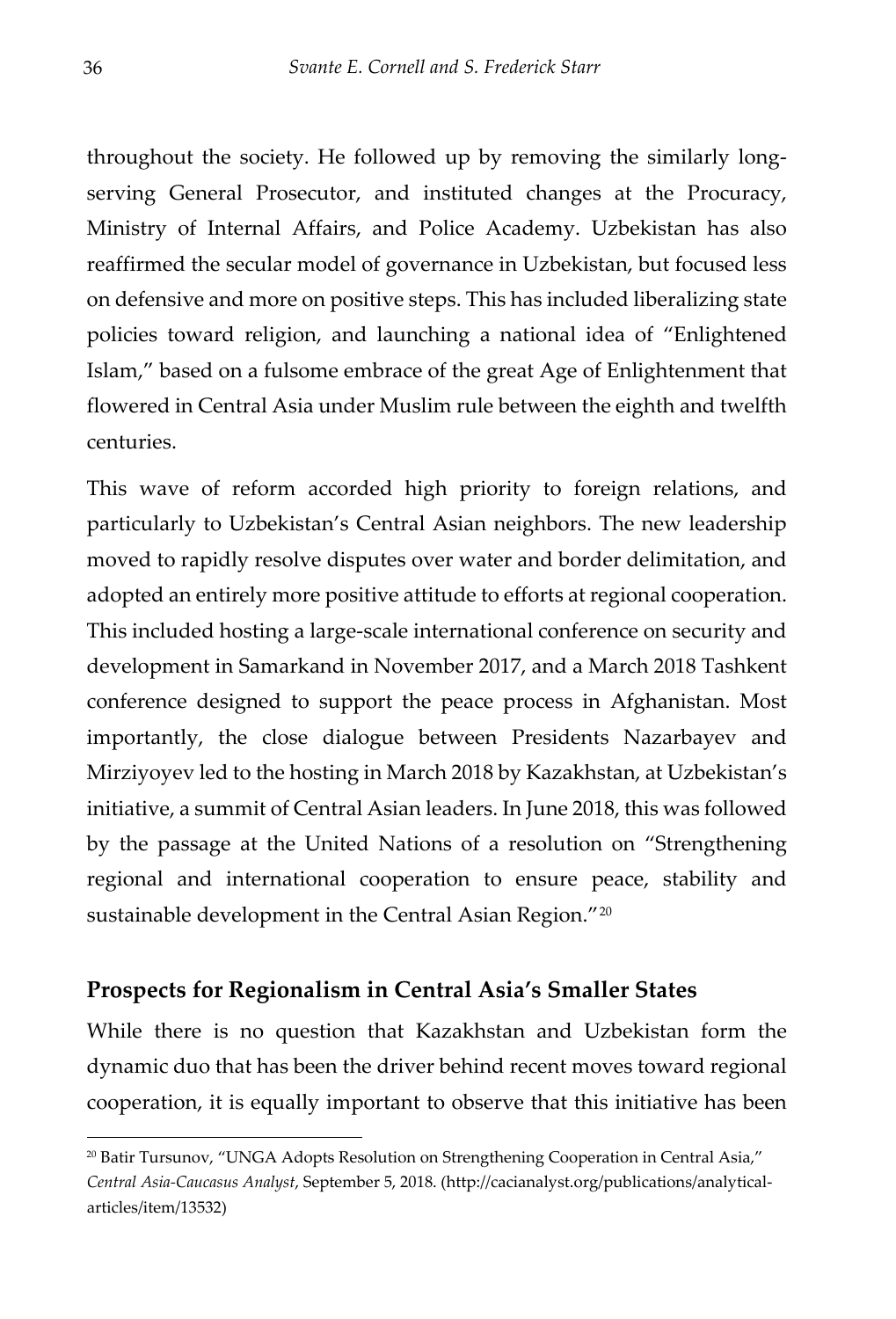met with the full support of the other states of Central Asia. These states, however, have not yet embarked on significant reforms as Kazakhstan and Uzbekistan have.

Both Kyrgyzstan and Tajikistan suffer from problems of governance, albeit for opposite reasons. Kyrgyzstan's effort at parliamentary rule has partially stalled under the burden of outside pressures and corruption. One-man rule continues to hamper Tajikistan which, like Kyrgyzstan, is buffeted by geopolitical pressures from Russia, China, and Afghanistan. Both countries are subject to pressures from foreign-sponsored Islamic extremists. Lacking energy resources, the economies of both Kyrgyzstan and Tajikistan are stagnant. However, both countries are rich in potential hydroelectric power. A major new World Bank-funded project (CASA 1000) will transmit electricity from both countries to Afghanistan and thence to Pakistan, while regional and international investors are attracted to new power-generation projects in both countries, thanks to the more open economic environment created by the changes in Uzbekistan. Further, transport projects funded in great part by China promise to open inaccessible regions of both countries to market-based international trade and to link them to continental corridors. In short, both countries face difficulties but are on the lip of changes that have the potential both to lift their economies and subject them more to market-based discipline.

Low world prices on gas, along with profligate expenditure on social projects, has hurt the economy of Turkmenistan. Its government has responded by strengthening controls over the economy, which remains solidly in the hands of the state, and severely limiting the rights and freedoms of its citizens. Under severe and coordinated pressure from both Russia and Iran, Turkmenistan justifies these measures in terms of the preservation of sovereignty. At the same time, Turkmenistan has used its own resources to build major new roads and railroads linking Afghanistan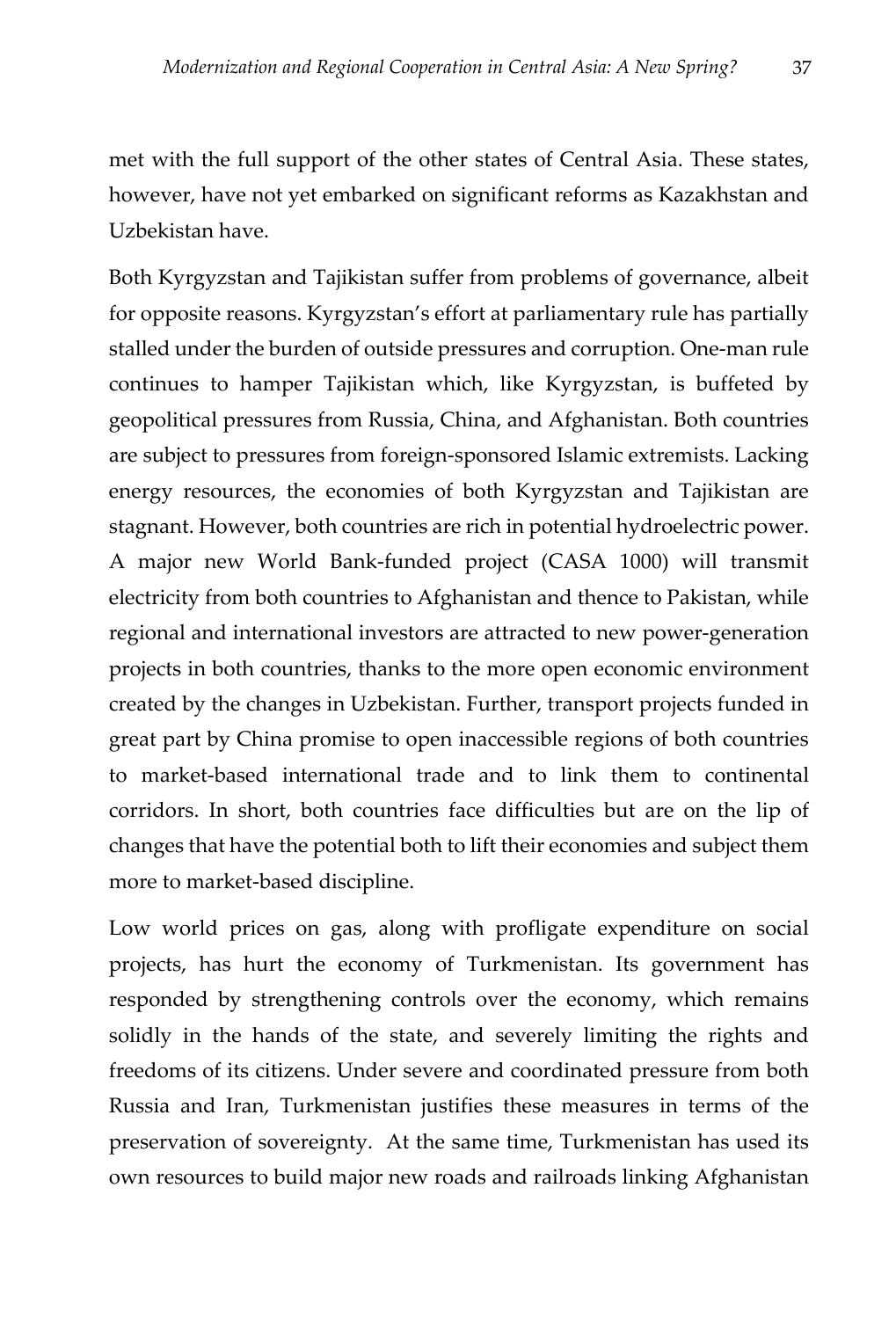and the Caspian. Its modern new Caspian port at Turkmenbashi is starting to function, linking Central Asia to Turkey and the West. The new corridor to the East and the real possibility of exporting its gas to Europe have the potential to open Turkmenistan to market-based development and lift the prevailing state of national emergency. Turkmenistan has worked with Afghanistan, Pakistan and India to advance the long-stalled TAPI gas pipeline from Turkmenistan through Afghanistan to Pakistan and India. This ambitious project could become a major source of stability within Afghanistan and an avenue of cooperation between India and Pakistan. Suffice it to say that both President Ghani and the Taliban support it, as do Pakistan and India.

#### <span id="page-39-0"></span>**Afghanistan's Turn Toward Central Asia**

Afghanistan might at first appear to be an anomaly amidst the other five Central Asian states. Yet on closer inspection it has amply earned a place in the emerging region. While the process of reform in the post-Soviet states began in 1991, it did not begin in Afghanistan until 2002, a full decade later. Nonetheless, under both of its two presidents since then, the country has established a functioning elective parliament; reformed its courts and laws along secular lines based on Roman law; vastly expanded access to schools, especially for girls; and established nationwide print and electronic media that are privately owned and independent. Whereas in 2001 the country lacked a nationwide telephone system, today cell phone usage in Afghanistan is far higher than in the other states of Central Asia. Moreover, a young entrepreneurial class in such cities as Mazar-e-Sharif and Herat is rapidly expanding and consolidating an independent private sector.

One must note, of course, that bloody fighting continues in some parts of the country (above all in the thinly populated South). Yet the fact that these and other reforms and achievements in the sphere of development have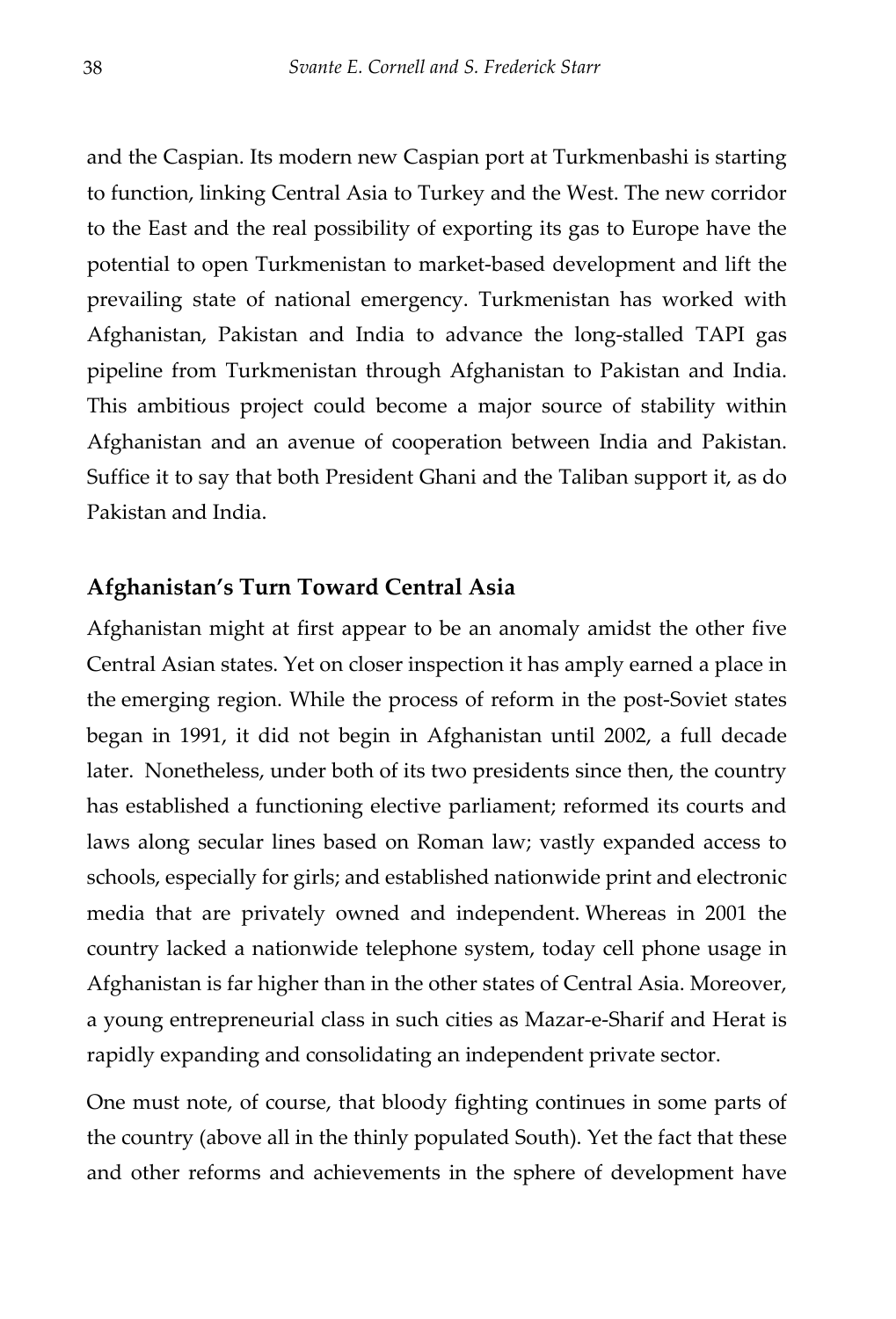taken place even as the country wages war against foreign and domestic extremists on its territory, makes these and many other achievements all the more significant. Meanwhile, as in the rest of Central Asia, a rising generation of young men and women are transforming life in countless ways. Whether foreign educated or prepared in domestic universities (including a new American University of Afghanistan), members of this new generation are fully as competent as their counterparts in other countries of Central Asia. Indeed, the absence of what may be termed a "Soviet mentality" among the parents' generation eases and speeds their sons and daughters' transition to modern life in a free society.

For these and other reasons, Afghanistan is fast making up for generations of backwardness. The fact that the country boasts what has been established as at least \$1 trillion worth of natural resources, and enjoys a physical location that is ideally suited to continental trade, brightens its longer-term prospects. Thus, while fully acknowledging Afghanistan's existing difficulties, one must take note of the fact that many elements that will be essential for its longer-term success are already present in Afghanistan, and that the country's trajectory gives reason to think that that success will eventually be achieved. Further grounds for optimism lie in the fact that there is a clear consensus within the government and among the diverse peoples of Afghanistan that their future (like their deeper past) will not be as an isolated state in a difficult region but as a core component of the emerging Central Asian region.

#### <span id="page-40-0"></span>**Reform and Regionalism**

The current wave of regionalism is intimately connected to this reform agenda in Central Asia. Indeed, the realization that serious reforms were needed inevitably put the spotlight on the opportunity cost that the absence of serious regional cooperation entailed. Central Asian leaders now appear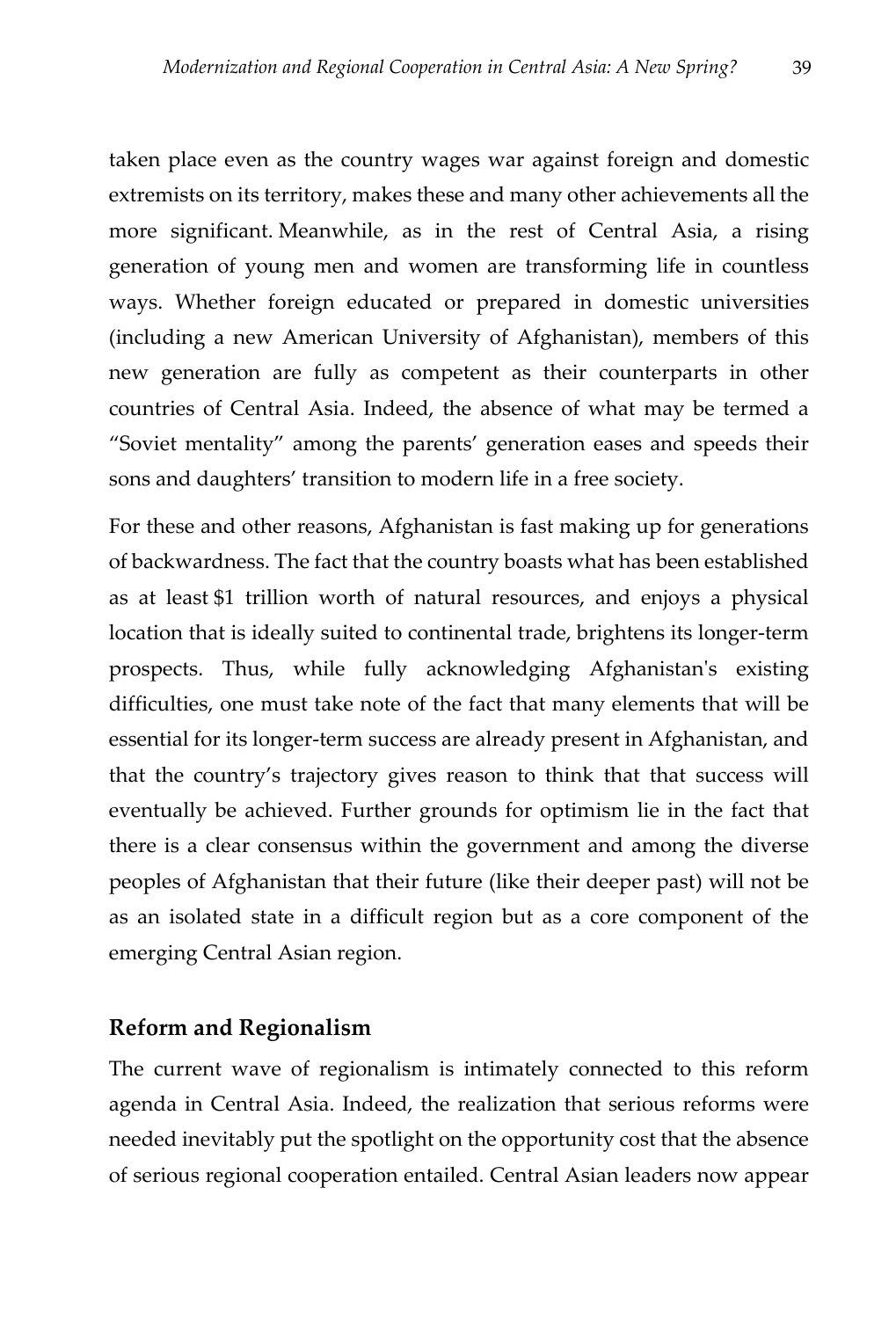united in their ambition to restore some form of institutionalized Central Asian regional cooperation.

As Central Asians seek to deepen and structure their interactions, it is more than likely that they will find it necessary to once again design some form of structure for their cooperation. They will certainly look back to identify the positive experiences of their efforts to develop regional institutions in the first decade after independence, after which the process of institutionalized Central Asian regionalism was subsumed under Russia's project for Eurasian integration. But regional cooperation is a global phenomenon, which has developed in several waves in recent decades. What lessons and experience do other world regions offer that are of relevance to Central Asia?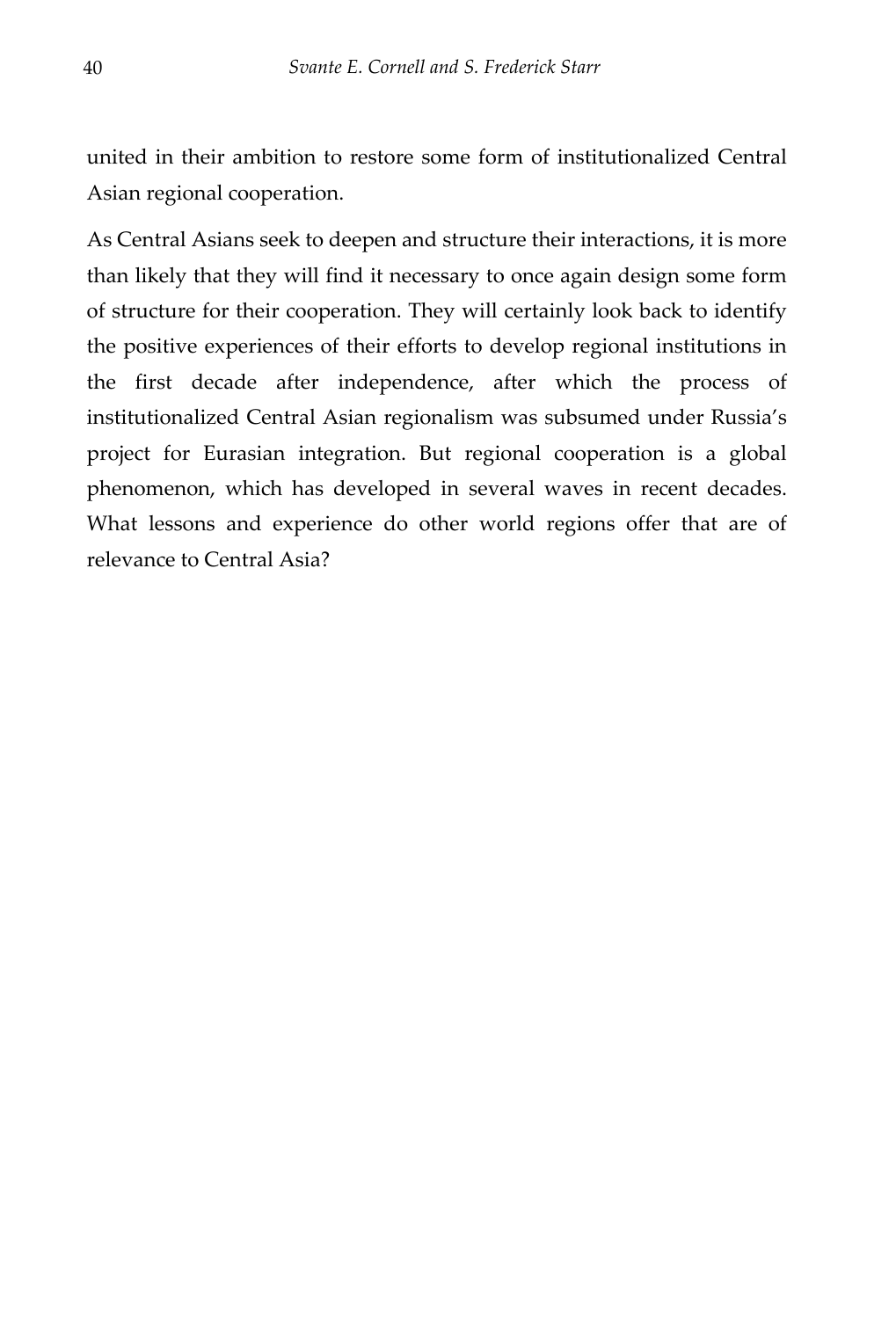## <span id="page-42-0"></span>**Models of Regionalism**

The experiences of countries as diverse as the Nordic countries, South America, and Southeast Asia may all be relevant to Central Asia. After all, these and other world regions offer a rich history of efforts to develop regional cooperation. They have achieved successes, endured failures, and grappled with challenges that are not dissimilar from those faced by Central Asian leaders today.

These questions range from the technical to the political: How should the freedom of movement of people, labor issues, or trade facilitation be handled? How is regional cooperation affected by the fact that regional countries do not share the same patterns of membership in international organizations? How deeply institutionalized should regional structures be? How do they relate to outside powers, particularly large ones and potential hegemons? These questions are the focus of the following sections. They deal with several significant regional organizations, though not with the two that might seem to be the most obvious ones: the European Union and the Eurasian Economic Union. Both are continent-wide manifestations of regional integration, which therefore gives them geographical as well as institutional ambitions that differ fundamentally from what the Central Asians seek in their mutual cooperation. The fact that two regional states – Kazakhstan and Kyrgyzstan – are members of the Eurasian Economic Union does not change this. For its part, the European Union is the most advanced form of regional integration yet devised – so much so that it has, in fact, become a *supranational* institution. Because Central Asians show no interest in losing their identities in some new supranational structure, the experience of the EU is not a subject for this analysis. Similarly, the Eurasian Economic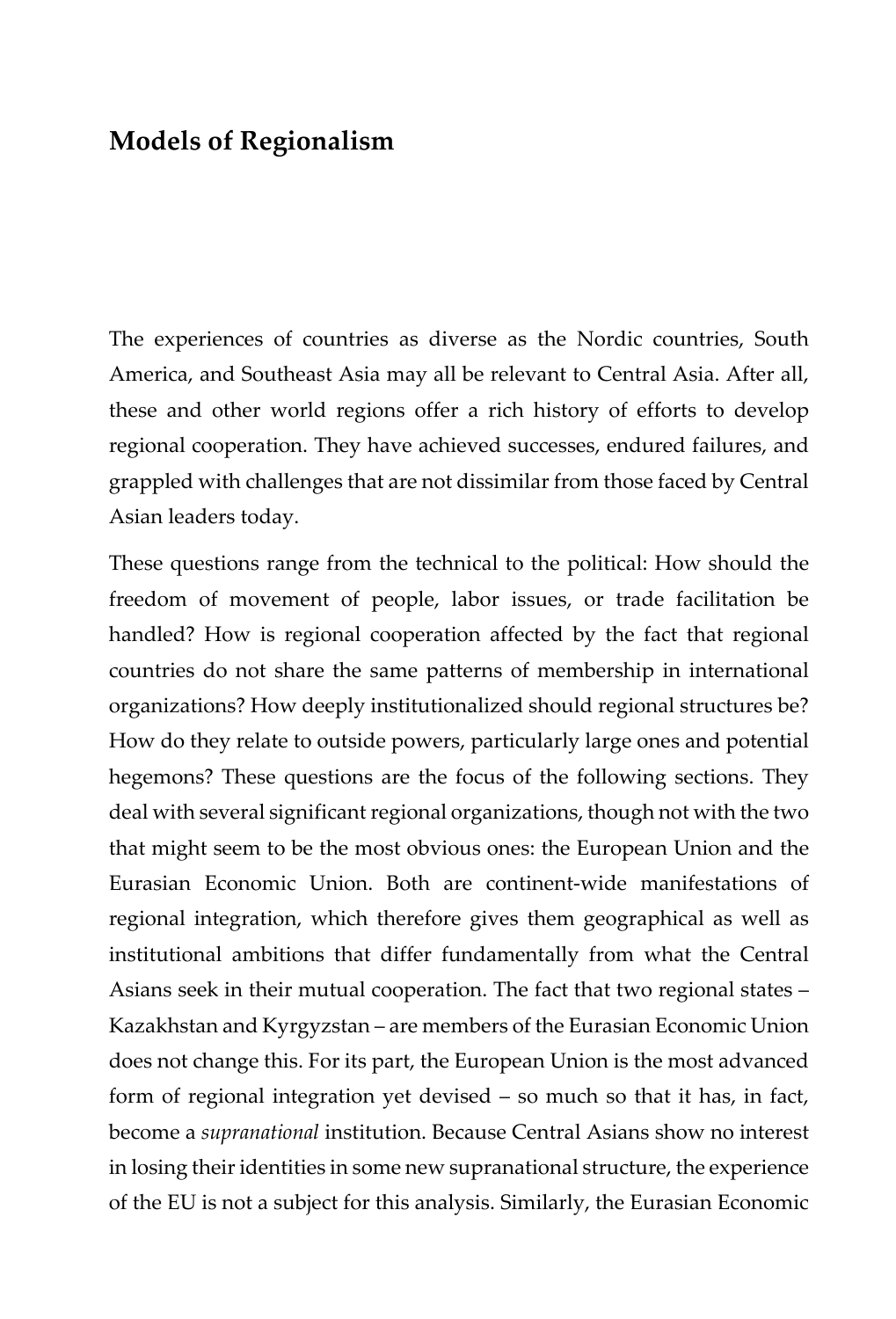Union embodies strong element of a highly political supranationalism, which Kazakhstan has explicitly sought to resist. The Russian-led project for Eurasian economic integration differs fundamentally from Central Asian cooperation in that it is centered around a dominant country, whose population, economy, and military might dwarfs that of the other participants combined. This is not the case among the states of Central Asia.

Instead, the purpose here is to study regional cooperation efforts that share some similarities with, and relevance for, Central Asia. These are the Association of Southeast Asian Nations (ASEAN); Nordic Cooperation; The Višegrad Group; and the Southern Common Market (MERCOSUR). It will be shown that the first two of these have the highest relevance for Central Asia, while the others provide additional insights that could usefully inform Central Asian regional cooperation.

#### <span id="page-43-0"></span>**The Association of Southeast Asian Nations (ASEAN)**

In 1967, Indonesia, Malaysia, the Philippines, Singapore and Thailand joined forces to create ASEAN. This move took place against the background of the Cold War, and specifically the growing military confrontation in Indochina. Following the end of the Cold War, ASEAN expanded to include Vietnam, Laos, Myanmar and Cambodia. The key principles underlying ASEAN are non-interference in each other's affairs, the peaceful resolution of disputes, and cooperation to further economic and social development. ASEAN developed considerably over the years, establishing a secretariat in 1976. However, its major step in this direction occurred in 2008, when it significantly deepened its international legal personality by adopting the ASEAN Charter.

In 2015, the ASEAN Economic Community was established, with a view to "transform ASEAN into a region with free movement of goods, services,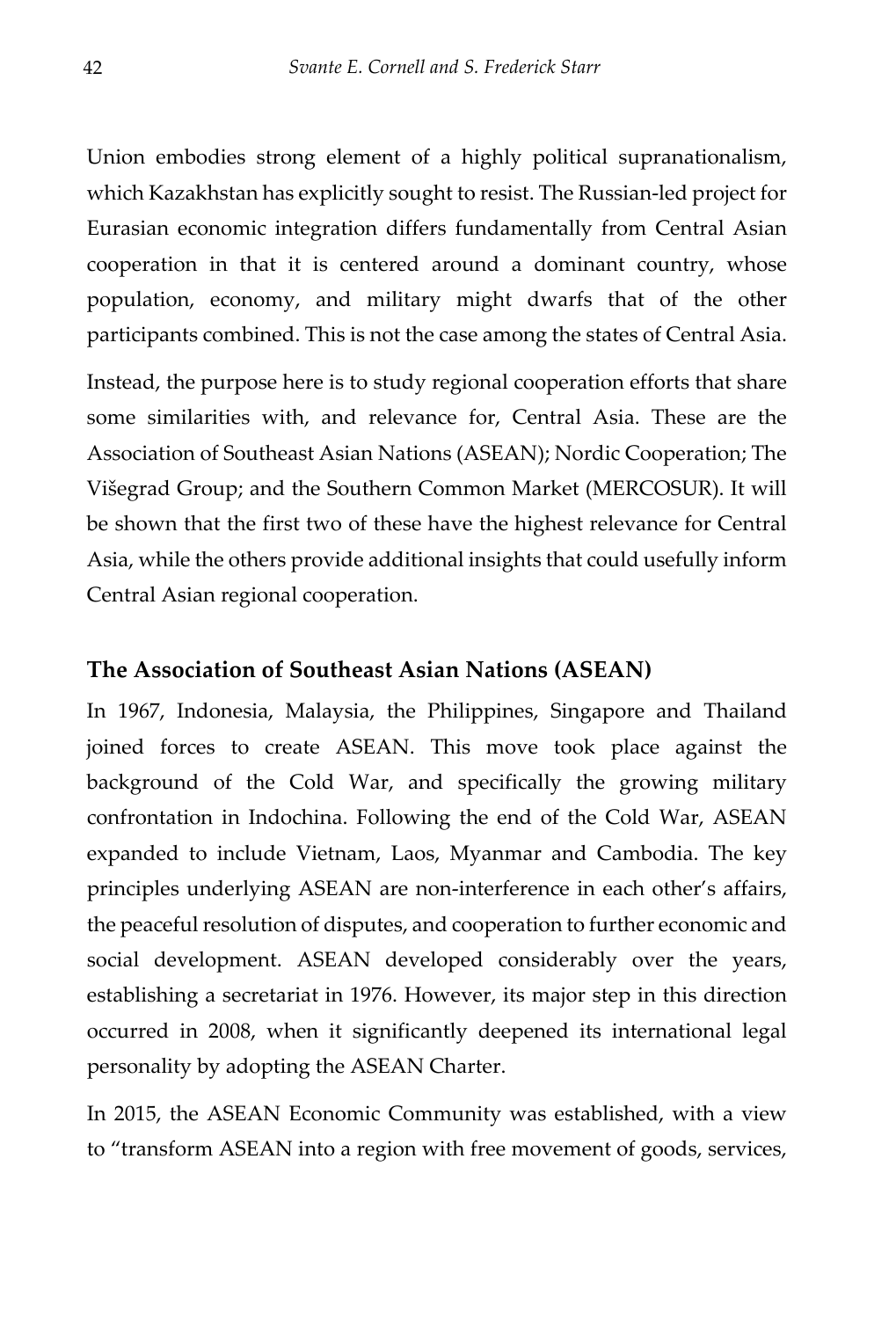investment, skilled labor, and freer flow of capital."[21](#page-44-0) While the aim was eventually to develop ASEAN along lines similar to the EU, with full freedom of movement, ASEAN's member states have taken a more incremental approach to the implementation of these provisions.

As noted, ASEAN maintains a secretariat based in Jakarta. The organization's Secretary-General is appointed by an ASEAN summit for a non-renewable five-year term. The members rotate terms based on alphabetical order.<sup>[22](#page-44-1)</sup> ASEAN summits are held twice a year, attended by the heads of state of all member countries. Periodic summits act as ASEAN's policy-making body. These meetings are convened by the member state currently chairing the organization, or can be held at any time by the special request of a member country and the concurrence of the other members.[23](#page-44-2) ASEAN also has a Coordinating Council, made up of the Foreign Ministers of each member state, which meets at least twice a year. This council prepares the agenda for summit meetings and helps coordinate the implementation of ASEAN agreements.<sup>[24](#page-44-3)</sup> Under ASEAN there exist three Community Councils: Political-Security, Economic, and Socio-Cultural. Each of these councils meets at least twice a year.[25](#page-44-4)

Citizens of ASEAN can visit other ASEAN countries without a visa, but their stay is limited to 14 or 30 days. Longer stays are regulated by the laws of individual states.<sup>[26](#page-44-5)</sup> As part of ASEAN's plan for the future, known as ASEAN Connectivity 2025, member states are looking to ease visa

 $\overline{a}$ 

<span id="page-44-0"></span><sup>21</sup> ASEAN Economic Blueprint, 2007.

<span id="page-44-1"></span><sup>22</sup> ASEAN, "Secretary-General of ASEAN". (https://asean.org/asean/asean-secretariat/secretarygeneral-of-asean/)*.*

<span id="page-44-2"></span><sup>23</sup> ASEAN, "Charter of the Association of Southeast Asian Nations."

<sup>(</sup>https://www.aseankorea.org/files/upload/pdf/asean\_charter10.pdf.)

<span id="page-44-3"></span><sup>24</sup> Ibid.

<span id="page-44-4"></span> $25$  Ibid.

<span id="page-44-5"></span><sup>26</sup> ASEAN, "ASEAN Framework Agreement on Visa Exemption."

<sup>(</sup>http://agreement.asean.org/media/download/20160831072909.pdf.)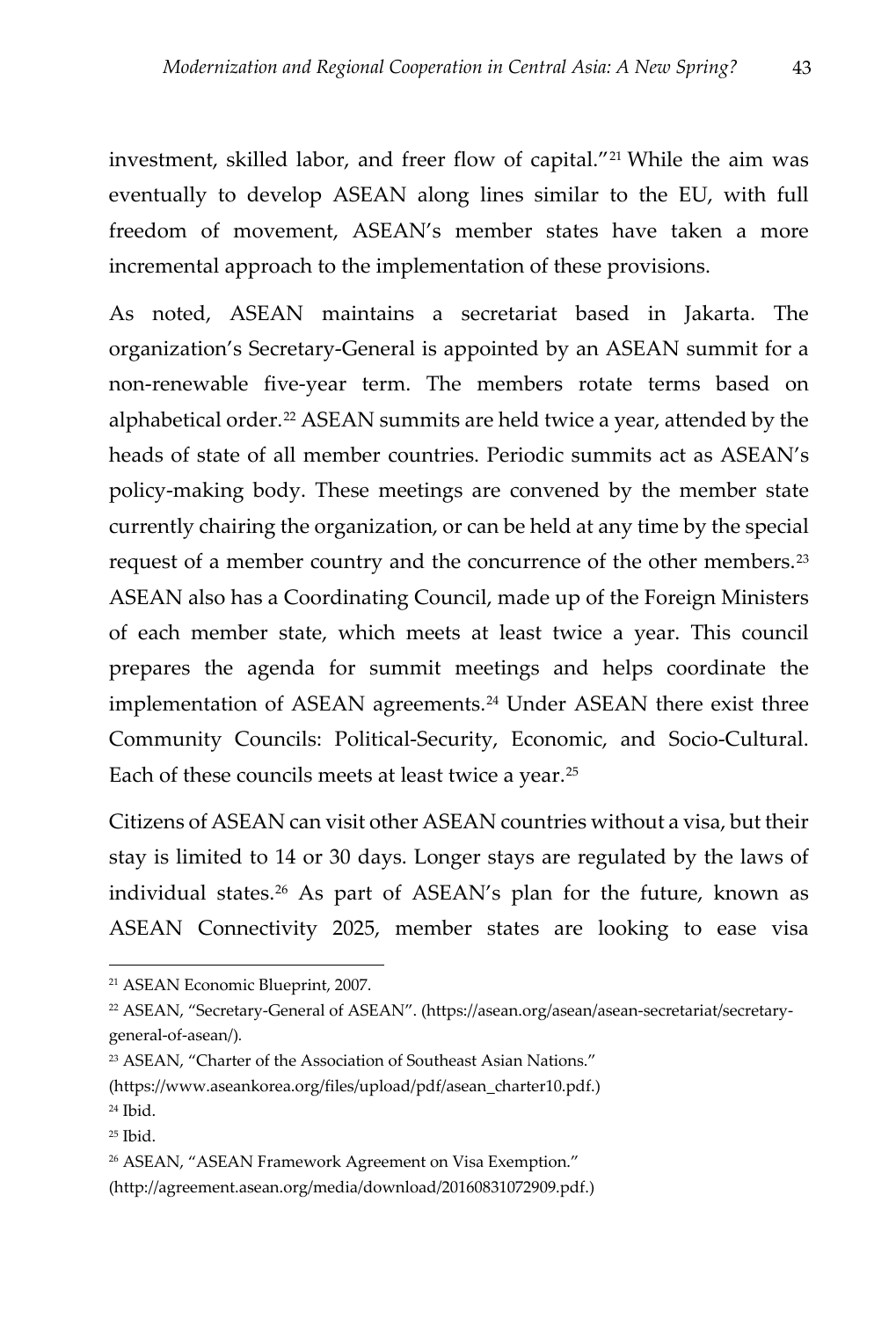regulations for travel among them, simplifying access to information regarding ASEAN, establishing training programs to enable citizens of ASEAN countries to meet common qualifications, and supporting higher education exchanges among ASEAN members.<sup>[27](#page-45-0)</sup> An important aspect of the 2025 Master Plan involves the mobility of labor. Individuals will be permitted to work in other member states in six sectors: engineering, nursing, architecture, medicine, dentistry, and tourism. It is likely that surveying and accountancy will shortly be added to the list.<sup>[28](#page-45-1)</sup> Mutual Recognition Agreements (MARs) among member states allow for workers in these sectors to become part of a specific ASEAN-wide professional group. For example, qualified engineers can become part of the ASEAN Chartered Professional Engineers. These provisions are all designed to increase mobility within the region and to reduce barriers to licensing among ASEAN members.[29](#page-45-2) The MARs are not identical, but are tailored to the needs of each sector.[30](#page-45-3)

Concerning the facilitation of trade, the ASEAN Free Trade Area (AFTA) is the main economic agreement in ASEAN. This allows for the common tariff applied to the vast majority of products sold between the member states to be reduced to between 5 percent and zero.<sup>[31](#page-45-4)</sup> In this and other ways the ASEAN 2025 Master Plan focuses on facilitating future trade among members. Members plan to establish a rolling priority list of ASEAN

content/uploads/2016/09/Master-Plan-on-ASEAN-Connectivity-20251.pdf.)

- <span id="page-45-2"></span><sup>29</sup> ASEAN, "ASEAN Mutual Recognition Arrangement on Engineering Services,"
- (http://investasean.asean.org/files/upload/MRA%20Engineering%20(2005)%20recon.pdf)*.*
- <span id="page-45-3"></span><sup>30</sup> "ASEAN Mutual Recognition Agreements," *Invest in ASEAN,*
- (http://investasean.asean.org/index.php/page/view/asean-free-trade-area-

-

<span id="page-45-0"></span><sup>27</sup> ASEAN, "Master Plan on ASEAN Connectivity 2025". (https://asean.org/wp-

<span id="page-45-1"></span><sup>28</sup> "Labor Mobility in ASEAN: Current Commitments and Future Limitations," *ASEAN Briefing,* May 13, 2015. (https://www.aseanbriefing.com/news/2016/05/13/asean-labor-mobility.html)

agreements/view/757/newsid/868/mutual-recognition-arrangements.html)

<span id="page-45-4"></span><sup>31</sup> ASEAN, "The ASEAN Free Trade Area," (https://asean.org/asean-economic-community/aseanfree-trade-area-afta-council/)*.*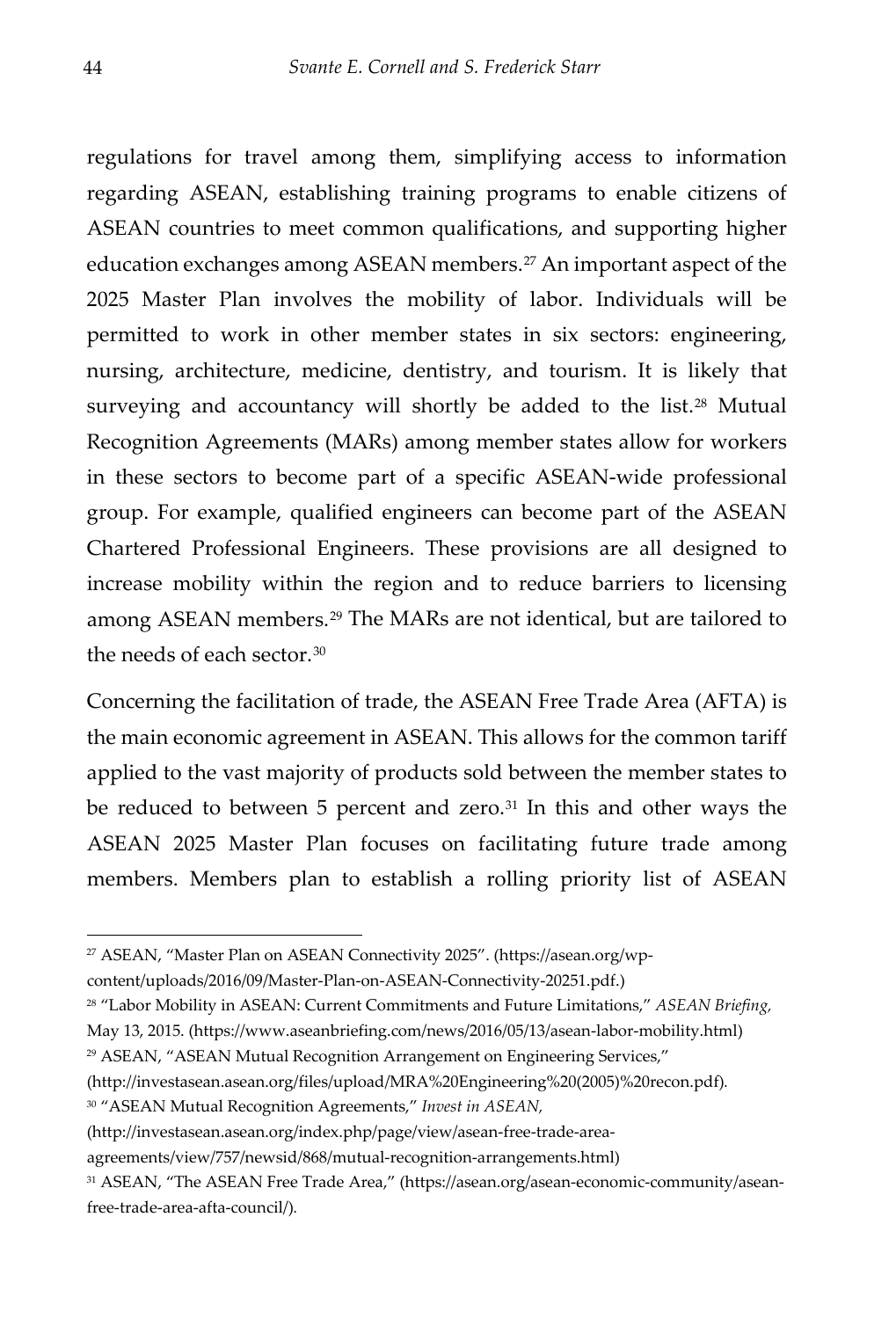infrastructure projects, set up a platform to measure and improve productivity, generate and coordinate strategies for dealing with urbanization, develop a digital network for financial inclusion, build an open data network, enhance the efficiency of trade routes and supply chains, harmonize standards and technical regulations, and reduce non-tariff measures that distort trade.

ASEAN is chiefly an economic organization, but has from the outset also addressed security issues. ASEAN aspires to create a Political-Security Community, the goal of which is to promote peace and stability within the region through political development, the advancement of democratic values, and the protection of human rights. In 1971, ASEAN adopted a "Zone of Peace, Freedom, and Neutrality Agreement."[32](#page-46-0) Five years later, members built on this agreement by signing a "Treaty of Amity and Cooperation" to promote peace building throughout the region.<sup>[33](#page-46-1)</sup> Importantly, in 1997 the Treaty on the Southeast Asia Nuclear Weapon Free-Zone entered into force, which banned the use, manufacture, transport, storage, testing, or disposal of nuclear weapons in ASEAN states.<sup>[34](#page-46-2)</sup>

The 1971 agreement declared ASEAN, and the region of Southeast Asia, to be "free from any form or manner of interference by outside powers" and "that Southeast Asian countries should make concerted efforts to broaden the areas of cooperation which would contribute to their strength, solidarity and closer relationship".[35](#page-46-3) The agreement, strongly pushed by Jakarta,

(http://www.icnl.org/research/library/files/Transnational/zone.pdf)*.*

j

<span id="page-46-0"></span><sup>32</sup> ASEAN, "1971 Zone of Peace, Freedom and Neutrality Declaration,"

<span id="page-46-1"></span><sup>33</sup> ASEAN, "Treaty of Amity and Cooperation in Southeast Asia Indonesia, 24 February 1976." (https://asean.org/treaty-amity-cooperation-southeast-asia-indonesia-24-february-1976/)*.*

<span id="page-46-2"></span><sup>&</sup>lt;sup>34</sup> ASEAN, "Treaty on the Southeast Asia Nuclear Weapon-Free Zone."

<sup>(</sup>https://asean.org/?static\_post=treaty-on-the-southeast-asia-nuclear-weapon-free-zone)

<span id="page-46-3"></span><sup>35</sup> ASEAN, "1971 Zone of Peace, Freedom and Neutrality Declaration," November 27, 1971.

<sup>(</sup>http://www.icnl.org/research/library/files/Transnational/zone.pdf)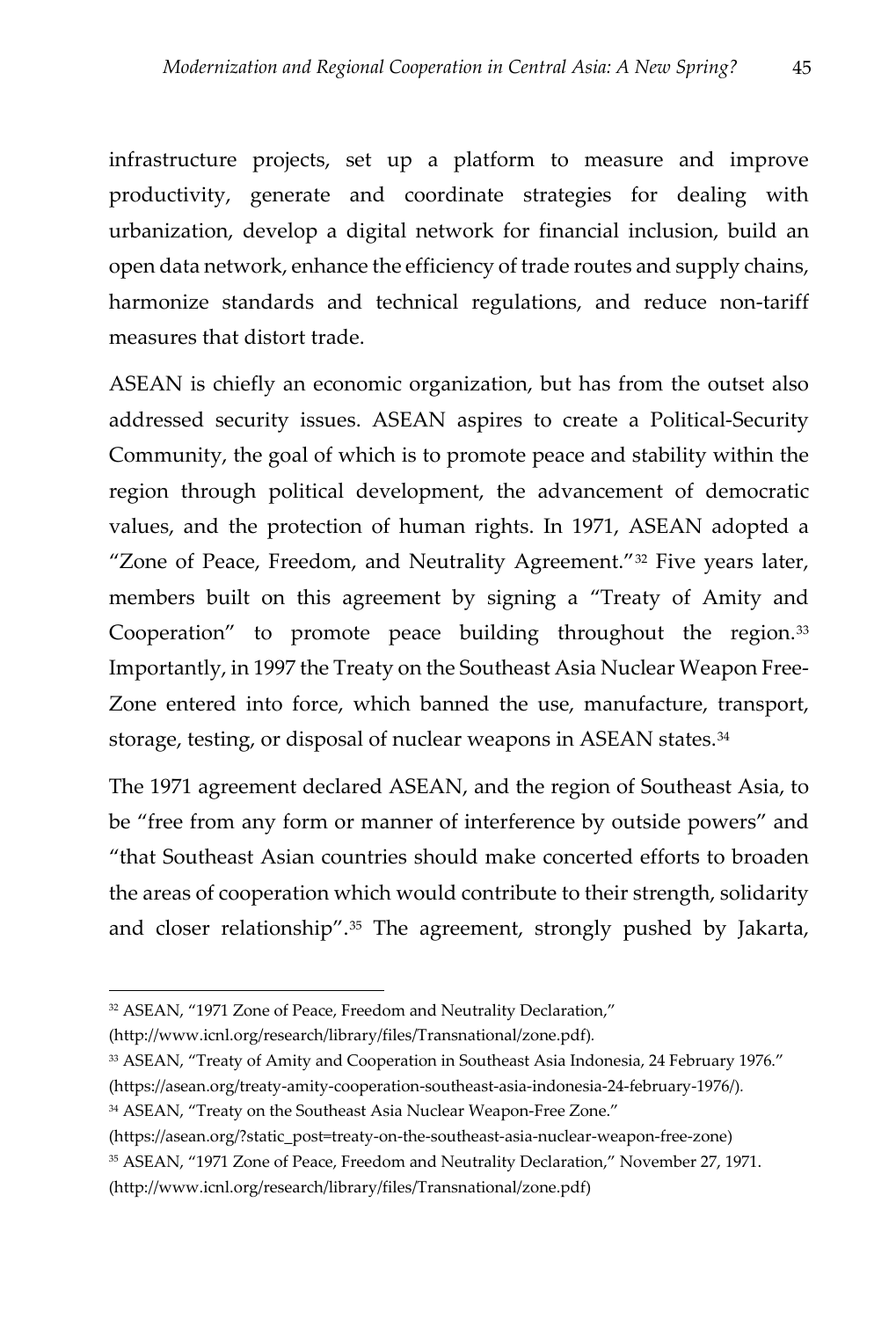protected the region against being dragged into Cold War confrontations.<sup>[36](#page-47-0)</sup> It detailed specific language on internal and external security to Southeast Asia that does not appear in the original Bangkok Declaration, which only generally touches on promoting regional peace and collaboration on economic, social, and cultural fields.[37](#page-47-1) Thus, it created regional objectives that could be obtained in the future, such as internal procedures for maintaining peace and cooperation or a process of establishing a nuclear free zone.

The Treaty of Amity and Cooperation (TAC) and the Southeast Asian Nuclear Weapons Free Zone (SEANWFZ) followed from this agreement. Although the TAC corresponds more with regional cooperation and maintaining order and peace within member countries, the SEANWFZ proved to be a successful international deterrent against the proliferation of nuclear weapons. It was the first nuclear weapons free zone to include continental shelves and exclusive economic zones, and shows the importance of thinking of Southeast Asia as a whole, not simply separate member states and their territories.<sup>[38](#page-47-2)</sup> Moreover, it prevented the proliferation problems of Northeast Asia (North Korea, China, and Japan) and South Asia (Pakistan and India) from reaching the region. The 1971 agreement was the building block of ASEAN security. By giving a blueprint on how the region wishes to proceed in the future and what challenges the

-

<span id="page-47-0"></span><sup>36</sup> M. C. Abad, Jr. "The Role of ASEAN in Security Multilateralism ZOPFAN, TAC, and SEANWFZ," *ASEAN Regional Forum,* April 23, 2000.

<sup>(</sup>http://aseanregionalforum.asean.org/files/Archive/7th/ARF-Professional-Development-Programme/Doc-10.pdf).

<span id="page-47-1"></span><sup>37</sup> ASEAN, "Bangkok Declaration," August 8, 1967. (https://asean.org/the-asean-declarationbangkok-declaration-bangkok-8-august-1967/)

<span id="page-47-2"></span><sup>38</sup> Wilfred Wan. *Regional Pathways to Nonproliferation*. Atlanta: University of Georgia Press, 2018, pp. 78-94. 2018.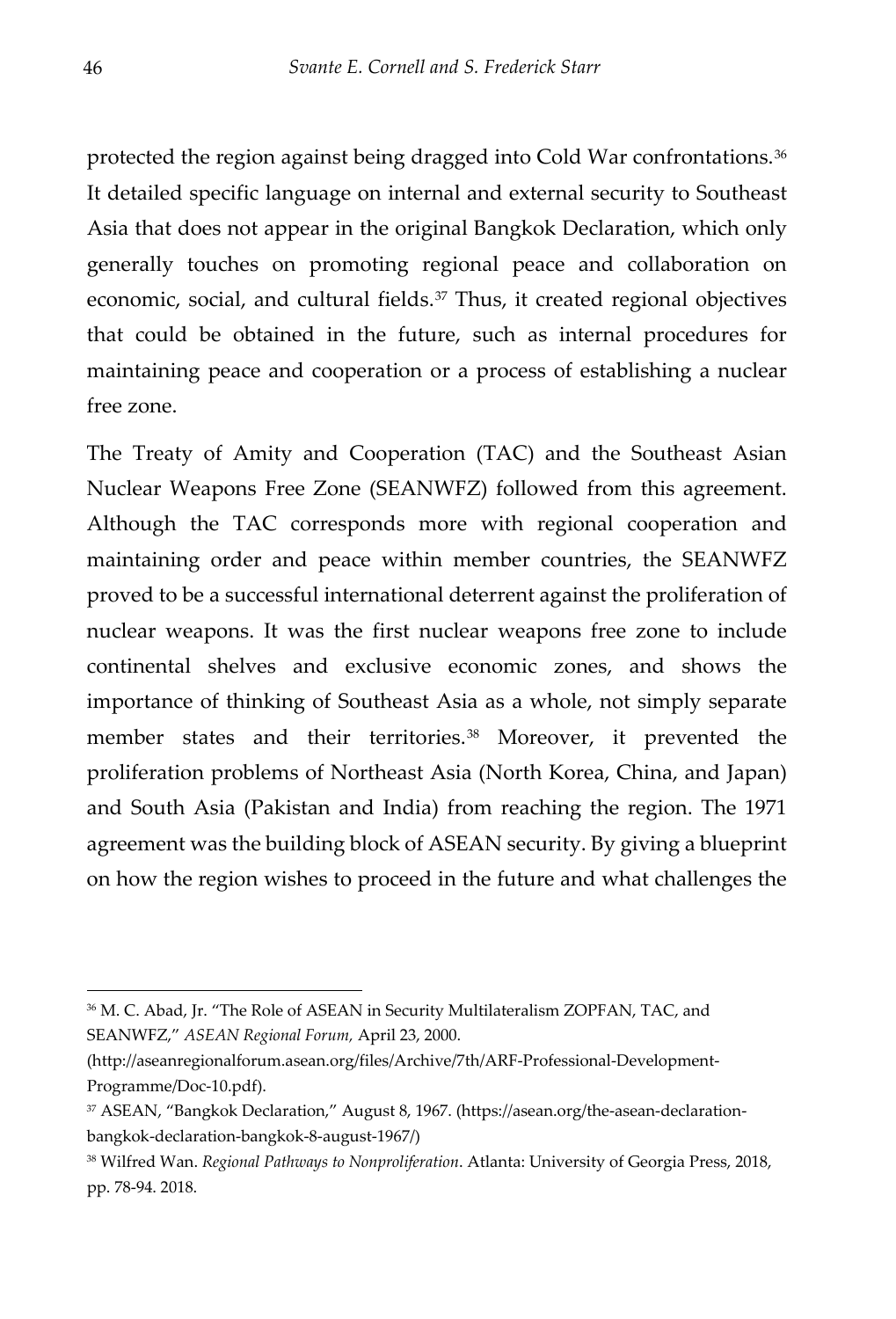region may face, ASEAN was able to build more specific documents such as the TAC, SEANWFZ, and ASEAN Political-Security Community.

ASEAN is actively promoting peace and stability in the South China Sea and continues to work toward the adoption of a regional code of conduct for members.[39](#page-48-0) It also promotes cooperation and confidence building measures in the maritime sphere. Among the latter are the exchange of observers for military exercises, the advancement of bilateral defense cooperation, the development of joint projects of defense research, and the promotion of transparency in defense policies.[40](#page-48-1) Since 2006, the Defense Ministers Meeting has convened annually to advance cooperation in the sphere of defense.[41](#page-48-2) ASEAN states have also agreed on an "ASEAN 2025 Political-Security Community Blueprint," which seeks to promote stability throughout the region and to deepen cooperation with external parties.<sup>[42](#page-48-3)</sup>

ASEAN has also been involved in a comprehensive partnership with the United Nations which has led to cooperation in such areas as, peace and security, human rights, connectivity and integration, food and energy security, human development, and disaster management, among others.<sup>[43](#page-48-4)</sup>

An important feature of ASEAN's relationship with foreign powers has been to engage them in dialogues as a single unit rather than individually. This effectively prevents outside powers from playing one ASEAN state off against another. Such dialogues have taken place with the United States,

 $\overline{a}$ 

<span id="page-48-0"></span><sup>39</sup> ASEAN, "ASEAN Political-Security Blueprint." (https://asean.org/wp-

content/uploads/images/archive/5187-18.pdf)*.*

<span id="page-48-1"></span> $40$  Ibid.

<span id="page-48-2"></span><sup>41</sup> ASEAN, "ASEAN Defence Ministers Meeting (ADMM)." (https://asean.org/asean-politicalsecurity-community/asean-defence-ministers-meeting-admm/)*.*

<span id="page-48-3"></span><sup>42</sup> ASEAN, "ASEAN Political-Security Community Blueprint 2025." (https://www.asean.org/wpcontent/uploads/2012/05/ASEAN-APSC-Blueprint-2025.pdf)*.*

<span id="page-48-4"></span><sup>43</sup> ASEAN, "An Overview of ASEAN-United Nations Cooperation."

<sup>(</sup>https://asean.org/?static\_post=background-overview-united-nations)*.*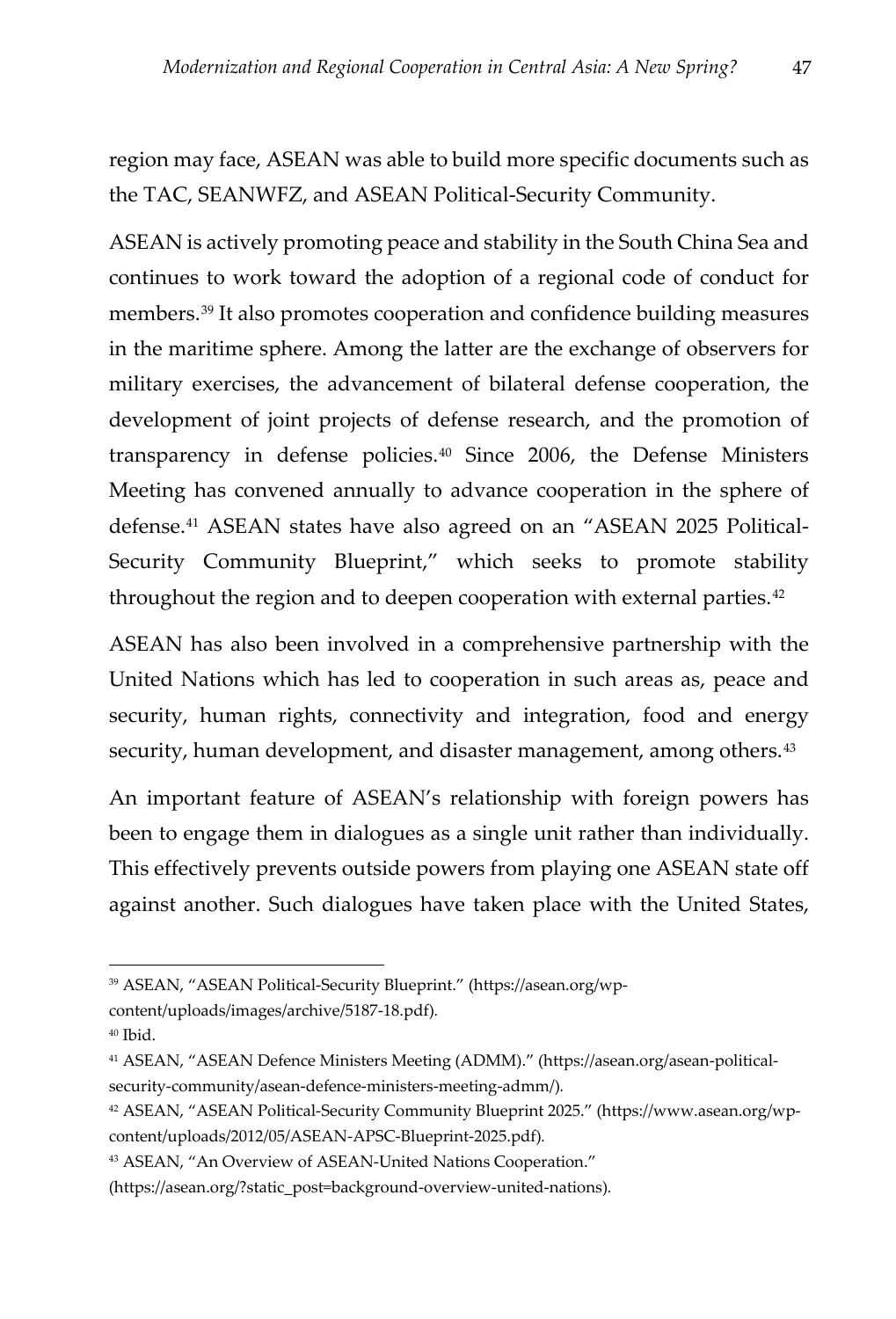India, Germany, Turkey, and Russia, among other countries. ASEAN has also collectively negotiated Free Trade Agreements with China, Japan, and South Korea. From this has grown the ASEAN Plus Three concept, which includes China, Japan, and South Korea, and aims to expand ASEAN relations with all of East Asia.[44](#page-49-1)

ASEAN's experience is of definite relevance to Central Asia. A prominent ASEAN diplomat observed that, "Even today, ASEAN states have much less in common than do Central Asian states."[45](#page-49-2) This is indeed true. ASEAN countries diverge fundamentally in languages, ethnicity, and religious traditions. They also developed their cooperation in an intense geopolitical context that was dominated by the superpower confrontation during the Cold War and in recent years by the rising Asian behemoth, China. ASEAN countries also differ considerably in their economic development, with advanced economies like Singapore, Malaysia and Thailand coexisting with less developed ones like Laos, Cambodia and Myanmar. ASEAN countries, with their combined population of 600 million people, are of a different scale than Central Asia. Indonesia is by far the largest ASEAN country, with over 250 million people, but this is still less than half of ASEAN's total population. And Indonesia's GDP is approximately a third of ASEAN's combined GDP. Indonesia's size is only partially balanced by the smaller but more advanced economies of Singapore, Thailand and Malaysia and by populous but mid-income countries like the Philippines and Vietnam.

#### <span id="page-49-0"></span>**Nordic Cooperation**

-

The present form of Nordic cooperation is, in a sense, the product of a failure. During the Second World War, Denmark and Norway were occupied by Nazi Germany, while Sweden stayed neutral and Finland

content/uploads/2016/01/Overview-of-APT-Cooperation-Jul-2018.pdf)*.*

<span id="page-49-1"></span><sup>44</sup> ASEAN, "Overview of ASEAN Plus Three Cooperation." (https://asean.org/wp-

<span id="page-49-2"></span><sup>45</sup> Bilahari Kausikan, speaking at 2018 CAMCA Forum, June 2018, Baku, Azerbaijan.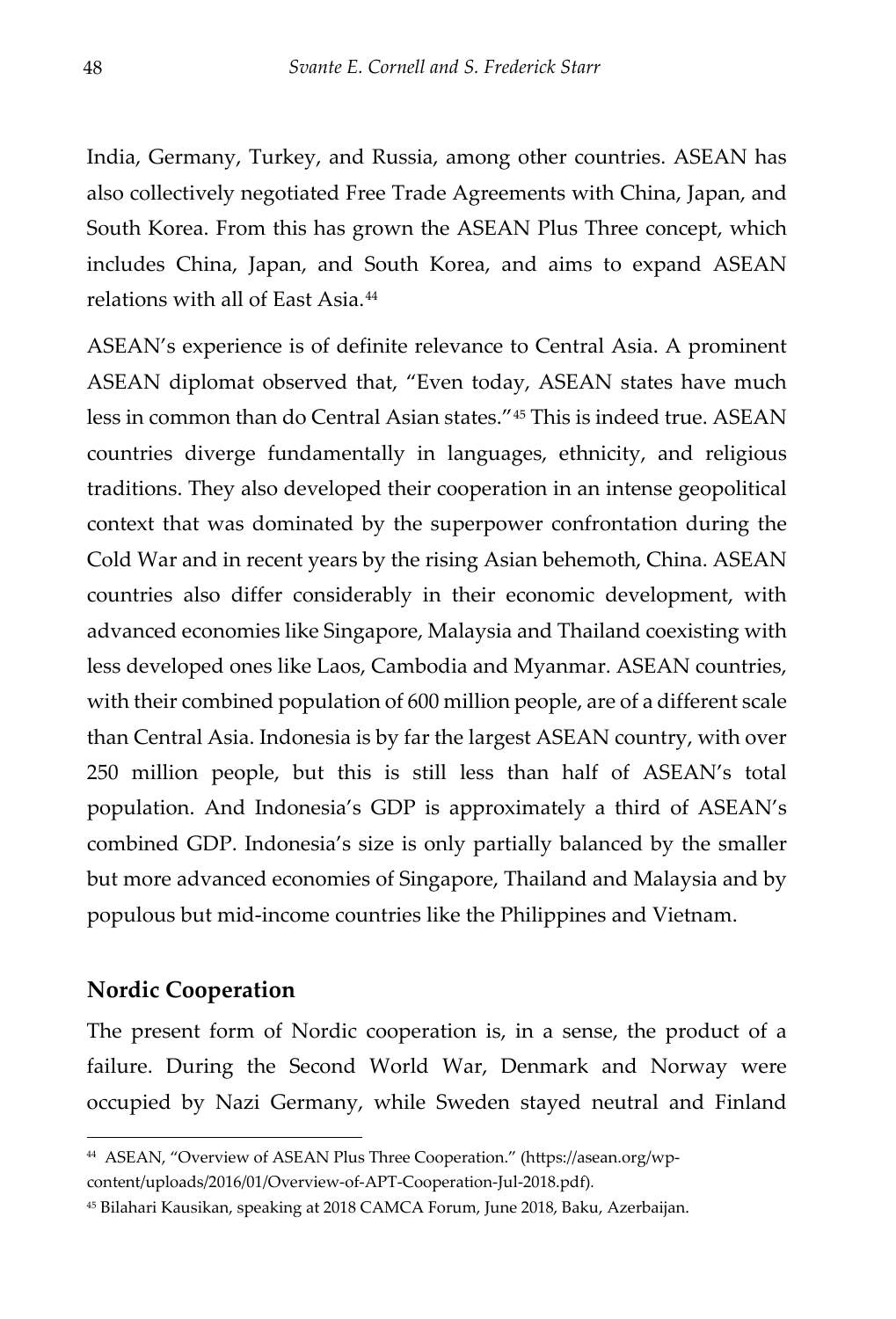fought a separate war against the Soviet Union. To shore up the security of the Nordic region, it was proposed to develop a Nordic Defense Union, based significantly on Sweden's military power. However, Nordic countries disagreed over the question of the proposed Union's relationship to NATO. In the end, Norway, Iceland and Denmark opted for NATO membership, while Sweden and Finland remained neutral. Further failures would follow. None of the Nordic countries were initial members of the European Economic Community, which would later become the EU, so the Nordic states in the 1960s agreed to set up among themselves an Organization of Nordic Economic Cooperation, a far-reaching effort at economic integration similar in many ways to the Rome treaty that created the EEC. This project fell apart when Finland, under pressure from the USSR, pulled out of the agreement. Denmark then joined the EEC in 1973, and Sweden and Finland followed in 1995. Norway twice negotiated membership in the EEC, but the Norwegian people twice (in 1972 and 1994) voted against joining.

Thus, efforts to develop deeper economic and security cooperation have failed. However, the Nordic countries have nonetheless developed deep functional cooperation in a variety of concrete policy areas. The Nordic Council was created in 1952, and it moved immediately to abolish the need for passports for travel among member countries. This innovation was later formalized by the Nordic Passport Union. In 1954, the states created a Nordic Labor Market, which enables Nordic citizens to live and work freely across all Nordic Council member states. This was followed the next year by a Nordic Convention on Social Security.

The main elements of Nordic Cooperation are a Nordic Council and a Nordic Council of Ministers. In the Nordic Council, each member state is represented by a national delegation elected by that state's parliament. Denmark, Finland, Norway, and Sweden each have twenty members on the Nordic Council Parliament, with Denmark including two from the Faroe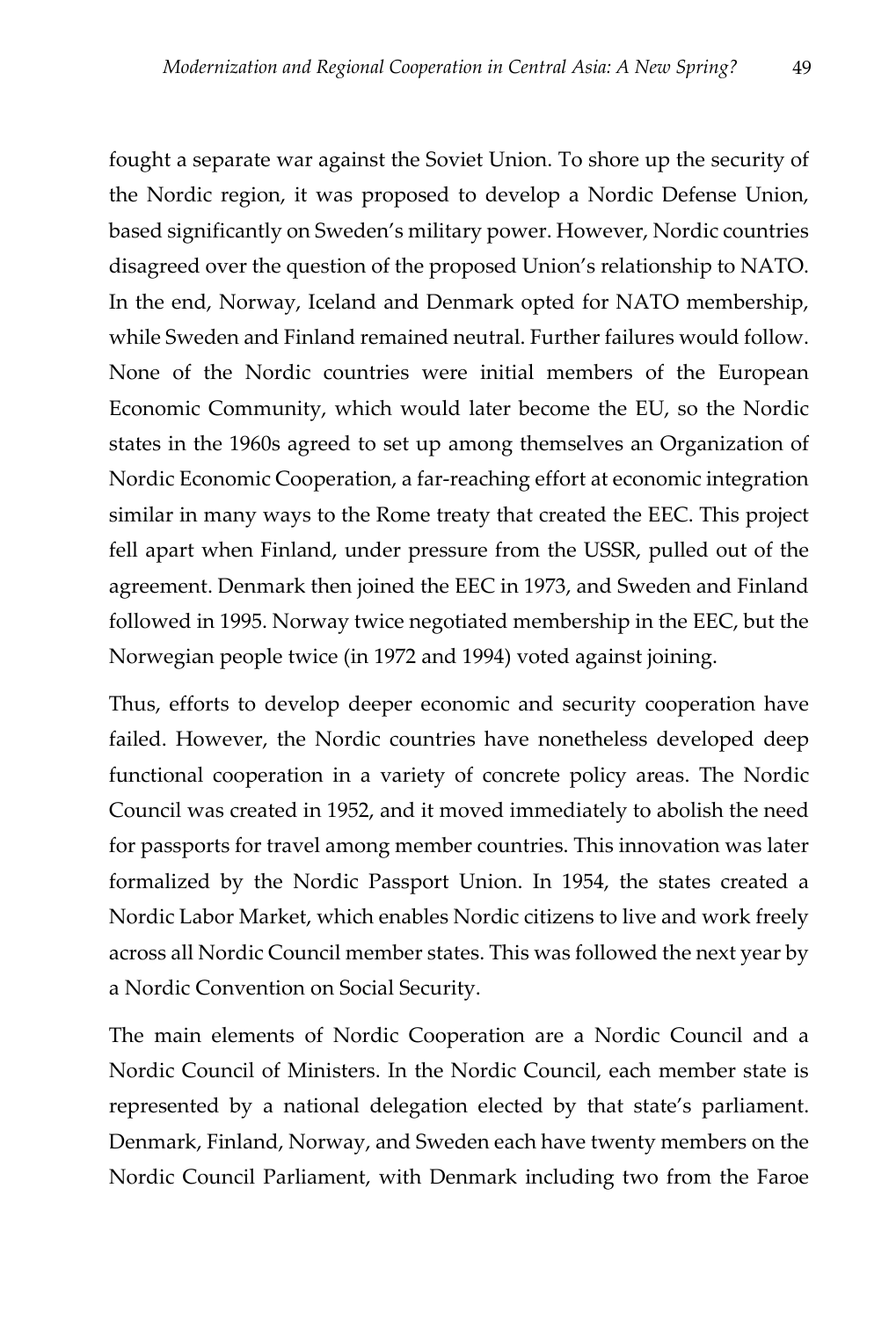Islands and Greenland, and Finland including two from the Åland Islands. Iceland has seven members.<sup>[46](#page-51-0)</sup> Within the Nordic Council Parliament there is considerable cooperation among political parties sharing similar ideologies; these take the form of Nordic party groups, which came into being during the 1980s. These groups include social-democratic parties, conservatives, socialist-greens, center parties, and the Nordic freedom group.[47](#page-51-1) The Nordic Council meets twice a year, with a main session in the fall and a special thematic session in the spring, designed to further cooperation in a particular area.

The Nordic Council of Ministers was founded in 1971, and governs intergovernmental cooperation among member countries. It consists of eleven different councils, one is a general ministerial council for Nordic cooperation while the other ten are policy specific. The presidency is rotated amongst members and elected at the Ordinary Session, typically held in fall.[48](#page-51-2) Nordic Prime Ministers hold annual meetings, and frequently also meet to coordinate policy ahead of EU summits, something that allows Norway and Iceland to stay informed of EU developments.

While Nordic cooperation may appear modest from a geopolitical perspective, it should be noted that it anticipated many of the key initiatives of the European Union. The Nordic countries abolished internal borders forty years before the EU Schengen Treaty entered into force, and similarly allowed for full movement of labor long before the EU did so – and ASEAN still does not.

-

<span id="page-51-0"></span><sup>46</sup> Nordic Council, "The Nordic Council." (https://www.norden.org/en/information/nordiccouncil)

<span id="page-51-1"></span><sup>47</sup> Nordic Council, "About the Party Groups." (https://www.norden.org/en/information/aboutparty-groups)*.*

<span id="page-51-2"></span><sup>48</sup> Nordic Council, "About the Sessions of the Nordic Council."

<sup>(</sup>https://www.norden.org/en/information/about-sessions-nordic-council).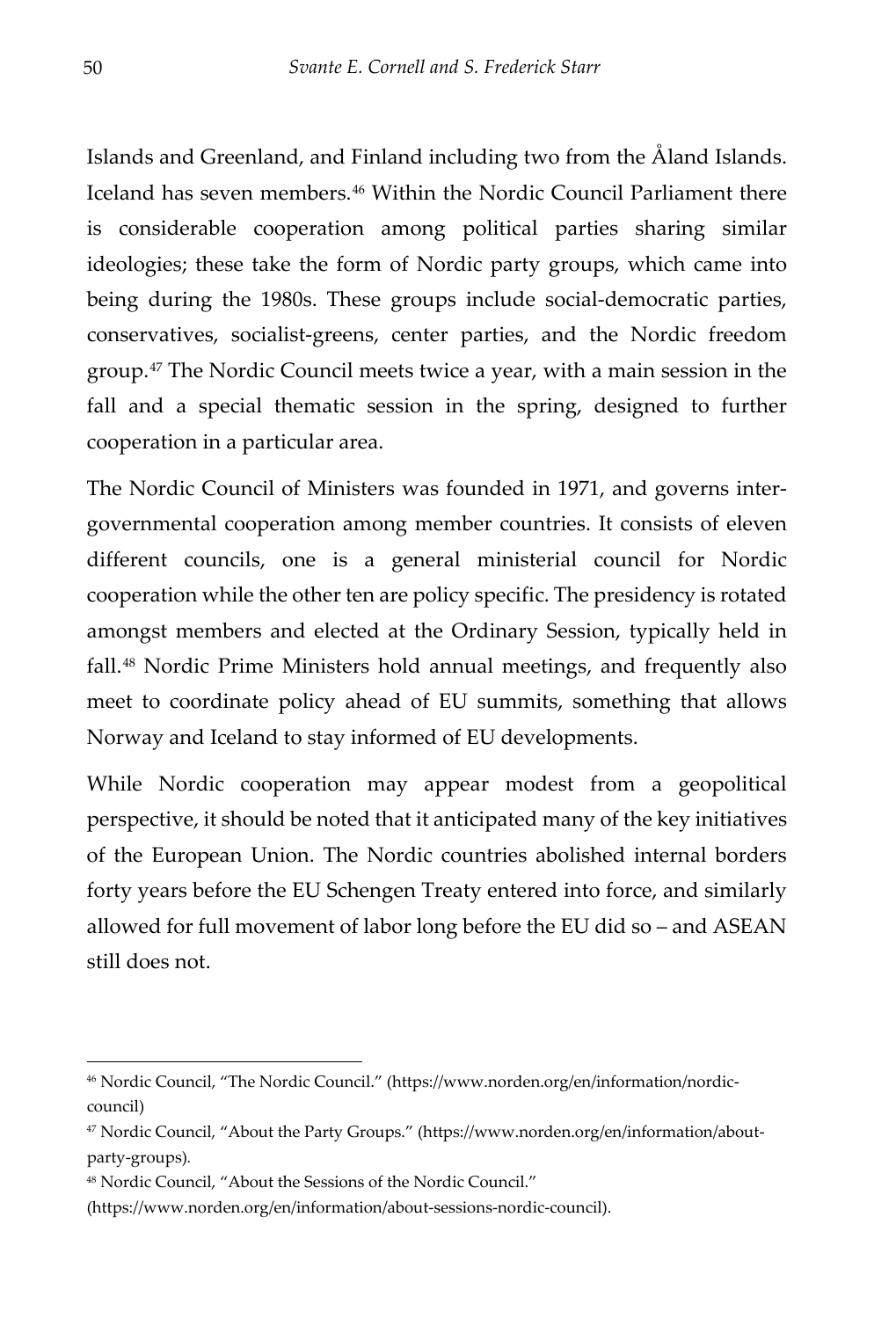While defense and security issues were not part of Nordic Cooperation during the Cold War, they have increasingly turned into a key arena for cooperation. The end of the Cold War released Finland from its "special relationship" with the Soviet Union and enabled it to join the EU. Sweden and Finland gradually moved away from their policies of neutrality and have developed defense cooperation bilaterally with the United States, NATO, and countries of the Nordic region. During the 1990s European defense structures de-emphasized territorial defense and geared their capabilities increasingly to out-of-area operations. Accordingly, cooperative ventures were initially set up in the areas of armament supply and the coordination of peacekeeping operations. But as the security situation in northern Europe deteriorated in the 2000s, Nordic defense cooperation changed fundamentally. In 2009 the Nordic countries formally created NORDEFCO, a structure involving regular coordination meetings of defense ministers and chiefs of general staffs. Areas of cooperation have included joint military exercises in the high north, and initiatives in defense procurement and cyber-defense[.49](#page-52-0) The efforts to establish joint procurement programs have failed down to the present.

After the conflict in Ukraine, Nordic defense cooperation entered a new phase. In a joint 2015 op-ed, five Nordic defense ministers noted that they faced a more dangerous security situation as a result of Russian behavior both in Ukraine and in the Baltic region itself, and that they would meet this challenge by "deepening solidarity" and developing a capability to "act together in a crisis."[50](#page-52-1) The most concrete result has been the development of secure communication channels between Nordic military and defense officials, as well as an increase in military exercises, which have often

 $\overline{a}$ 

<span id="page-52-0"></span><sup>49</sup> Tuomas Forsberg, "The Rise of Nordic Defense Cooperation: A Return to Regionalism?", *International Affairs*, vol. 89 no. 5, 2013, 1161-81.

<span id="page-52-1"></span><sup>&</sup>lt;sup>50</sup> Peter Hultqvist, Nicolai Wammen, Carl Haglund, Ine Eriksen Søreide, and Gunnar Bragi Sveinsson, "Vi fördjupar det nordiska försvarssamarbetet" *Dagens Nyheter*, April 10, 2015.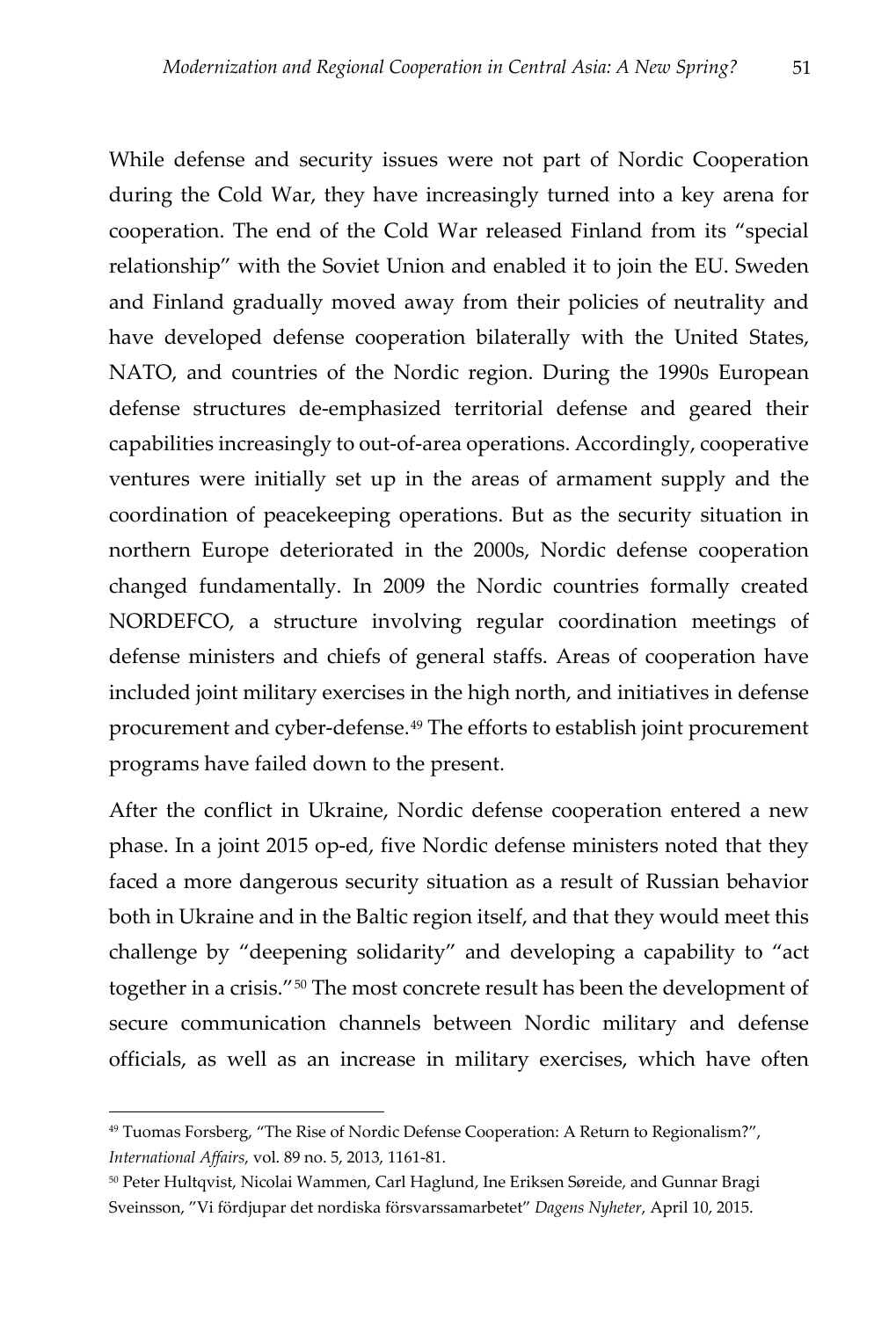involved NATO countries including the United States. Importantly, Nordic defense cooperation is not viewed as an *alternative* to NATO, the EU, or to stronger bilateral defense ties to the United States – but as a supplement. This, of course, has altered the formerly neutral role of Finland and Sweden: as two Norwegian experts put it, "Nordic cooperation can no longer be construed as neutralist, and it serves *de facto* as another vehicle for tying the militarily non-aligned countries closer to the U.S. and NATO."[51](#page-53-0)

What, then, is the Nordic Council's relevance for Central Asia? In fact, the Nordic region shares many similarities with Central Asia, and is in many ways more similar to it than is Southeast Asia and the ASEAN countries. The Nordic countries – Denmark, Finland, Iceland, Norway and Sweden – share a close cultural, religious and historical relationship. Scandinavian languages, like Turkic languages in Central Asia, are closely related. Finnish, like Tajik, is of a different origin. No country has a dominant position in Nordic Cooperation: while Sweden is almost twice as large as Denmark in terms of population, it constitutes only a little more than a third of the population and GDP of the Nordic region as a whole. Finally, the Nordic countries display considerable differences in their membership in international organizations. Denmark is the only Nordic country to be a member of both the EU and NATO. Norway is a member of NATO but not of the EU; Sweden and Finland are EU members but do not belong to NATO. This is similar to Central Asian states' divergent patterns of membership in Eurasian cooperation organizations. What the Nordic model indicates is that such divergent attitudes to continent-wide cooperation need not be a hindrance to closer regional cooperation among a set of like-minded countries that share common interests and characteristics.

-

<span id="page-53-0"></span><sup>51</sup> Håkon Lunde Saxi and Karsten Friis, "After Crimea: The Future of Nordic Defence Cooperation," *NUPI Policy Brief*, October 8, 2018.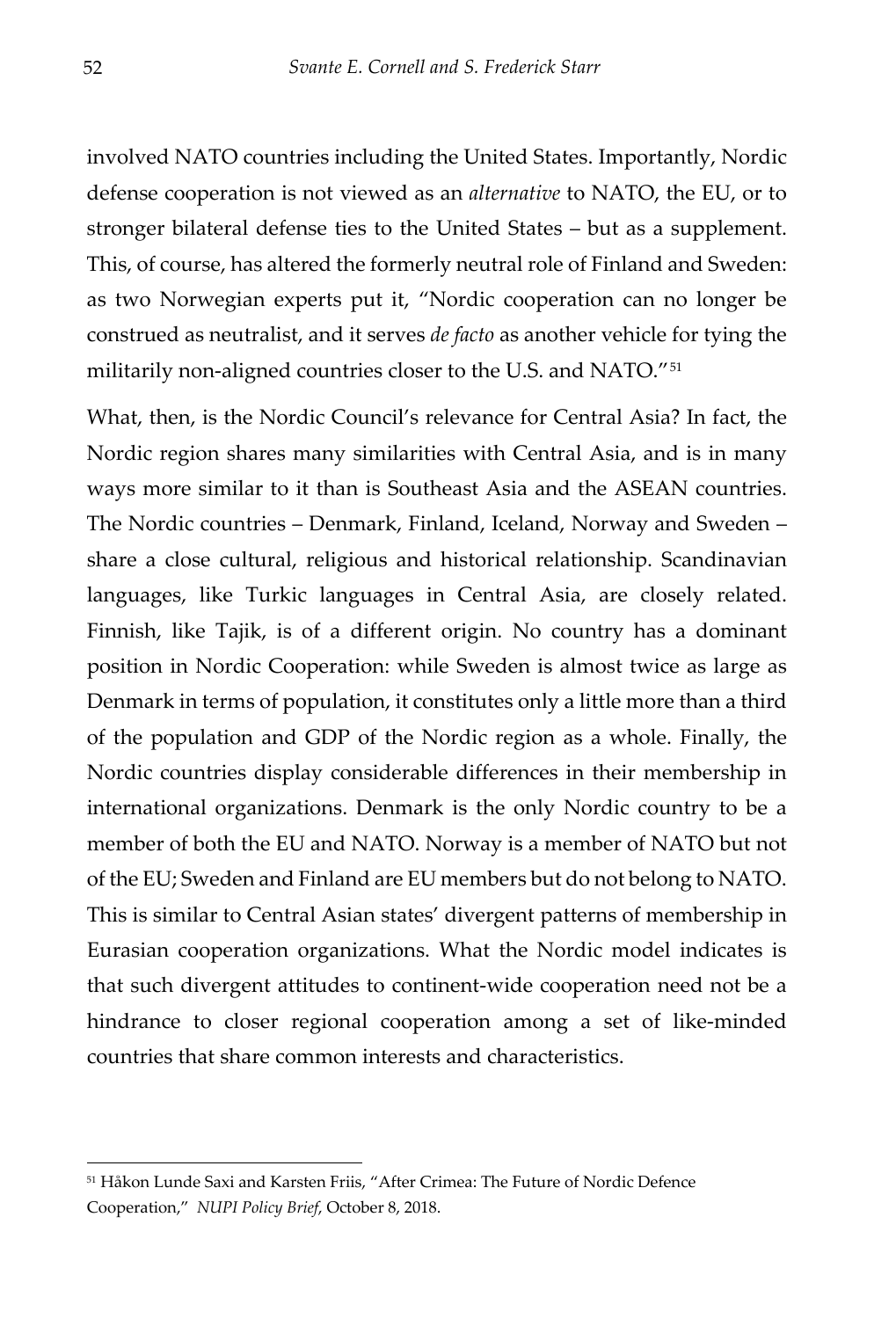### <span id="page-54-0"></span>**Visegrád Group**

 $\overline{a}$ 

The Visegrád group dates to a summit held in 1991 between the leaders of Czechoslovakia, Hungary and Poland at the site of the 1335 meeting between the rulers of Bohemia, Poland and Hungary. The group traces its formation to members forming "part of a single civilization sharing cultural and intellectual values and common roots," in order to "work together in a number of fields of common interest within the all-European integration."[52](#page-54-1) Unlike ASEAN or Nordic cooperation, the Visegrád group is not institutionalized, consisting only of periodic meetings at various levels. Annual summits are held, which also feature the transfer of the presidency of the group, with each holder being responsible for its one-year action plan. As in Nordic cooperation, Prime Ministers and Foreign Ministers frequently meet before international events to coordinate policy. Similarly, there is frequent consultation among the group's Permanent Representations to the EU and NATO, as well as other relevant organizations.

The Visegrád group stands out as its members are all members of both the EU and NATO. This undoubtedly limits the nature of its cooperation, as the more institutionalized nature of those organizations subsume many of the functions of regional cooperation in central Europe. That said, member states have developed closer cooperation a number of issues, including in the defense and security realm. Thus, Visegrád countries provide an EU Battlegroup for the region since 2016. They have sought to increase and harmonize NATO exercises, in part through the Visegrád Group Military Educational Program (VIGMILEP) which provides a framework for increased cooperation of defense education. Similar to Nordic defense cooperation, Visegrád states also seek to develop joint training and exercises as well as joint procurement and defense industry.

<span id="page-54-1"></span><sup>52</sup> "About the Visegrad Group," (http://www.visegradgroup.eu/about/about-the-visegrad-group)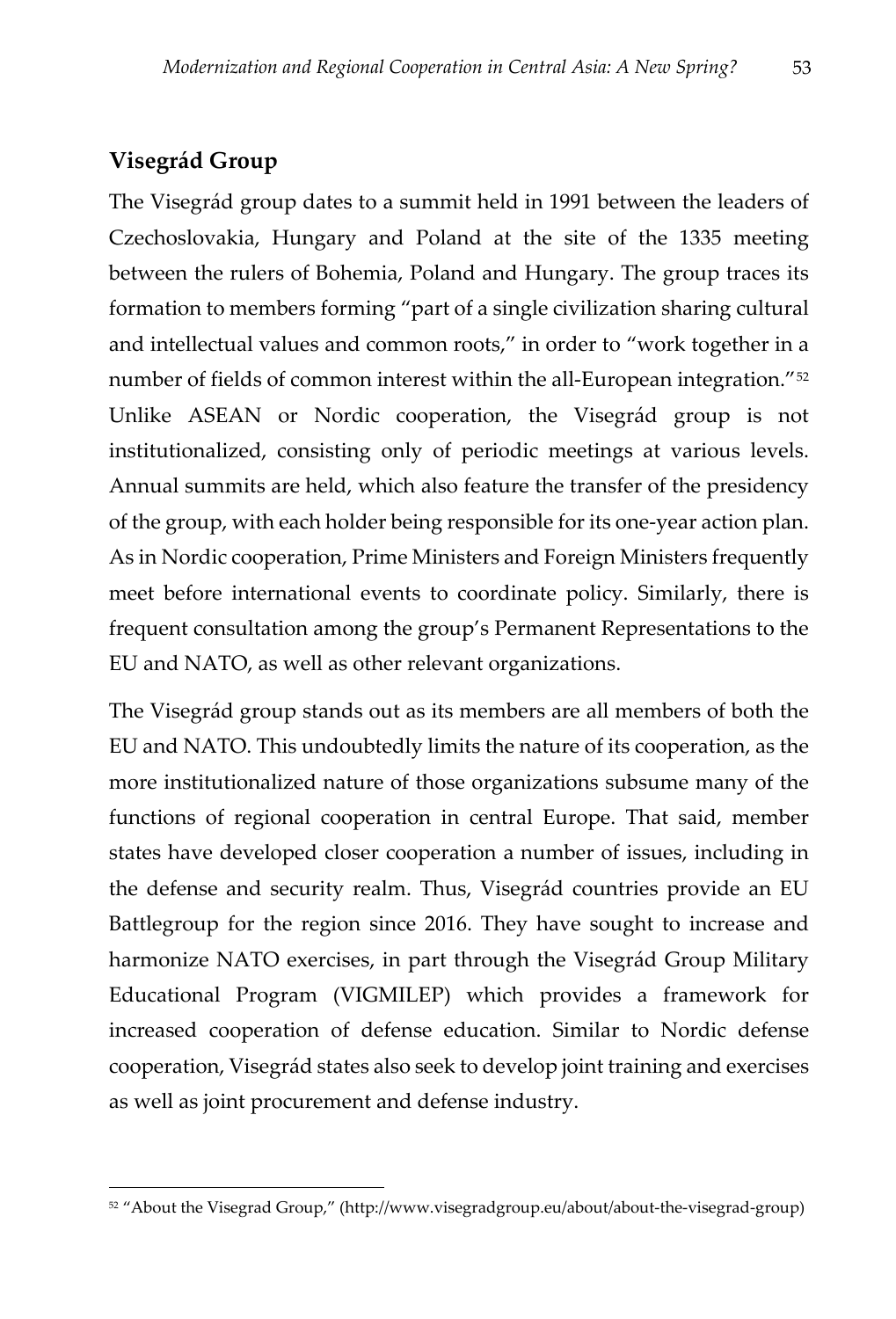Regional cooperation in trade is mainly focused on supplementing EU trade policies. The Visegrád Fund promotes regional cooperation though grants, scholarships, and artist residences funded equally by the Visegrád countries.

From a Central Asian perspective, the Visegrád model has certain specific attractions. Following the 2018 Astana Summit of Central Asian leaders, President Nursultan Nazarbayev referred to the Visegrád model in underlining the informal character of the summits of Central Asian leaders.[53](#page-55-0) And in a sense, given the fact that a new summit of Central Asian leaders is planned for March 2019, in Tashkent, Central Asian cooperation is already moving in the direction of a format similar to Visegrád: informal and close coordination with yearly meetings of heads of states. But it is important to reflect on the reason why Visegrád cooperation is not more institutionalized than it is: mainly, because any further institutionalization would be redundant within the framework of the EU and NATO membership of all its four-member states. If the Visegrád-four had not been part of these larger organizations, one suspects their own cooperation format would have compelled them to consider handling questions ranging from the movement of people and labor to common approaches to foreign powers. In this sense, the Visegrád model could be termed a minimum for Central Asia: it would be an improvement over the weakness of regional cooperation since the abolition of CACO in 2005, but may not allow Central Asians to meet the challenges which now prompt them to seek to expand regional cooperation. In fact, in some ways, Central Asia is already reaching beyond the Visegrád Group's format. Recent reports suggest that Central Asian states are seeking to develop a Schengen-like "Silk Road" visa,

-

<span id="page-55-0"></span><sup>53</sup> Slavomír Horak, "Central Asia after Astana: From Integration to Cooperation," *Central Asia-Caucasus Analyst*, April 30, 2018. (https://www.cacianalyst.org/publications/analyticalarticles/item/13509)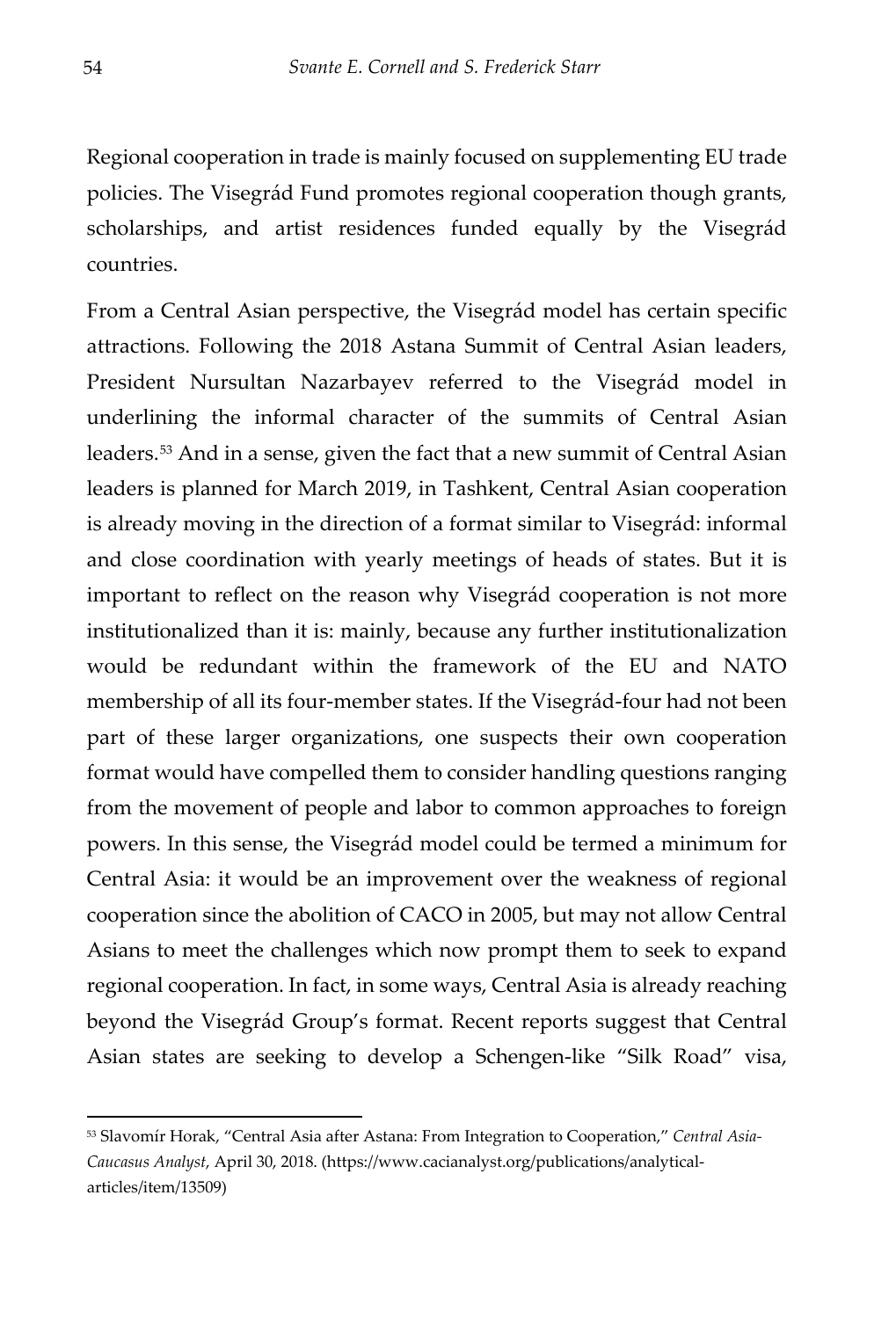enabling holders of a visa to any Central Asian state to also visit the other countries.[54](#page-56-1) Given that they are not part of a larger entity that manages freedom of movement or labor mobility, Central Asian states will have to devise their own mechanisms to resolve such matters – requiring a level of cooperation that will likely surpass that of the Visegrád Group.

#### <span id="page-56-0"></span>**The Southern Common Market (MERCOSUR)**

The Southern Common Market or MERCOSUR was born in 1991, following a number of unsuccessful attempts to develop regional cooperation in South America. Formed by Argentina, Brazil, Paraguay and Uruguay, MERCOSUR first and foremost reflects efforts to improve the formerly very fraught relations between Brazil and Argentina. These two countries dominate MERCOSUR, accounting for over 90 percent of the bloc's population and GDP. Brazil alone accounts for nearly three quarters of both indicators. In other words, MERCOSUR is very much dependent on the position of Brazil, and on the character of Brazilian-Argentine relations. The 1991 Treaty of Asunción aimed to create a common market with four concrete goals: the free circulation of goods, services and means of production; common tariff and trade policies; coordination of macroeconomic policy; and the harmonization of domestic legislation. Notably, the treaty ignored political institutions, focusing instead entirely on economic matters. Three years later the four states signed the Protocol of Ouro Preto, which provided MERCOSUR with an institutional structure and international legal personality, including a secretariat in Montevideo.<sup>[55](#page-56-2)</sup> MERCOSUR subsequently opened up the possibility of associate member status, which provided for reduced tariffs on trade with members. In 1996,

 $\overline{a}$ 

<span id="page-56-1"></span><sup>54</sup> "A Single Central Asian Visa is an Analogue to the Schengen Visa," *Kazakh TV*, October 11, 2018. (https://www.youtube.com/watch?v=2KlJCxBi0Qg)

<span id="page-56-2"></span><sup>55</sup> Andrés Malamud, "MERCOSUR Turns 15: BetweenRising Rhetoric and Declining Achievement," *Cambridge Review of International Affairs*, vol. 18 no. 3, 2005, 422-436.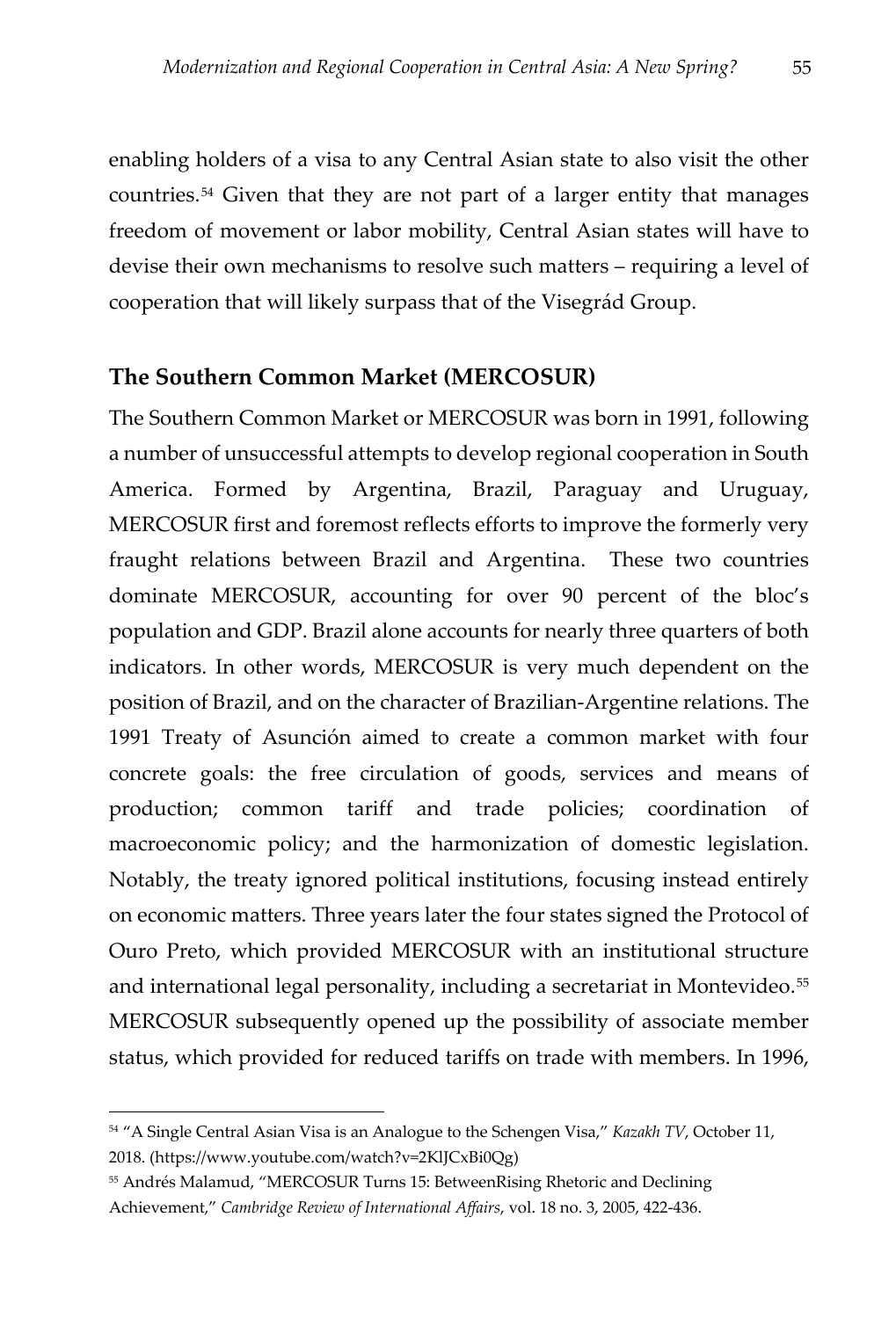Bolivia and Chile were the first to associate themselves in this manner. Peru followed in 2003, Colombia, Ecuador and Venezuela in 2004, and Guyana and Suriname in 2013. Venezuela gained full membership in 2012, but its life as a member was to be short: its membership was formally suspended in 2016, with the four original members citing the country's failure to adopt MERCOSUR criteria on trade and human rights.<sup>[56](#page-57-0)</sup> Bolivia is currently seeking full membership and is awaiting ratification by MERCOSUR members.

MERCOSUR is comprised of three main bodies. The first is the Common Market Council (CMC), which manages the process of political integration. It is comprised of the Ministers of Foreign Affairs and Ministers of Economy of member states. This council meets at least twice yearly with the Presidents of member states.<sup>[57](#page-57-1)</sup> The second is the Common Market Group, (GMC) which oversees the day-to-day operations of the organization.[58](#page-57-2) Finally, there is the Trade Commission (CCM), which is responsible for the administration of common policy instruments.[59](#page-57-3) MERCOSUR also created an inter-parliamentary body in 2006. Originally set at 18 Members per country, the number of MPs has changed to reflect proportionality to a greater extent. Brazil now has 75 members, Argentina 43, Paraguay and Uruguay 18. Venezuela, prior to its suspension, had 33.[60](#page-57-4)

<span id="page-57-1"></span><sup>57</sup> MERCOSUR, "Organs Derived from Foundational Texts."

-

<span id="page-57-0"></span><sup>56</sup> "Mercosur Suspends Venezuela over Trade and Human Rights," BBC World, December 2, 2016. (https://www.bbc.com/news/world-latin-america-38181198)

<sup>(</sup>http://www.mercosur.int/innovaportal/v/3878/11/innova.front/organos-derivados-de-textosfundacionales).

<span id="page-57-2"></span><sup>58</sup> Ibid.

<span id="page-57-3"></span><sup>59</sup> Ibid

<span id="page-57-4"></span><sup>60</sup> MERCOSUR, "Map of Parliamentarians."

<sup>(</sup>https://www.parlamentomercosur.org/parlasur/2016/mapa\_interactivo/mapa.jsp?site=1&channe l=parlasur&contentid=13138)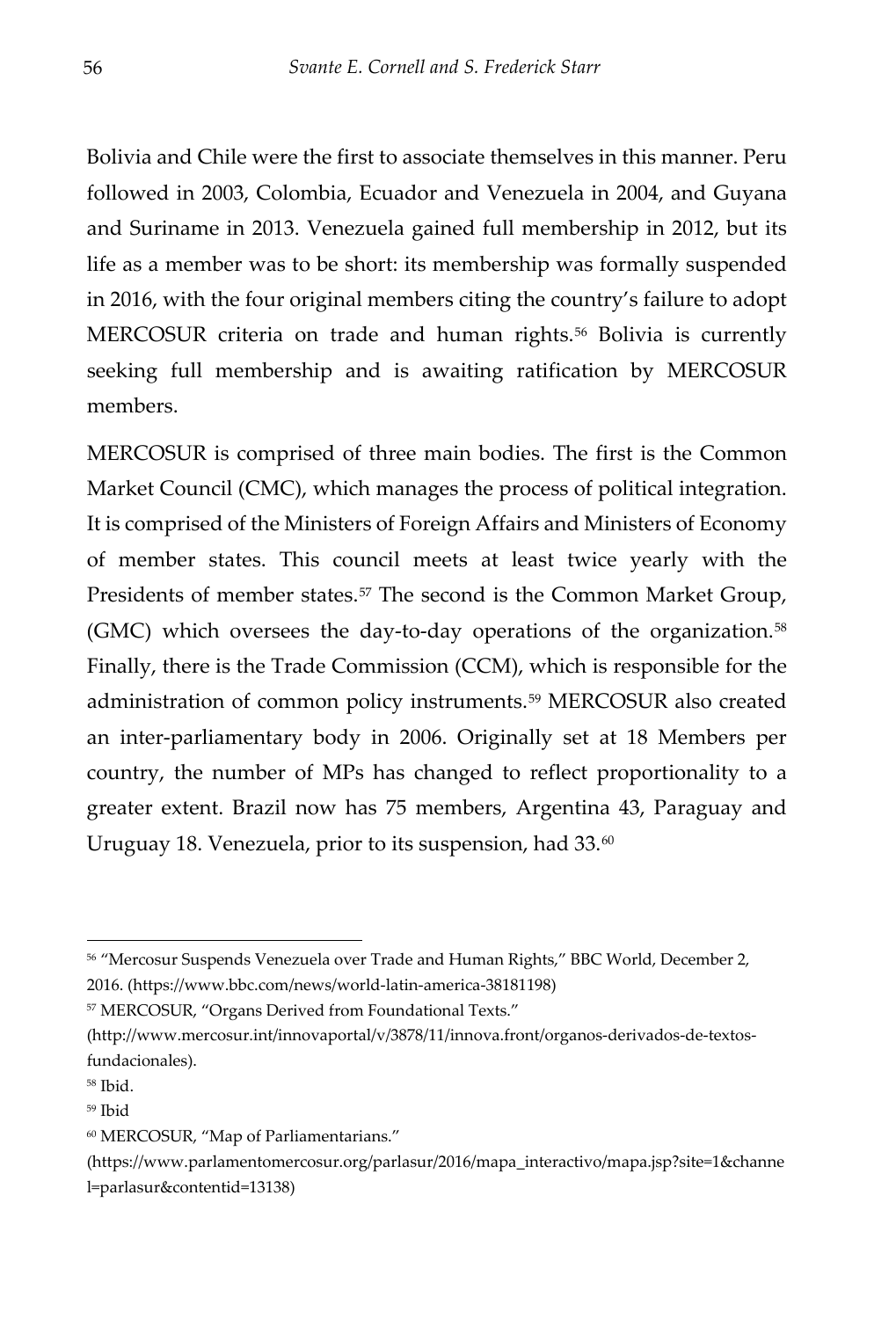MERCOSUR allows visa-free travel among its members. Moreover, citizens can obtain legal residence in any of the other countries for a term of two years. Citizens do not need to show proof other than national identification cards and a clean criminal record. Permanent residence may be granted if accepted by the host country prior to ninety days expiration of the temporary residency.[61](#page-58-0) By its thirty-third anniversary in 2021, MERCOSUR aims to create a "MERCOSUR citizenship" statute.

In terms of trade, MERCOSUR has focused on the free circulation of goods, with agreements already in place on the elimination of customs duties and non-tariff restrictions.[62](#page-58-1) The Fund for the Structural Convergence of MERCOSUR (FOCEM) contributes to finance projects that seek to promote competitiveness, social cohesion, and symmetry among members. This body also aims to strengthen institutional structures within member states.<sup>[63](#page-58-2)</sup> MERCOSUR has adopted a common external tariff as well as a common commercial policy towards outside states.[64](#page-58-3) MERCOSUR has also been an important force on the international scene, negotiating with other trading blocs. Significantly, it is currently in negotiations with the EU for a biregional free trade agreement. While these talks have been taking place on and off for more than a decade, a new round was inaugurated in 2018.<sup>[65](#page-58-4)</sup> Aside from the EU, MERCOSUR has been focused on achieving trade deals with a variety of organizations and countries that it believes will strengthen

j

(http://www.mercosur.int/innovaportal/v/6304/1/innova.front/objetivos-del-mercosur)

<span id="page-58-0"></span> $61$ Ibid.

<span id="page-58-1"></span><sup>62</sup> MERCOSUR, "Objectives of MERCOSUR."

<span id="page-58-2"></span><sup>63</sup> MERCOSUR, "What is FOCEM?" (https://focem.mercosur.int/es/que-es-focem/)

<span id="page-58-3"></span><sup>64</sup> Ibid.

<span id="page-58-4"></span><sup>65</sup> European Commission, "Mercosur." (http://ec.europa.eu/trade/policy/countries-andregions/regions/mercosur/).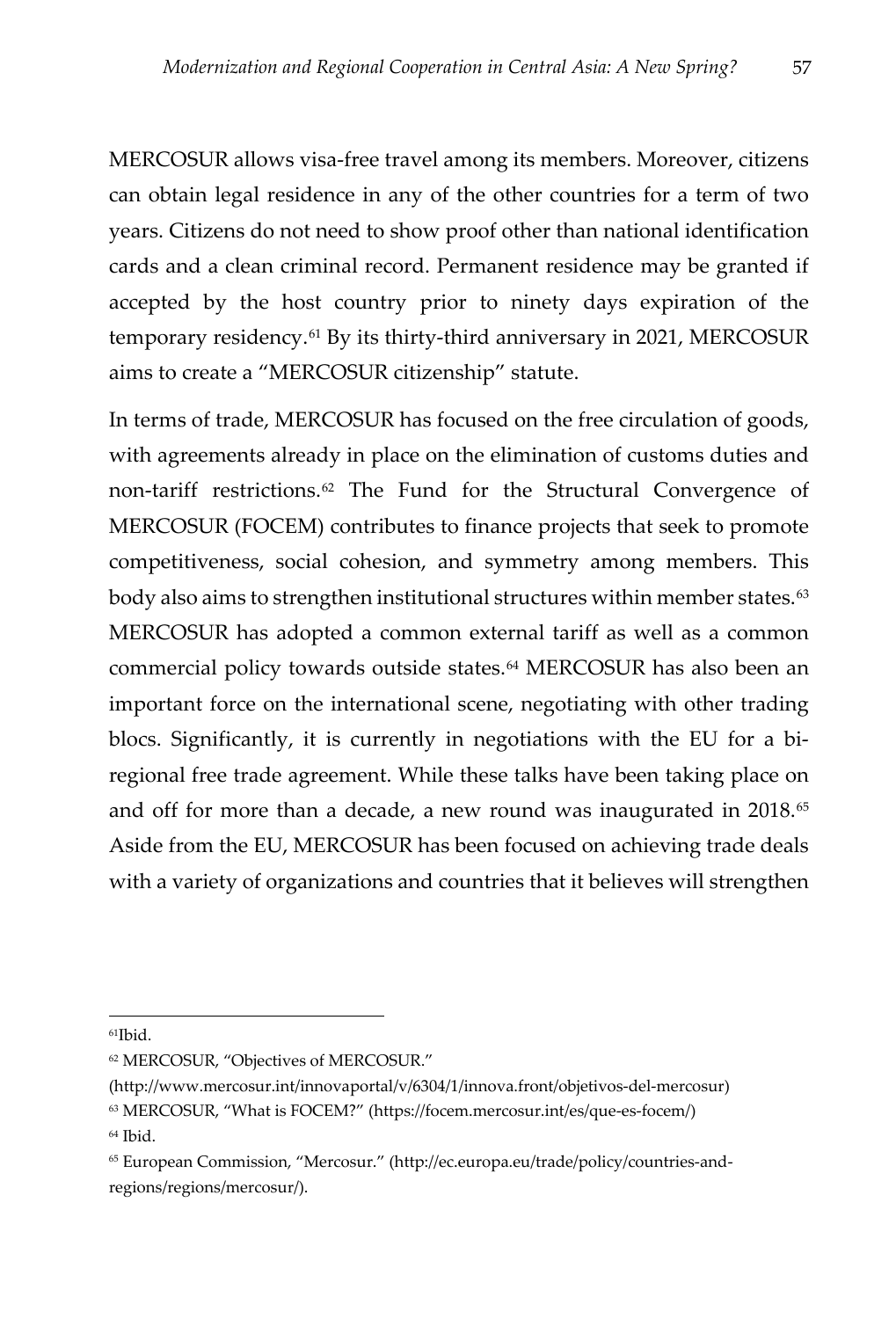its original objective of establishing a free circulation of goods.<sup>[66](#page-59-0)</sup> These deals have included North and South American countries, as well as talks with South Korea and Singapore.<sup>[67](#page-59-1)</sup>

MERCOSUR was initially a success story, achieving a tenfold increase in trade among its members. However, the pace of integration slowed at the end of the decade, when its chief economies—Argentina and Brazil – both faced economic hardships. These problems led to Brazil's devaluation of its currency in 1999 and the economic collapse of Argentina two years later.<sup>[68](#page-59-2)</sup> These developments contributed to the politicization of MERCOSUR, with efforts by left-wing politicians to transform it into a bloc that would oppose American-led neoliberal economic policies. As one analyst observed as MERCOSUR turned fifteen, "thus, an integration project that was initially about trade, customs and market has unexpectedly become a symbol for leftist political activism and national liberation ideologies."[69](#page-59-3) Furthermore, Argentina and Brazil developed a practice of negotiating exceptions to commonly agreed norms when that suited their national interest, thus weakening the rule-based nature of the organization.<sup>[70](#page-59-4)</sup> Given the dominant role of these two states, political oscillations in either one of them have affected MERCOSUR as well. For example, the Worker's Party government in Brazil was keen to bring socialist Venezuela into MERCOSUR during the

-

<span id="page-59-0"></span><sup>66</sup> MERCOSUR, "Objectives and Principles of International Cooperation of MERCOSUR". (http://www.mercosur.int/innovaportal/v/8618/11/innova.front/objetivos-y-principios-de-lacooperacion-internacional-en-el-mercosur)*.*

<span id="page-59-1"></span><sup>67</sup> "Mercosur". *Bilaterals.* (https://www.bilaterals.org/?-Mercosur-)

<span id="page-59-2"></span><sup>68</sup> Claire Felter and Danielle Renwick, "Mercosur: South America's Fractious Trade Bloc," *Council on Foreign Relations*, September 10, 2018. (https://www.cfr.org/backgrounder/mercosur-southamericas-fractious-trade-bloc)

<span id="page-59-3"></span><sup>69</sup> Malamud, "Mercosur turns 15," p. 425.

<span id="page-59-4"></span><sup>70</sup> Roberto Bouzas Pedro Da Motta Veiga Ramon Torrent, *In-Depth Analysis of Mercosur Integration, Its Prospectives and the Effects Thereof on the Market Access of EE Goods, Services and Investment*, Observatory of Globalization, Barcelona, November 2002; "Mercosur RIP?", *Economist*, July 14, 2012. (https://www.economist.com/the-americas/2012/07/14/mercosur-rip)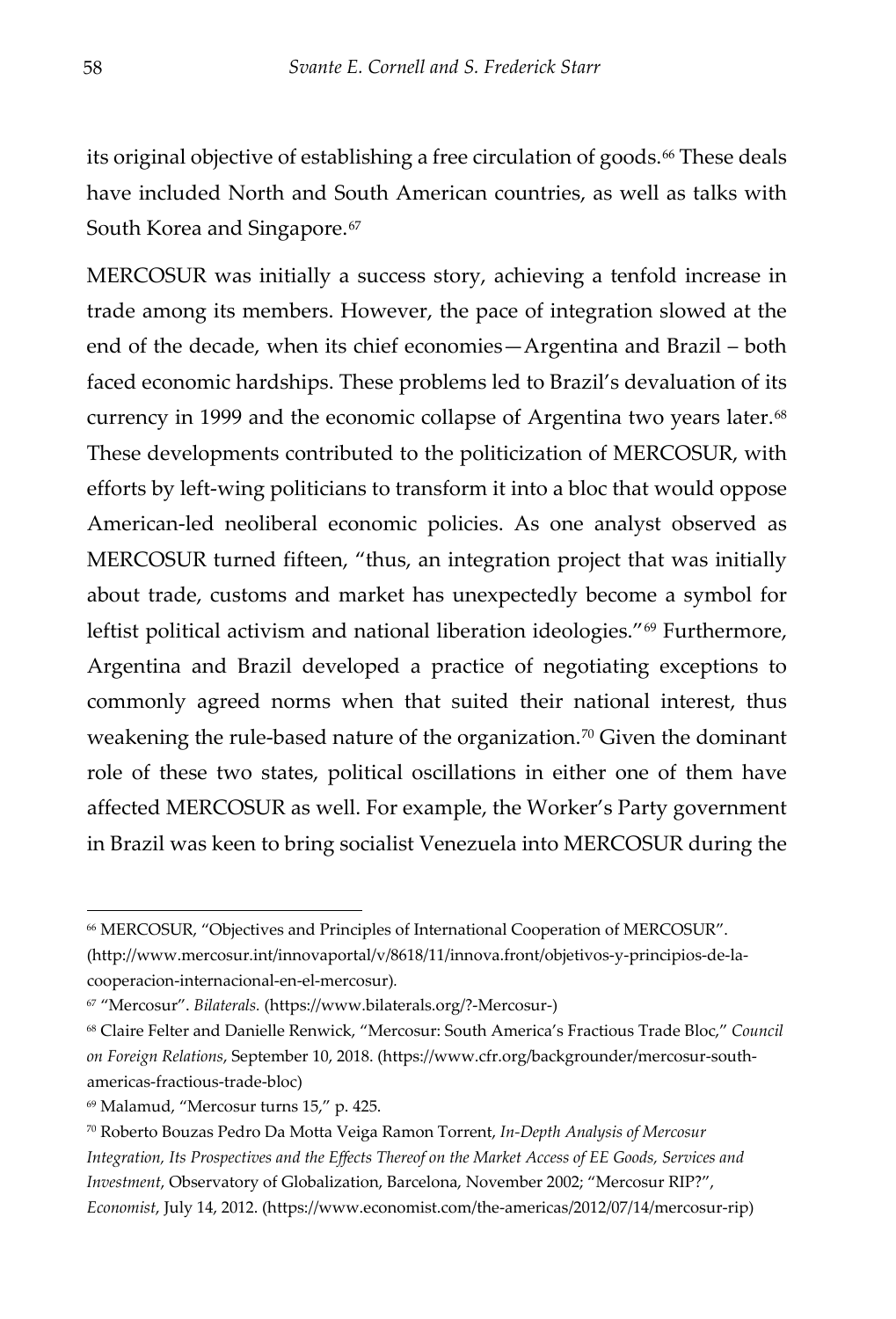early 2010s, which Paraguay opposed. Since Paraguay's opposition was the only factor preventing Venezuelan accession, Paraguay was suspended from membership in MERCOSUR following a contested presidential election, and Venezuela was admitted immediately thereafter. Conversely, a shift to center-right control of Brazil in 2015 and the election of an outright conservative government in Argentina in 2016 precipitated the suspension of Venezuela. In other words, decision regarding membership in MERCOSUR became so thoroughly politicized that doubt was cast on the validity and utility of MERCOSUR itself.

For Central Asia, MERCOSUR's experience appears of limited relevance. Nonetheless, several important lessons can be drawn from its history. The lack of a strong institutional basis governing the organization's membership and norms hampered the long-term development of MERCOSUR. Meanwhile, the coexistence of two key powers in the organization and the central role of the management of their relationship has certain obvious lessons for Central Asia. Beyond that, MERCOSUR's early successes are an indication that regional cooperation has the power to greatly increase trade among countries that initially were not notably interdependent. At the same time, it appears that a focus solely on economic matters, as in the case of MERCOSUR, does not provide a sufficient foundation upon which to build a solid regional identity and valid regional structures.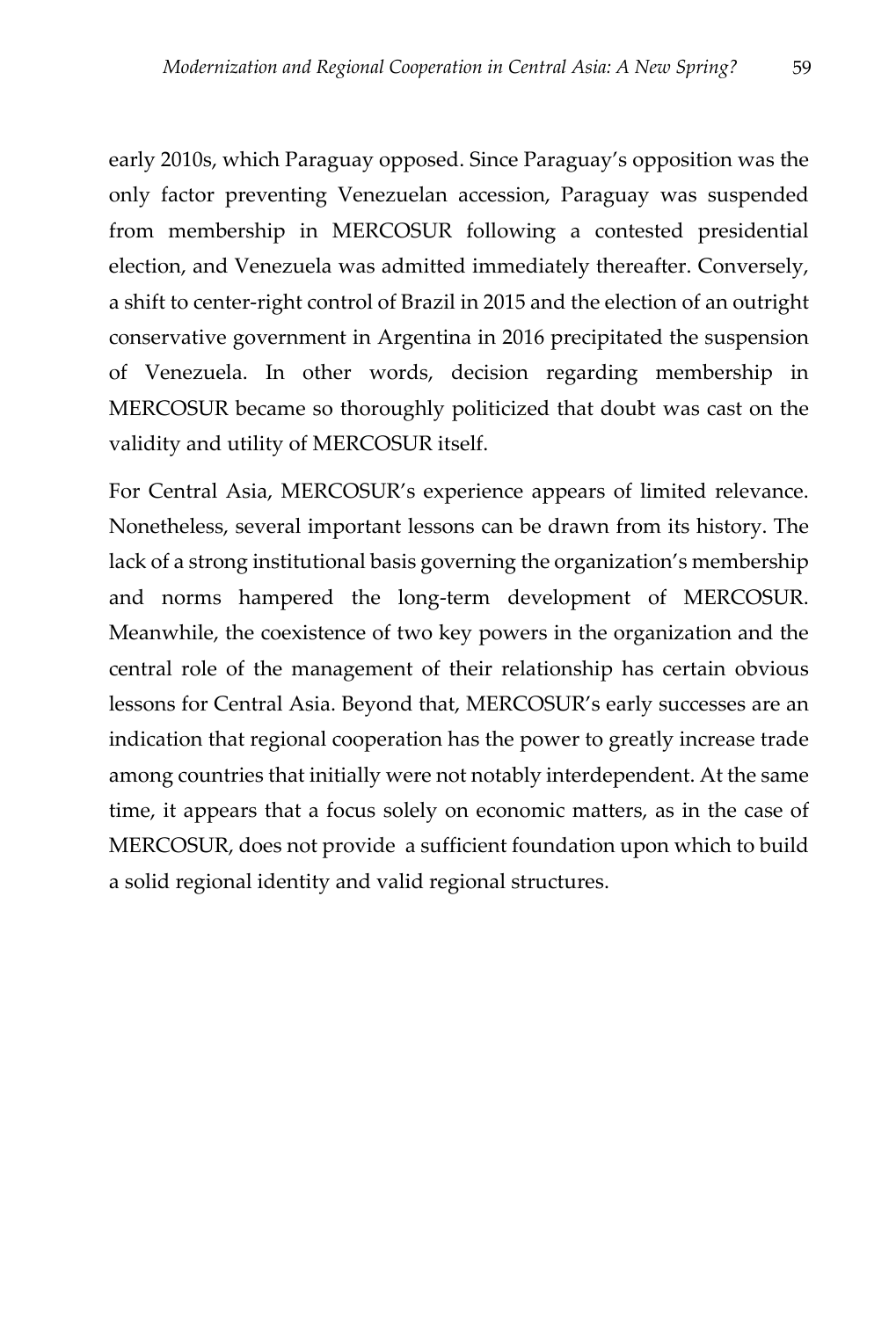## <span id="page-61-0"></span>**Steps Forward for Central Asian Regionalism**

The above review of some of the principal regional entities worldwide suggests a number of significant implications for the countries of Central Asia.

First, Central Asian regional cooperation has a record much more positive than what is generally acknowledged. Serious progress was made during the late 1990s and early 2000s. Achievements from that time include the Central Asia Nuclear Weapon Free Zone and the setting up of cooperative structures that were so successful that Moscow sought first to join them and then to subsume them under its own leadership. Geopolitical pressures in the 2000s led to a temporary pause in the development of regionalism in Central Asia, but the substantial base of understandings and expectations remained, and formed the foundation of current initiatives.

Second, the present time offers an auspicious moment for a serious effort to develop and institutionalize regional cooperation in Central Asia. Central Asia's states have all consolidated their statehood and have built the metaphorical ground floor that is required for a serious regional effort to succeed. Moreover, during the past decade the public's understanding of the region's nature and history has grown deeper and more sophisticated, enabling people everywhere to look beyond the Soviet boundaries to a broader definition of Central Asia.

Third, it is clear both from historical experience and from present-day politics that any successful regionalism in Central Asia must be founded on a positive and constructive relationship between Kazakhstan and Uzbekistan, the two cornerstones of Central Asian cooperation. A joint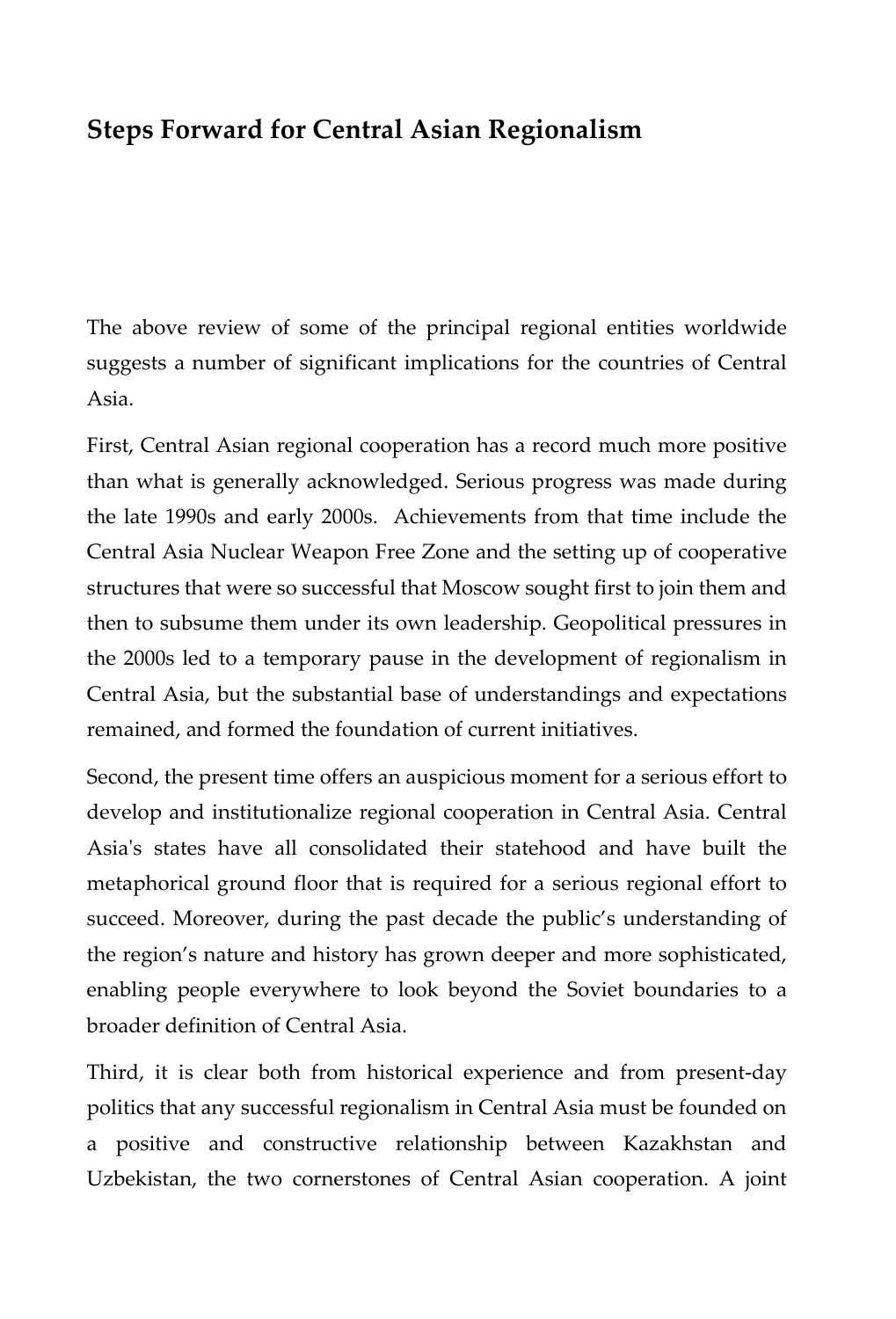commitment of the two states will inspire confidence throughout the region and beyond, and will demonstrate to all the seriousness of Central Asians' intentions with respect to regional cooperation. Equally important will be the successful management of the relationship between these two relatively more powerful states and the three smaller ones, e.g. Kyrgyzstan, Tajikistan, and Turkmenistan. It is crucial that these three states be given a full voice in the process, and that their concerns are taken seriously. In particular, the attitude of Turkmenistan toward regional cooperation will be important, as it has historically remained aloof from regional initiatives on the basis of its non-aligned status. This likely means that for Central Asian cooperation to be successful and include all five post-Soviet regional states, it will have to be gradual, flexible and be a form of coordination that cannot be mistaken for a "bloc" of any kind.

Fourth, the role of Afghanistan must be clear from the moment that regional cooperation is launched. The inclusion of Afghanistan in region-wide deliberations will positively alter the nature of a regional dialogue across all Central Asia. Not only will it be symbolically important in moving beyond assumptions formed during the Soviet era, but it will help support the development of that country and thus enhance prospects of peace and stability in the wider region. No less important, Afghanistan offers significant economic opportunities for investors from its Central Asian neighbors, and is also the key country for reopening ancient commercial ties with the Indian sub-continent that were largely suspended during the Soviet era. Anchoring Afghanistan in Central Asia's emerging cooperative structures will also be in the interest of Western powers, which have invested lives and treasure in that country in the hope of its further development.

Fifth, Central Asian regional cooperation must be built by and for the regional countries. Membership in the process and even observer status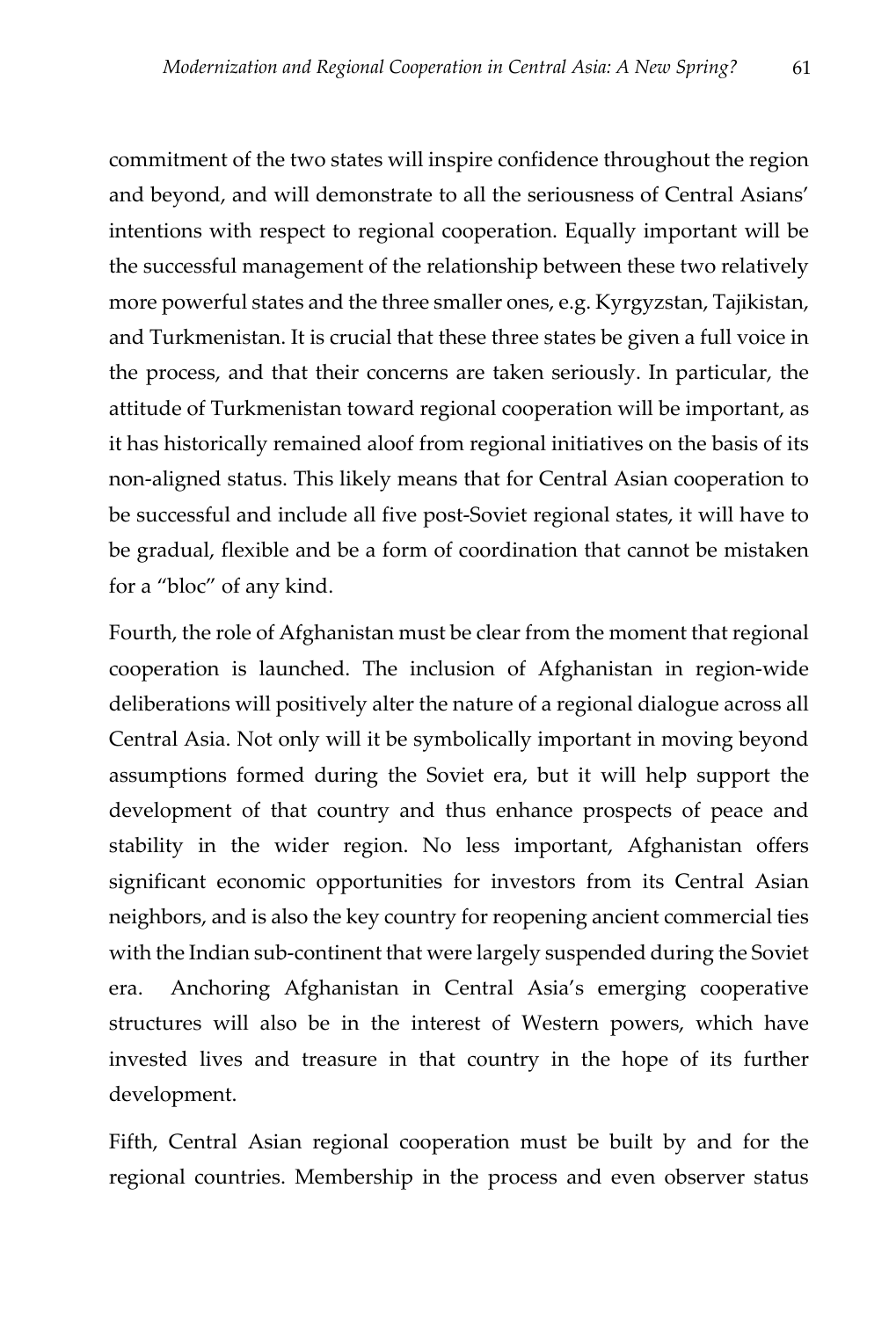should not be open to external powers, whether immediate neighbors or those situated a continent away. There already exist numerous structures where Central Asian states meet with major powers: they regularly sit down with Russia in the CIS and other Eurasian structures; with Russia and China in the SCO; with Turkey and Iran in ECO; with Turkey in the Turkic Council; with Western powers in the OSCE; and so forth. Central Asian cooperation must remain a vehicle for coordination among the countries of Central Asia itself.

That said, some possible relationship with Azerbaijan, Georgia and Mongolia might at some point be considered, for their economies are increasingly linked with those of Central Asia, thanks to the growing importance of East-West transport corridors. The earliest post-Soviet efforts at Central Asian regionalism left the door open to Azerbaijan, and this should remain the case, if nothing more than to enable it to be an observer or associate member. Not only does Azerbaijan share cultural and linguistic traits with Central Asia, it also is the region's link westward and plays a key role in the transit of hydrocarbons from Central Asia to international markets. For this reason, Georgia, too, should be offered some form of interaction with the eventual structures of regional cooperation. Finally, Mongolia is in most senses a Central Asian country, being separated from Kazakhstan by only twenty-three miles. Many ethnic Kazakhs live in Mongolia, and the nomadic peoples of Central Asia share important cultural traits with the Mongols. Some form of outreach to Mongolia should therefore be considered.

Sixth, moving to the experiences of regional cooperation worldwide, the Visegrád group offers an important confirmation of the lesson Central Asia learned in 2005, when CACO was closed down in favor of Russia-led Eurasian Economic Union. Even in the benign context of membership in the EU and NATO, being part of a larger institutional context imposed clear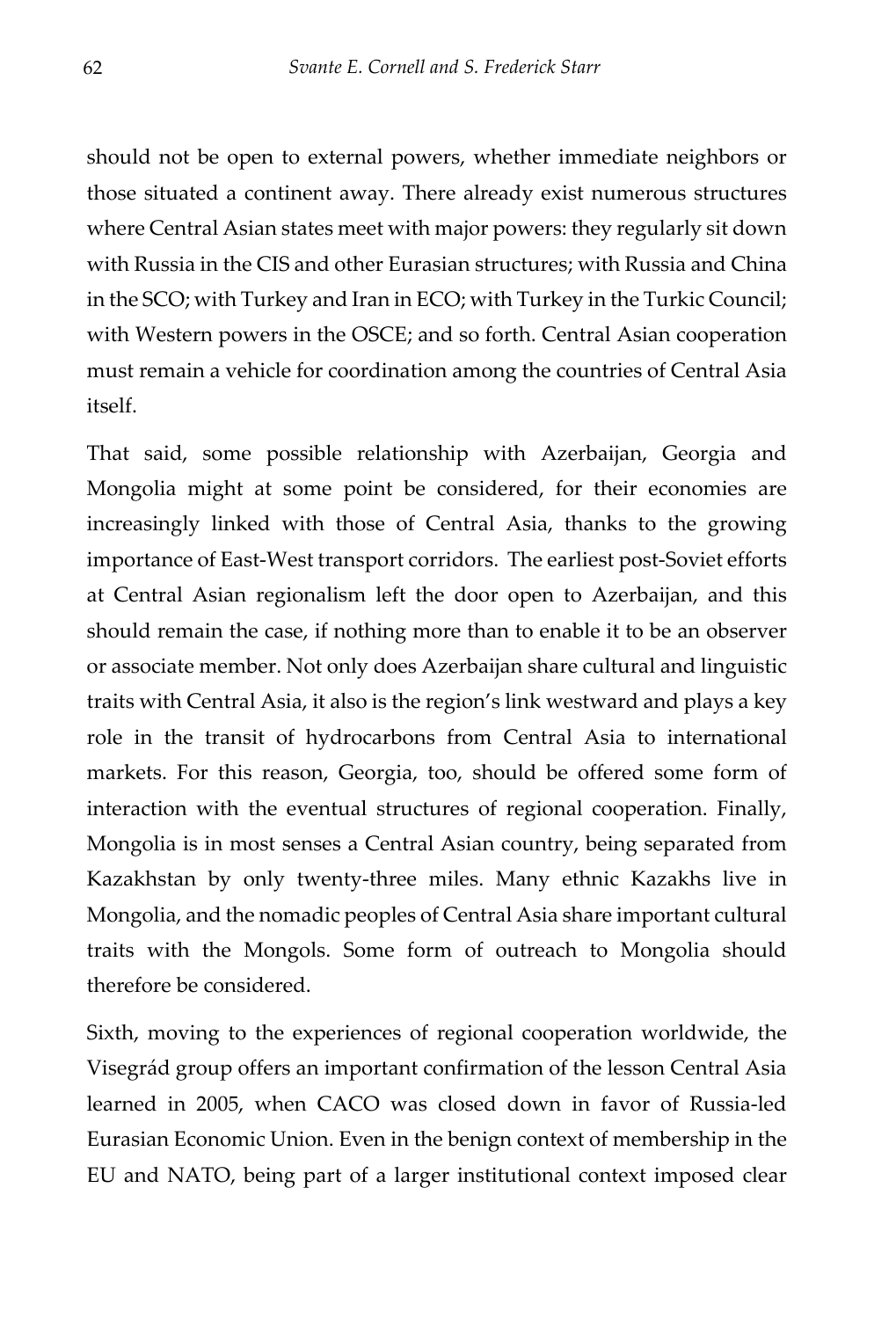limits on the ability of Visegrád countries to develop and institutionalize their regional cooperation. In effect, membership in a larger integrative institution reduced the Visegrád countries to the status of a sub-group within the larger European structures – something that they judged to be worthwhile, given the benefits of EU and NATO membership. For Central Asia, however, there is no similarly beneficial form of pan-regional cooperation. The lesson is that Central Asian cooperation must remain Central Asian in order to avoid again losing its purpose.

Seventh, ASEAN's experience provides useful guidance in this regard. One of ASEAN's distinctive features has been the organization's practice of conducting dialogues *as a unit* with foreign powers. Just as ASEAN has developed dialogues *as a unit* with powers like China, Russia, South Korea, and Germany, so Central Asians can advocate that the institutional structures that they have individually developed with Japan, Korea, Europe and the United States be recast as region-wide consultations.

Eighth, Central Asia can benefit from ASEAN's experience in the development of a core of solidarity among regional members in order to prevent foreign powers from playing ASEAN members against each other. This served the organization well during the Cold War, and has continued to be of great value as Southeast Asia reckons with the rise of China. ASEAN offers no panacea for managing assertive great powers, but it has sent a strong signal to such powers that regional states have a primary loyalty to each other, following which they can jointly develop fruitful relations with great powers. Cooperation among ASEAN members benefits the member states themselves and is not directed against anyone. As President Nazarbayev stated following a 2018 meeting with President Mirziyoyev, Central Asians are capable of managing the challenges in Central Asia without the interference of outsiders.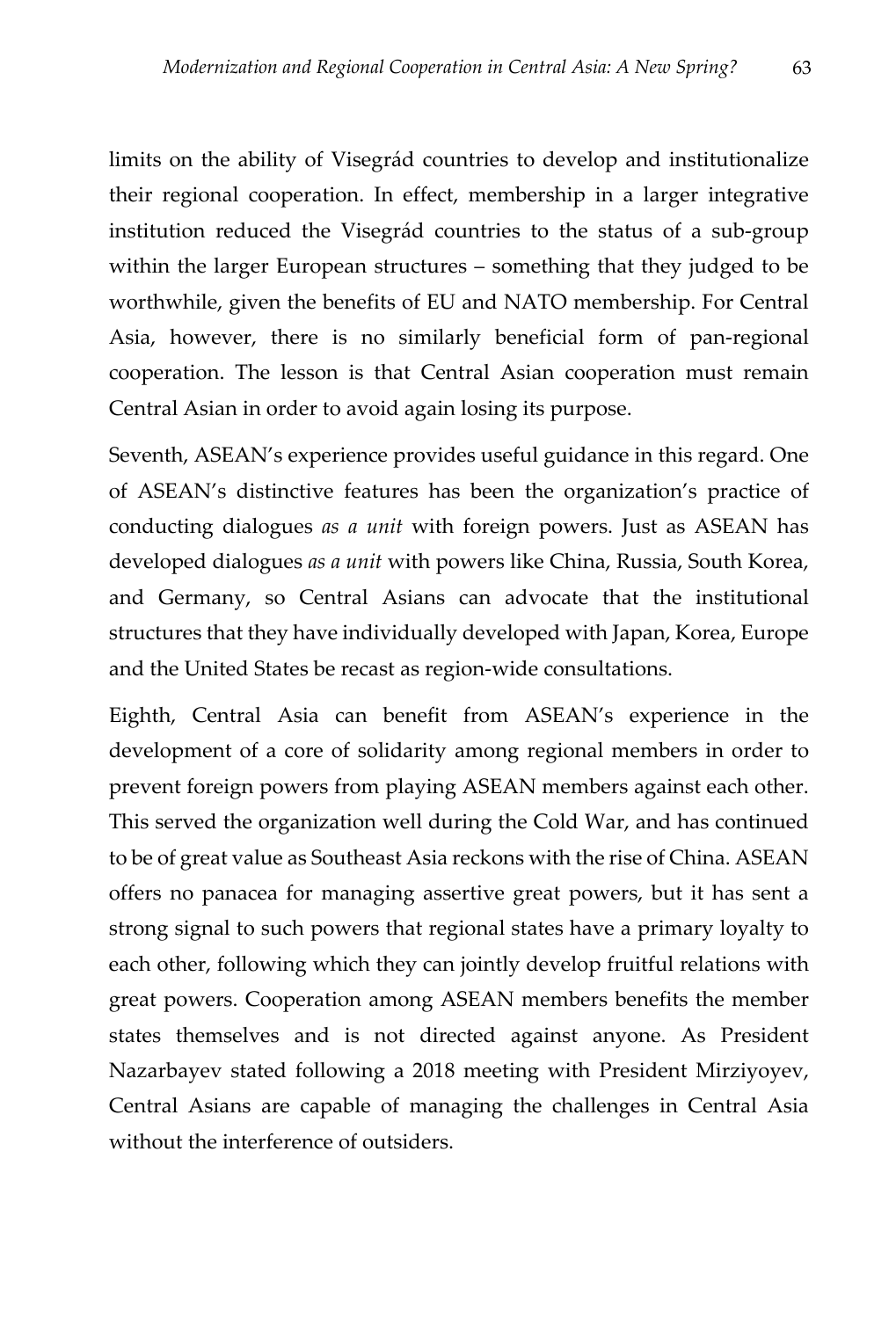Ninth, the Nordic Council also offers a key lesson for Central Asia: that divergent patterns of membership in various pan-regional organizations is no hindrance for regional cooperation among similarly sized, like-minded states with deep and close historical and cultural linkages. Just as Nordic states had divergent attitudes to EU and NATO cooperation, Central Asian states may diverge on their attitudes to Eurasian integration. The Nordic experience shows not only that it is possible to develop meaningful regional cooperation under such conditions, but that it strongly complements it: Nordic cooperation has enabled Norway to stay informed about EU matters, and Sweden and Finland about NATO. Similarly, Central Asian cooperation can assist states that have chosen not to be deeply integrated into Eurasian organizations to develop a more nuanced understanding of the realities of regional geopolitics.

Tenth, and finally, from our examination of the structures for regional cooperation in the Nordic Council, ASEAN, the Visegrád Group and Mercosur, one can draw a very specific and highly significant conclusion, namely, *that institutions matter.* Indeed, the relative weakness and ineffectiveness of Mercosur and the Visegrád group is a direct consequence of their weak institutional structures. ASEAN and the Nordic Council, by contrast, derive their effectiveness from the fact that over more than half a century they have focused serious attention on strengthening their institutional structures. The coherence and rigor of Central Asia's future institutional structures will determine their effectiveness. This, rather than high-flown rhetoric about regional cooperation or highly publicized onetime meetings and conferences, will shape the future Central Asia. It will be critical to pursue a pragmatic, flexible approach, emphasizing mutual interests and the principle of feasibility. It goes without saying that sustained and respectful dialogue at the top levels of national leadership will be of crucial importance to the future of regional cooperation in Central Asia. However, without effective and permanent institutional structures, it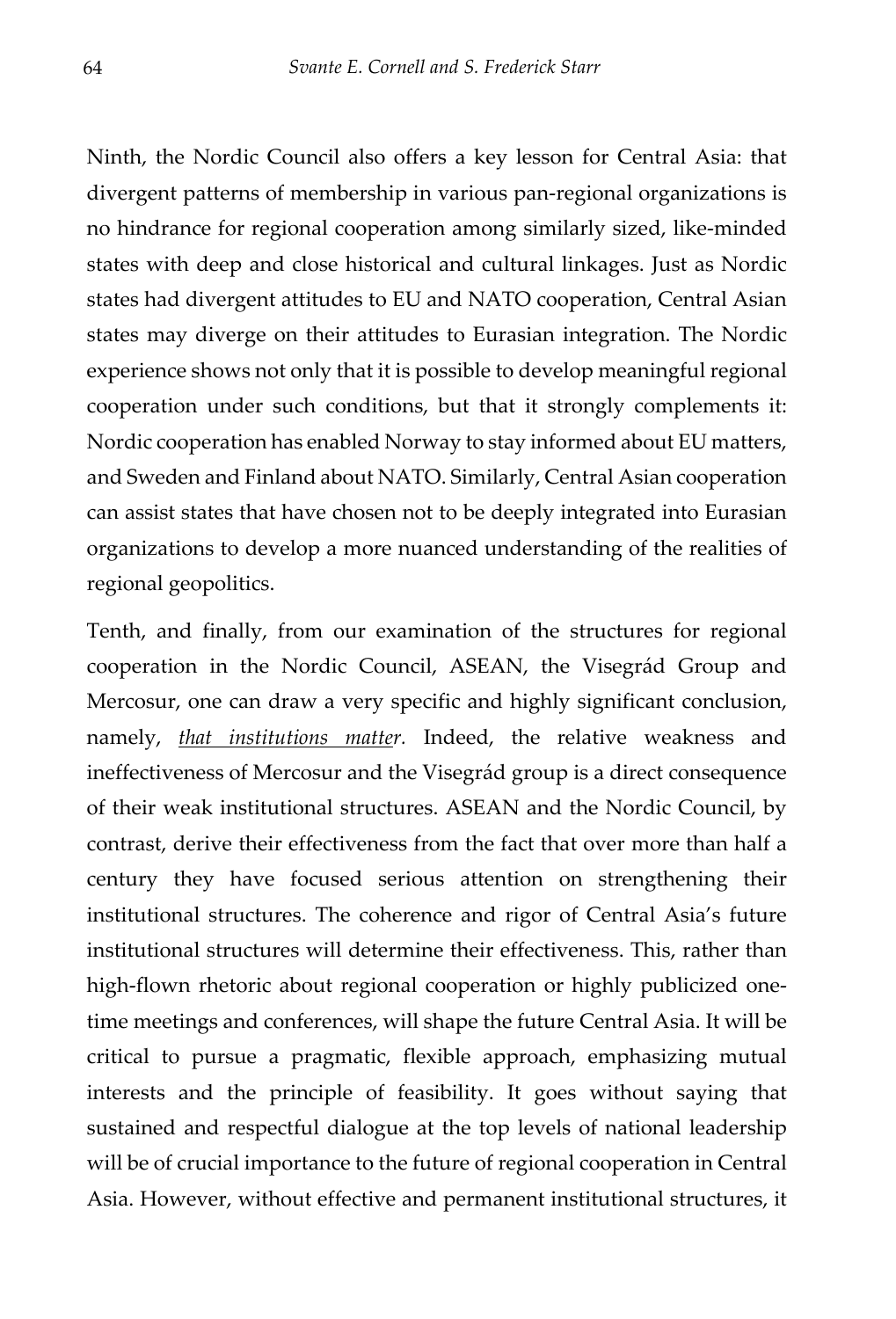will not be possible to bridge the gap between good intentions and practical actions.